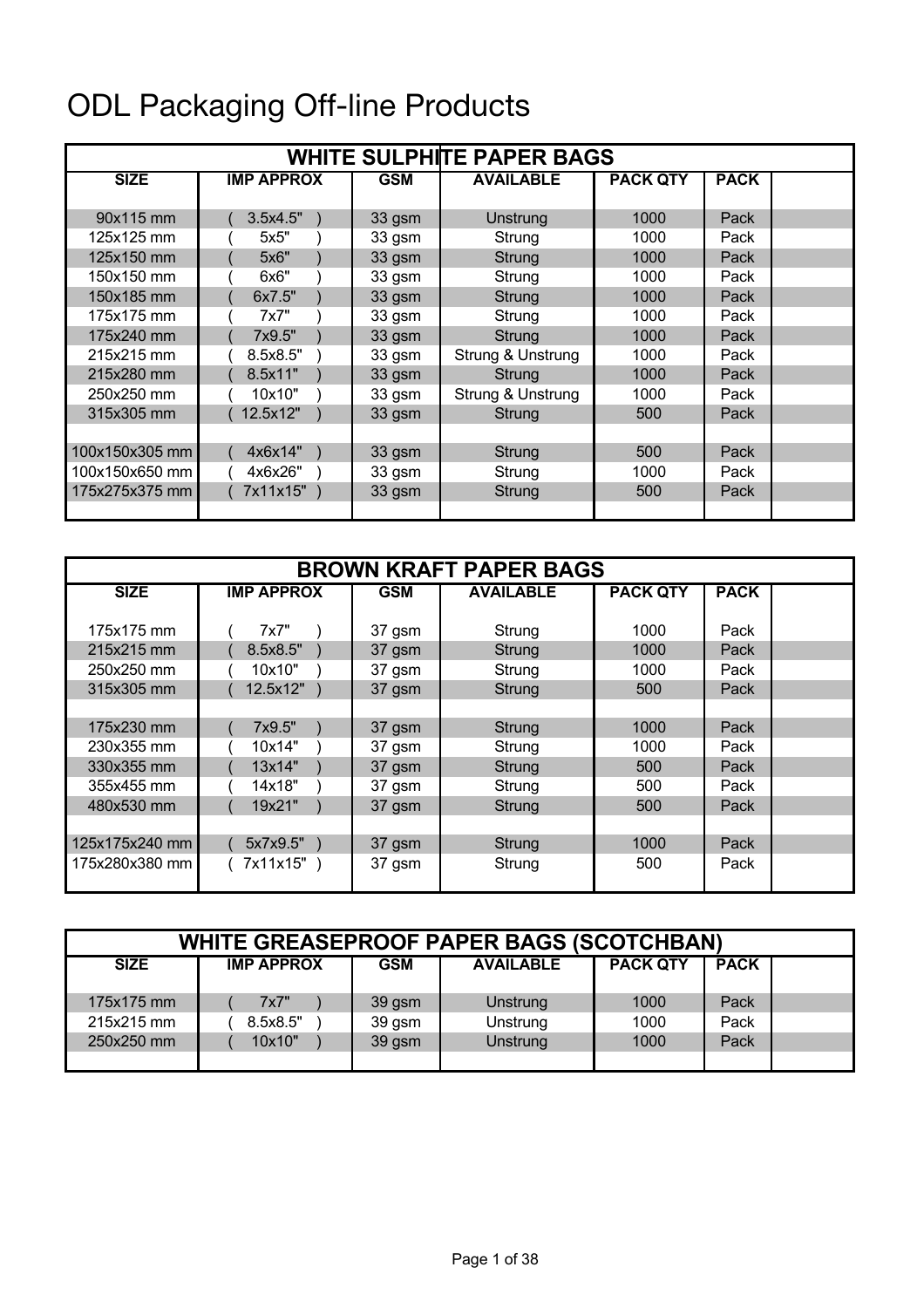| <b>FOIL LINED (CHICKEN) BAGS</b> |                   |                  |                  |                 |             |  |
|----------------------------------|-------------------|------------------|------------------|-----------------|-------------|--|
| <b>SIZE</b>                      | <b>IMP APPROX</b> | <b>PAPER GSM</b> | <b>AVAILABLE</b> | <b>PACK QTY</b> | <b>PACK</b> |  |
| 175x225x200mm                    | 7x9x8"            | 71 gsm           | Unstrung         | 500             | Pack        |  |
| 175x225x300mm                    | 7x9x12"           | 71 gsm           | Unstrung         | 500             | Pack        |  |
|                                  |                   |                  |                  |                 |             |  |

| STANDARD QUALITY THIN RANDOM PATTERNED PAPER BAGS |                   |                  |                  |                 |             |  |  |
|---------------------------------------------------|-------------------|------------------|------------------|-----------------|-------------|--|--|
| <b>SIZE</b>                                       | <b>IMP APPROX</b> | <b>PAPER GSM</b> | <b>AVAILABLE</b> | <b>PACK QTY</b> | <b>PACK</b> |  |  |
| 125x175 mm                                        | 5x7"              | 20 gsm           | Strung           | 1000            | Pack        |  |  |
| 175x225 mm                                        | 7x9"              | 20 gsm           | Strung           | 1000            | Pack        |  |  |
| 215x275 mm                                        | 8.5x11"           | 20 gsm           | Strung           | 1000            | Pack        |  |  |

| <b>HEAVY QUALITY THICK RANDOM PATTERNED PAPER BAGS</b> |                                             |                  |                                                 |                 |             |  |  |  |
|--------------------------------------------------------|---------------------------------------------|------------------|-------------------------------------------------|-----------------|-------------|--|--|--|
| <b>SIZE</b>                                            | <b>IMP APPROX</b>                           | <b>PAPER GSM</b> | <b>AVAILABLE</b>                                | <b>PACK QTY</b> | <b>PACK</b> |  |  |  |
|                                                        |                                             |                  |                                                 |                 |             |  |  |  |
| 125x175 mm                                             | 5x7"                                        | 60 gsm           | Unstrung                                        | 1000            | Pack        |  |  |  |
| 175x225 mm                                             | 7x9"                                        | 60 gsm           | <b>Unstrung</b>                                 | 1000            | Pack        |  |  |  |
| 215x275 mm                                             | 8.5x11"                                     | 60 gsm           | Unstrung                                        | 1000            | Pack        |  |  |  |
| 250x350 mm                                             | 10x14"                                      | 60 gsm           | Unstrung                                        | 500             | Pack        |  |  |  |
| 325x350 mm                                             | 13x14"                                      | 60 gsm           | Unstrung                                        | 500             | Pack        |  |  |  |
| 350x450 mm                                             | 14x18"                                      | 60 gsm           | <b>Unstrung</b>                                 | 500             | Pack        |  |  |  |
| 475x525 mm                                             | 19x21"                                      | 60 gsm           | Unstrung                                        | 250             | Pack        |  |  |  |
|                                                        |                                             |                  |                                                 |                 |             |  |  |  |
|                                                        | A VARIETY OF PATTERNS & COLOURS WITHIN PACK |                  |                                                 |                 |             |  |  |  |
|                                                        |                                             |                  | (WE CANNOT GAURANTEE THESE BAGS ARE COLOURFAST) |                 |             |  |  |  |

| "SPECTRUM" PRINTED DESIGN - BLEACHED KRAFT PAPER BAGS |                                                                                 |                  |                  |                 |             |  |  |  |
|-------------------------------------------------------|---------------------------------------------------------------------------------|------------------|------------------|-----------------|-------------|--|--|--|
| <b>SIZE</b>                                           | <b>IMP APPROX</b>                                                               | <b>PAPER GSM</b> | <b>AVAILABLE</b> | <b>PACK QTY</b> | <b>PACK</b> |  |  |  |
|                                                       |                                                                                 |                  |                  |                 |             |  |  |  |
| 125x125 mm                                            | 5x5"                                                                            | 38 gsm           | Strung           | 1000            | Pack        |  |  |  |
| 125x175 mm                                            | 5x7"                                                                            | 38 gsm           | Strung           | 1000            | Pack        |  |  |  |
| 175x225 mm                                            | 7x9"                                                                            | 38 gsm           | Strung           | 1000            | Pack        |  |  |  |
| 215x275 mm                                            | 8.5x11"                                                                         | 38 gsm           | Strung           | 1000            | Pack        |  |  |  |
|                                                       |                                                                                 |                  |                  |                 |             |  |  |  |
|                                                       | ATTRACTIVE ALL OVER 2 COLOUR DESIGN PRINTED ON BOTH SIDES USING VIBRANT COLOURS |                  |                  |                 |             |  |  |  |

| PICK AND MIX, BALL AND STRIPE DESIGN SOS BLOCK BOTTOM BAG |                |                        |                 |             |  |  |  |
|-----------------------------------------------------------|----------------|------------------------|-----------------|-------------|--|--|--|
| <b>CODE</b>                                               | SIZE           | <b>IMPERIAL APPROX</b> | <b>PACK QTY</b> | <b>PACK</b> |  |  |  |
| Pick 'N' Mix                                              | 106x183x240 mm | 4x7x9.5"               | 500             | <b>Box</b>  |  |  |  |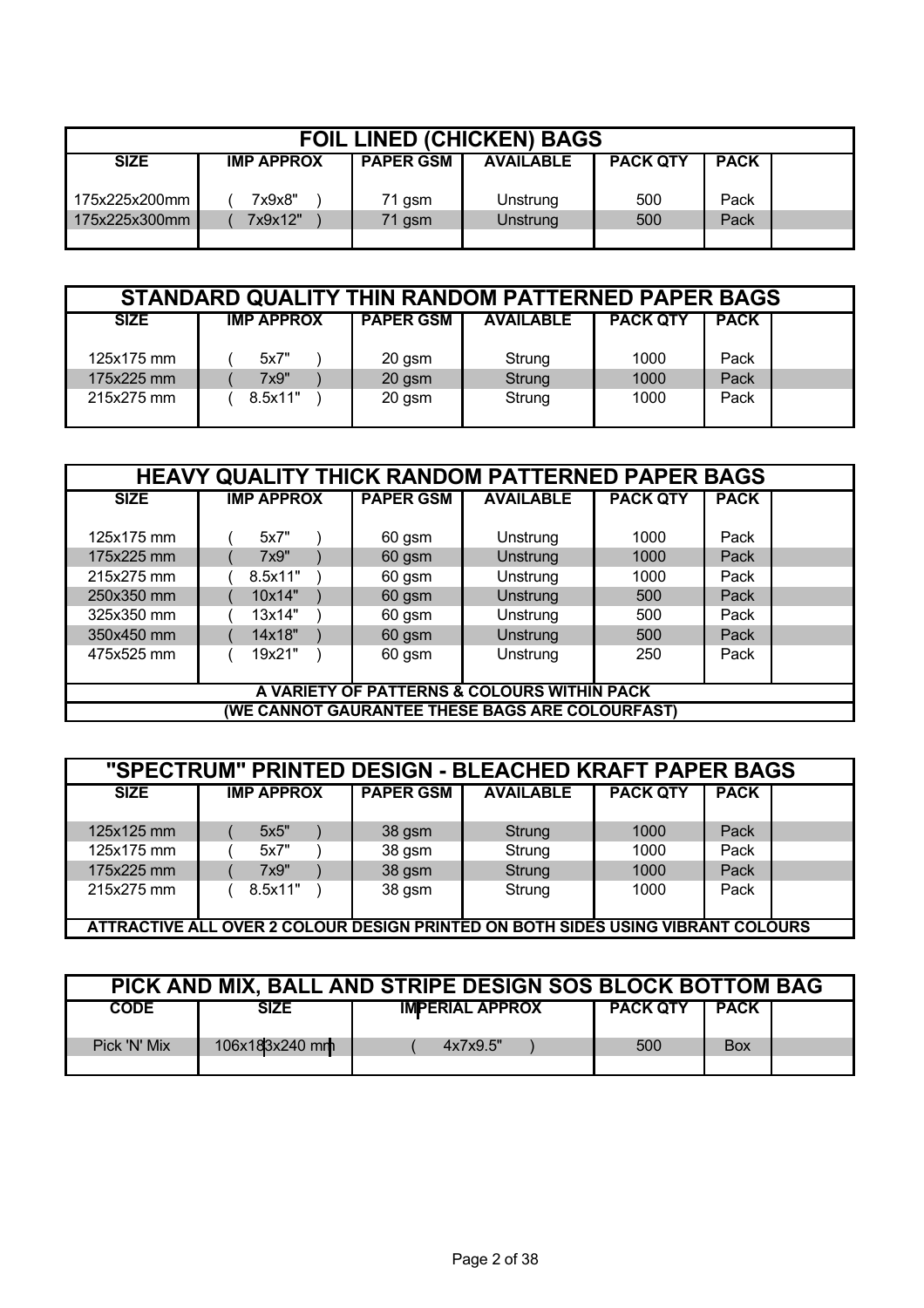| <b>BROWN KRAFT 70GSM SOS BLOCK BOTTOM BAGS</b> |                |                 |                 |             |  |  |  |  |
|------------------------------------------------|----------------|-----------------|-----------------|-------------|--|--|--|--|
| <b>CODE</b>                                    | <b>SIZE</b>    | <b>IMPERIAL</b> | <b>PACK QTY</b> | <b>PACK</b> |  |  |  |  |
| 3.5 LB                                         | 150x215x310 mm | 6x8.5x12"       | 250             | Pack        |  |  |  |  |
| 5 <sub>LB</sub>                                | 150x215x350 mm | 6x8.5x14"       | 250             | Pack        |  |  |  |  |
| 7 LB                                           | 175x290x345 mm | 7x11.5x14"      | 250             | Pack        |  |  |  |  |
| 10 LB                                          | 210x315x385 mm | 8x12.5x15"      | 250             | Pack        |  |  |  |  |
| <b>14 LB</b>                                   | 210x315x485 mm | 8x12.5x19"      | 125             | Pack        |  |  |  |  |
| 21 LB                                          | 260x390x415 mm | 10x15.5x16.5"   | 125             | Pack        |  |  |  |  |
| 28 LB                                          | 254x390x560 mm | 10x15.5x22"     | 125             | Pack        |  |  |  |  |
|                                                |                |                 |                 |             |  |  |  |  |

| WHITE BLEACHED KRAFT 70GSM SOS BLOCK BOTTOM BAGS |                |                        |                 |             |  |  |  |
|--------------------------------------------------|----------------|------------------------|-----------------|-------------|--|--|--|
| <b>CODE</b>                                      | <b>SIZE</b>    | <b>IMPERIAL APPROX</b> | <b>PACK QTY</b> | <b>PACK</b> |  |  |  |
| $0.5$ Kg                                         | 76x133x229 mm  | 3x5x9"                 | 1000            | <b>Box</b>  |  |  |  |
| $1.0$ Kg                                         | 108x168x215 mm | 4.25x6.5x8.5"          | 1000            | <b>Box</b>  |  |  |  |
| $1.5$ Kg                                         | 114x191x311 mm | 4.5x7.5x12"            | 500             | <b>Box</b>  |  |  |  |
|                                                  |                |                        |                 |             |  |  |  |

|                | FILM FRONTED PAPER BAGS, CLEAR P/PROP FRONT, WHITE BACK |                        |  |             |                 |             |  |  |  |
|----------------|---------------------------------------------------------|------------------------|--|-------------|-----------------|-------------|--|--|--|
| <b>SIZE</b>    |                                                         | <b>IMPERIAL APPROX</b> |  | <b>DESC</b> | <b>PACK QTY</b> | <b>PACK</b> |  |  |  |
|                |                                                         |                        |  |             |                 |             |  |  |  |
| 100x150 mm     |                                                         | 4x6"                   |  |             | 1000            | Box         |  |  |  |
| 100x150x350 mm |                                                         | 4x6x14"                |  | Side Gusset | 1000            | <b>Box</b>  |  |  |  |
| 125x175 mm     |                                                         | 5x7"                   |  |             | 1000            | Box         |  |  |  |
| 150x150 mm     |                                                         | 6x6"                   |  |             | 1000            | <b>Box</b>  |  |  |  |
| 175x175 mm     |                                                         | 7x7"                   |  |             | 1000            | Box         |  |  |  |
| 175x250 mm     |                                                         | 7x10"                  |  |             | 1000            | Box         |  |  |  |
| 215x215 mm     |                                                         | 8.5x8.5"               |  |             | 1000            | Box         |  |  |  |
| 250x250 mm     |                                                         | 10x10"                 |  |             | 1000            | <b>Box</b>  |  |  |  |
| 250x300 mm     |                                                         | 10x12"                 |  |             | 1000            | <b>Box</b>  |  |  |  |
| 275x350 mm     |                                                         | 11x14"                 |  |             | 1000            | <b>Box</b>  |  |  |  |
| 275x425 mm     |                                                         | 11x17"                 |  |             | 1000            | <b>Box</b>  |  |  |  |
| 300x450 mm     |                                                         | 12x18"                 |  |             | 1000            | <b>Box</b>  |  |  |  |
| 500x700 mm     |                                                         | 20x30"                 |  |             | 50              | Pack        |  |  |  |
|                |                                                         |                        |  |             |                 |             |  |  |  |

| <b>FILM FRONTED PEARLISED BACK BAGS</b><br><b>CLEAR POLYPROPYLENE FRONT WITH PEALISED POLYPROPYLENE BACK</b> |               |                        |                 |             |  |  |  |  |
|--------------------------------------------------------------------------------------------------------------|---------------|------------------------|-----------------|-------------|--|--|--|--|
|                                                                                                              |               |                        |                 |             |  |  |  |  |
| <b>SIZE</b>                                                                                                  | <b>MICRON</b> | <b>IMPERIAL APPROX</b> | <b>PACK QTY</b> | <b>PACK</b> |  |  |  |  |
|                                                                                                              |               |                        |                 |             |  |  |  |  |
| 175x175+5 mm                                                                                                 | 30 mic        | $7x7" + Lip$           | 1000            | <b>Box</b>  |  |  |  |  |
| 175x250+5 mm                                                                                                 | 30 mic        | $7x10" + Lip$          | 1000            | <b>Box</b>  |  |  |  |  |
| 215x215+5 mm                                                                                                 | 30 mic        | $8.5x8.5" + Lip$       | 1000            | <b>Box</b>  |  |  |  |  |
| 250x250+5 mm                                                                                                 | 30 mic        | $10x10" + Lip$         | 1000            | <b>Box</b>  |  |  |  |  |
| 250x300+5 mm                                                                                                 | 30 mic        | $10x12" + Lip$         | 1000            | <b>Box</b>  |  |  |  |  |
|                                                                                                              |               |                        |                 |             |  |  |  |  |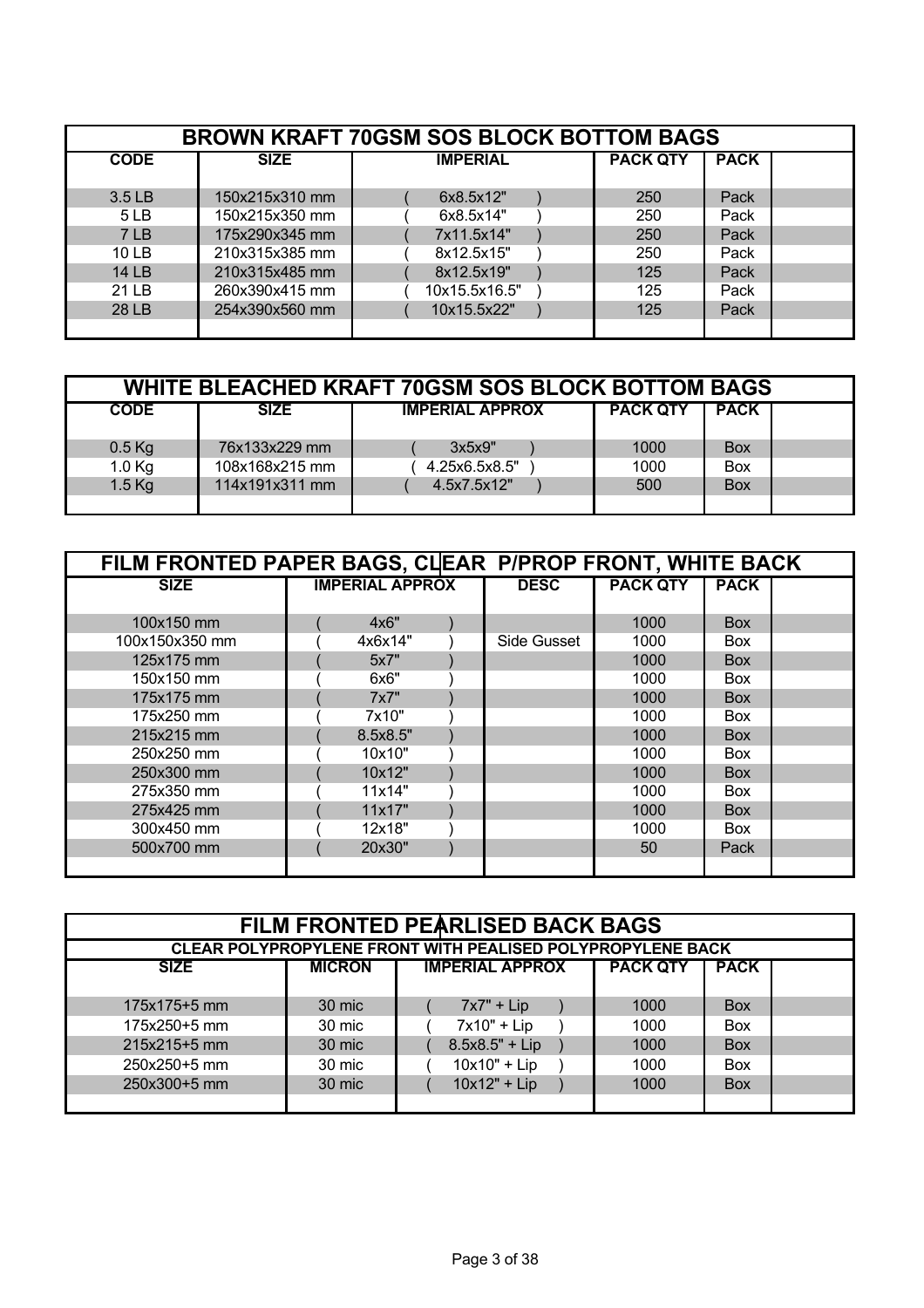|            | <b>GREETING CARD BAGS - CLEAR OPP POLYPROPYLENE</b> |                        |             |                 |             |  |  |  |  |  |  |  |  |
|------------|-----------------------------------------------------|------------------------|-------------|-----------------|-------------|--|--|--|--|--|--|--|--|
| SIZE (mm)  | <b>MICRON</b>                                       | <b>IMPERIAL APPROX</b> | <b>TYPE</b> | <b>PACK QTY</b> | <b>PACK</b> |  |  |  |  |  |  |  |  |
| 128x178+32 | 25 mic                                              | $5x7+1.25"$            | Lipped      | 1000            | Pack        |  |  |  |  |  |  |  |  |
| 165x222+32 | 25 mic                                              | $6.5x8.5+1.25"$        | Lipped      | 1000            | Pack        |  |  |  |  |  |  |  |  |
| 207x283+32 | 25 mic                                              | $8x11+1.25"$           | Lipped      | 1000            | Pack        |  |  |  |  |  |  |  |  |
|            |                                                     |                        |             |                 |             |  |  |  |  |  |  |  |  |

## **SELF SEAL CLEAR POLYPROP OPP GREETING CARD BAGS WITH RE-SEALABLE SELF ADHESIVE STRIP ON LIP**

| SIZE (mm)  | <b>MICRON</b> | <b>IMPERIAL APPROX</b> | TYPE       | <b>PACK QTY</b> | <b>PACK</b> |  |
|------------|---------------|------------------------|------------|-----------------|-------------|--|
| 128x178+32 | 25 mic        | $5x7+1.25"$            | Lipped S/A | 1000            | Pack        |  |
| 207x283+32 | 25 mic        | $8x11+1.25"$           | Lipped S/A | 1000            | Pack        |  |

| <b>CLEAR POLYPROPYLENE FILM ROLLS (FLOWER WRAP)</b> |               |                         |  |                    |                 |             |  |  |  |  |  |  |
|-----------------------------------------------------|---------------|-------------------------|--|--------------------|-----------------|-------------|--|--|--|--|--|--|
| <b>SIZE</b>                                         | <b>MICRON</b> | <b>IMPERIAL APPROXI</b> |  | <b>DESCRIPTION</b> | <b>PACK QTY</b> | <b>PACK</b> |  |  |  |  |  |  |
| 500 mm                                              | 30 mic        | 20"                     |  | Clear              | 30 metre        | Roll        |  |  |  |  |  |  |
| 800 mm                                              | 30 mic        | 32"                     |  | Clear              | 120 metre       | Roll        |  |  |  |  |  |  |

| FILM BAGS (CELLOPHANE) SIDE GUSSETED - HEAT SEALED<br>SIZE (mm) |             |               |                                 |             |            |  |  |  |  |  |  |  |
|-----------------------------------------------------------------|-------------|---------------|---------------------------------|-------------|------------|--|--|--|--|--|--|--|
| <b>MICRON</b>                                                   |             | <b>COLOUR</b> | <b>PACK QTY</b>                 | <b>PACK</b> |            |  |  |  |  |  |  |  |
|                                                                 |             |               |                                 |             |            |  |  |  |  |  |  |  |
|                                                                 |             |               |                                 |             |            |  |  |  |  |  |  |  |
| 25 mic                                                          | 2.25x4x6.5" | Clear         | 1000                            | <b>Box</b>  |            |  |  |  |  |  |  |  |
| 25 mic                                                          | 3x4.5x7.5"  | Clear         | 1000                            | <b>Box</b>  |            |  |  |  |  |  |  |  |
| 25 mic                                                          | 3.5x5x9"    | Clear         | 1000                            | <b>Box</b>  |            |  |  |  |  |  |  |  |
| 25 mic                                                          | 3.5x6x10"   | Clear         | 1000                            | <b>Box</b>  |            |  |  |  |  |  |  |  |
| 25 mic                                                          | 5x8x11.5"   | Clear         | 1000                            | <b>Box</b>  |            |  |  |  |  |  |  |  |
|                                                                 | 25 mic      | 3x5"          | <b>IMPERIAL APPROX</b><br>Clear | 1000        | <b>Box</b> |  |  |  |  |  |  |  |

| <b>POLYTHENE BAGS</b> |                                                                |  |                        |                 |  |  |                 |             |  |  |  |
|-----------------------|----------------------------------------------------------------|--|------------------------|-----------------|--|--|-----------------|-------------|--|--|--|
|                       | HIGH CLARITY LINEAR BLEND POLYTHENE BAGS SUITABLE FOR FOOD USE |  |                        |                 |  |  |                 |             |  |  |  |
| <b>SIZE</b>           | <b>QUALITY</b>                                                 |  | <b>IMPERIAL APPROX</b> |                 |  |  | <b>PACK QTY</b> | <b>PACK</b> |  |  |  |
|                       |                                                                |  |                        |                 |  |  |                 |             |  |  |  |
| 100x150 mm            | <b>LLB</b>                                                     |  | 4x6"                   | 80 <sub>g</sub> |  |  | 1000            | Pack        |  |  |  |
| 125x175 mm            | <b>LLB</b>                                                     |  | 5x7"                   | 80 <sub>g</sub> |  |  | 1000            | Pack        |  |  |  |
| 150x200 mm            | <b>LLB</b>                                                     |  | 6x8"                   | 80 <sub>g</sub> |  |  | 1000            | Pack        |  |  |  |
| 175x225 mm            | <b>LLB</b>                                                     |  | 7x9"                   | 80 <sub>g</sub> |  |  | 1000            | Pack        |  |  |  |
| 200x250 mm            | <b>LLB</b>                                                     |  | 8x10"                  | 80 <sub>g</sub> |  |  | 1000            | Pack        |  |  |  |
| 200x300 mm            | <b>LLB</b>                                                     |  | 8x12"                  | 80 <sub>g</sub> |  |  | 1000            | Pack        |  |  |  |
| 250x300 mm            | <b>LLB</b>                                                     |  | 10x12"                 | 80 <sub>g</sub> |  |  | 1000            | Pack        |  |  |  |
| 250x375 mm            | <b>LLB</b>                                                     |  | 10x15"                 | 80 <sub>g</sub> |  |  | 1000            | Pack        |  |  |  |
| 300x375 mm            | <b>LLB</b>                                                     |  | 12x15"                 | 80 <sub>g</sub> |  |  | 1000            | Pack        |  |  |  |
| 300x450 mm            | <b>LLB</b>                                                     |  | 12x18"                 | 80 <sub>g</sub> |  |  | 1000            | Pack        |  |  |  |
| 375x500 mm            | <b>LLB</b>                                                     |  | 15x20"                 | 80 <sub>g</sub> |  |  | 1000            | Pack        |  |  |  |
| 450x600 mm            | <b>LLB</b>                                                     |  | 18x24"                 | 80 <sub>g</sub> |  |  | 1000            | Pack        |  |  |  |
| 500x750 mm            | <b>LLB</b>                                                     |  | 20x30"                 | 80 <sub>g</sub> |  |  | 500             | Pack        |  |  |  |
| 600x900 mm            | LLB                                                            |  | 24x36"                 | 80g             |  |  | 250             | Pack        |  |  |  |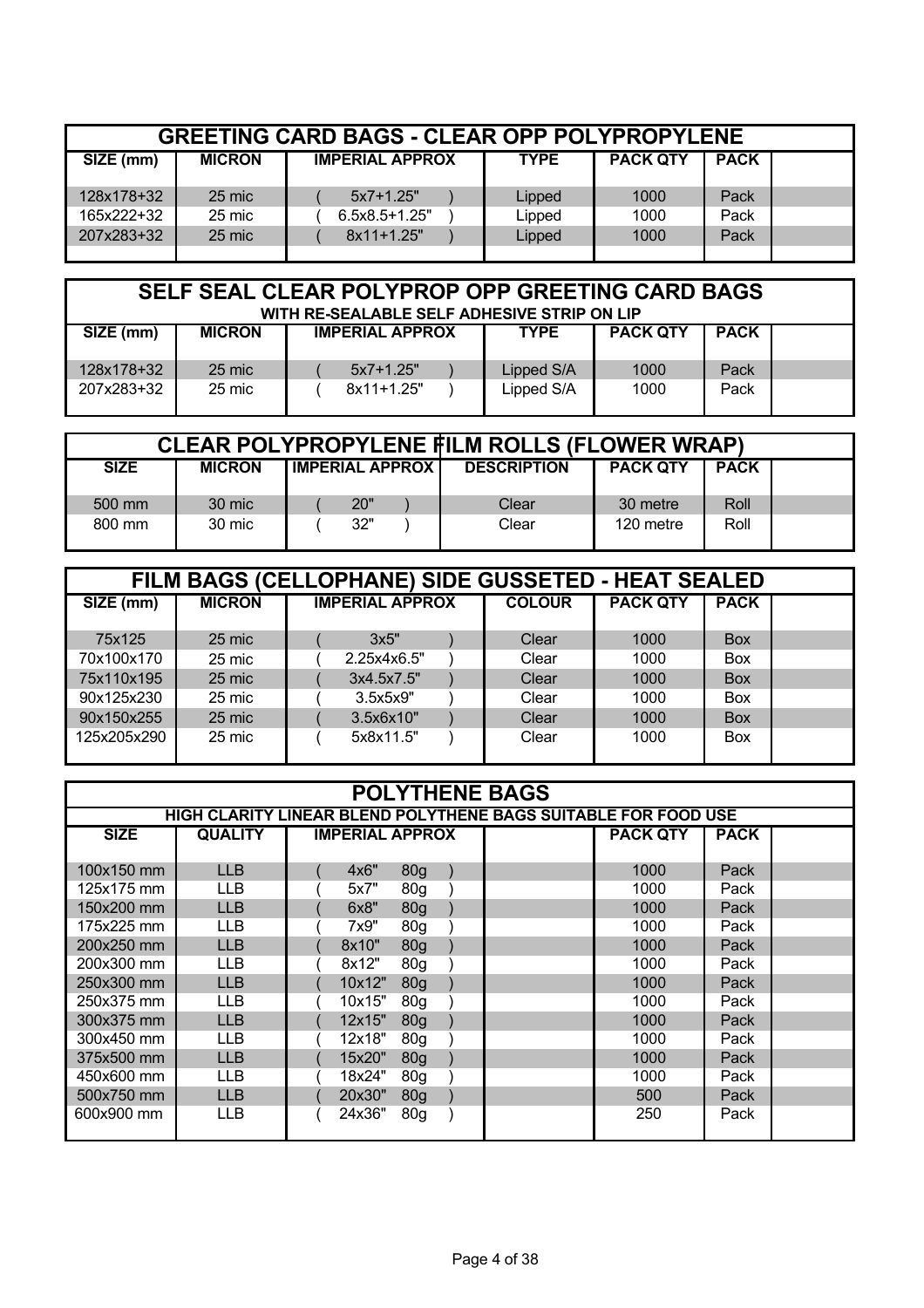| <b>POLYTHENE BAGS</b> |               |            |                        |                  |               |                                                           |                 |             |  |  |  |
|-----------------------|---------------|------------|------------------------|------------------|---------------|-----------------------------------------------------------|-----------------|-------------|--|--|--|
|                       |               |            |                        |                  |               | CLEAR NATURAL POLYTHENE (LDPE) BAGS SUITABLE FOR FOOD USE |                 |             |  |  |  |
| <b>SIZE</b>           | <b>MICRON</b> |            | <b>IMPERIAL APPROX</b> |                  |               |                                                           | <b>PACK QTY</b> | <b>PACK</b> |  |  |  |
| 75x100 mm             | 30 mic        |            | 3x4"                   | 120g             |               |                                                           | 1000            | Pack        |  |  |  |
| 75x100 mm             | 62 mic        |            | 3x4"                   | 250g             | $\rightarrow$ |                                                           | 1000            | Pack        |  |  |  |
| 75x125 mm             | 30 mic        |            | 3x5"                   | 120g             |               |                                                           | 1000            | Pack        |  |  |  |
| 75x125 mm             | 62 mic        |            | 3x5"                   | 250g             |               |                                                           | 1000            | Pack        |  |  |  |
| 75x125 mm             | 125 mic       |            | 3x5"                   | 500g             |               |                                                           | 1000            | Pack        |  |  |  |
|                       |               |            |                        |                  |               |                                                           |                 |             |  |  |  |
| 100x150 mm            | 30 mic        |            | 4x6"                   | 120g             |               |                                                           | 1000            | Pack        |  |  |  |
| 100x150 mm            | 62 mic        |            | 4x6"                   | 250g             |               |                                                           | 1000            | Pack        |  |  |  |
| 100x150 mm            | 125 mic       |            | 4x6"                   | 500g             |               |                                                           | 500             | Pack        |  |  |  |
| 100x200 mm            | 30 mic        |            | 4x8"                   | 120g             |               |                                                           | 1000            | Pack        |  |  |  |
| 125x175 mm            | 30 mic        |            | 5x7"                   | 120g             |               |                                                           | 1000            | Pack        |  |  |  |
| 125x175 mm            | 62 mic        |            | 5x7"                   | 250g             |               |                                                           | 1000            | Pack        |  |  |  |
| 125x175 mm            | 125 mic       |            | 5x7"                   | 500g             |               |                                                           | 500             | Pack        |  |  |  |
| 125x200 mm            | 62 mic        |            | 5x8"                   | 250g             | $\lambda$     |                                                           | 1000            | Pack        |  |  |  |
| 150x200 mm            | 22 mic        |            | 6x8"                   | 90g              |               |                                                           | 1000            | Pack        |  |  |  |
| 150x200 mm            | 30 mic        |            | 6x8"                   | 120g             |               |                                                           | 1000            | Pack        |  |  |  |
| 150x200 mm            | 37 mic        |            | 6x8"                   | 150g             |               |                                                           | 1000            | Pack        |  |  |  |
| 150x200 mm            | 50 mic        |            | 6x8"                   | 200 <sub>g</sub> |               |                                                           | 1000            | Pack        |  |  |  |
| 150x200 mm            | 62 mic        |            | 6x8"                   | 250g             |               |                                                           | 500             | Pack        |  |  |  |
| 150x200 mm            | 125 mic       |            | 6x8"                   | 500g             |               |                                                           | 500             | Pack        |  |  |  |
| 150x225 mm            | 62 mic        |            | 6x9"                   | 250g             |               |                                                           | 500             | Pack        |  |  |  |
| 150x225 mm            | 125 mic       |            | 6x9"                   | 500g             |               |                                                           | 500             | Pack        |  |  |  |
| 150x250 mm            | 30 mic        |            | 6x10"                  | 120g             |               |                                                           | 1000            | Pack        |  |  |  |
| 150x300 mm            | 30 mic        |            | 6x12"                  | 120g             |               |                                                           | 1000            | Pack        |  |  |  |
| 150x300 mm            | 50 mic        |            | 6x12"                  | 200 <sub>g</sub> |               | <b>B/W W/Tight</b>                                        | 500             | Pack        |  |  |  |
| 150x300 mm            | 62 mic        |            | 6x12"                  | 250g             |               |                                                           | 500             | Pack        |  |  |  |
| 150x300 mm            | 125 mic       |            | 6x12"                  | 500g             |               |                                                           | 250             | Pack        |  |  |  |
| 152x380 mm            | 50 mic        |            | 6x15"                  | 200 <sub>g</sub> |               | B/W W/Tight                                               | 500             | Pack        |  |  |  |
|                       |               |            |                        |                  |               |                                                           |                 |             |  |  |  |
| 175x225 mm            | 22 mic        | $\sqrt{2}$ | 7x9" 90g               |                  |               |                                                           | 1000            | Pack        |  |  |  |
| 175x225 mm            | 30 mic        |            | 7x9"                   | 120g             |               |                                                           | 1000            | Pack        |  |  |  |
| 175x225 mm            | 50 mic        |            | 7x9"                   | 200 <sub>g</sub> |               |                                                           | 1000            | Pack        |  |  |  |
| 175x225 mm            | 62 mic        |            | 7x9"                   | 250g             |               |                                                           | 500             | Pack        |  |  |  |
| 175x225 mm            | 125 mic       |            | 7x9"                   | 500g             |               |                                                           | 250             | Pack        |  |  |  |
| 175x350 mm            | 37 mic        |            | 7x14"                  | 150g             |               | <b>B/W W/Tight</b>                                        | 1000            | Pack        |  |  |  |
|                       |               |            |                        |                  |               |                                                           |                 |             |  |  |  |
| 188x550 mm            | 30 mic        |            | 7.5x22" 120g           |                  |               |                                                           | 1000            | Pack        |  |  |  |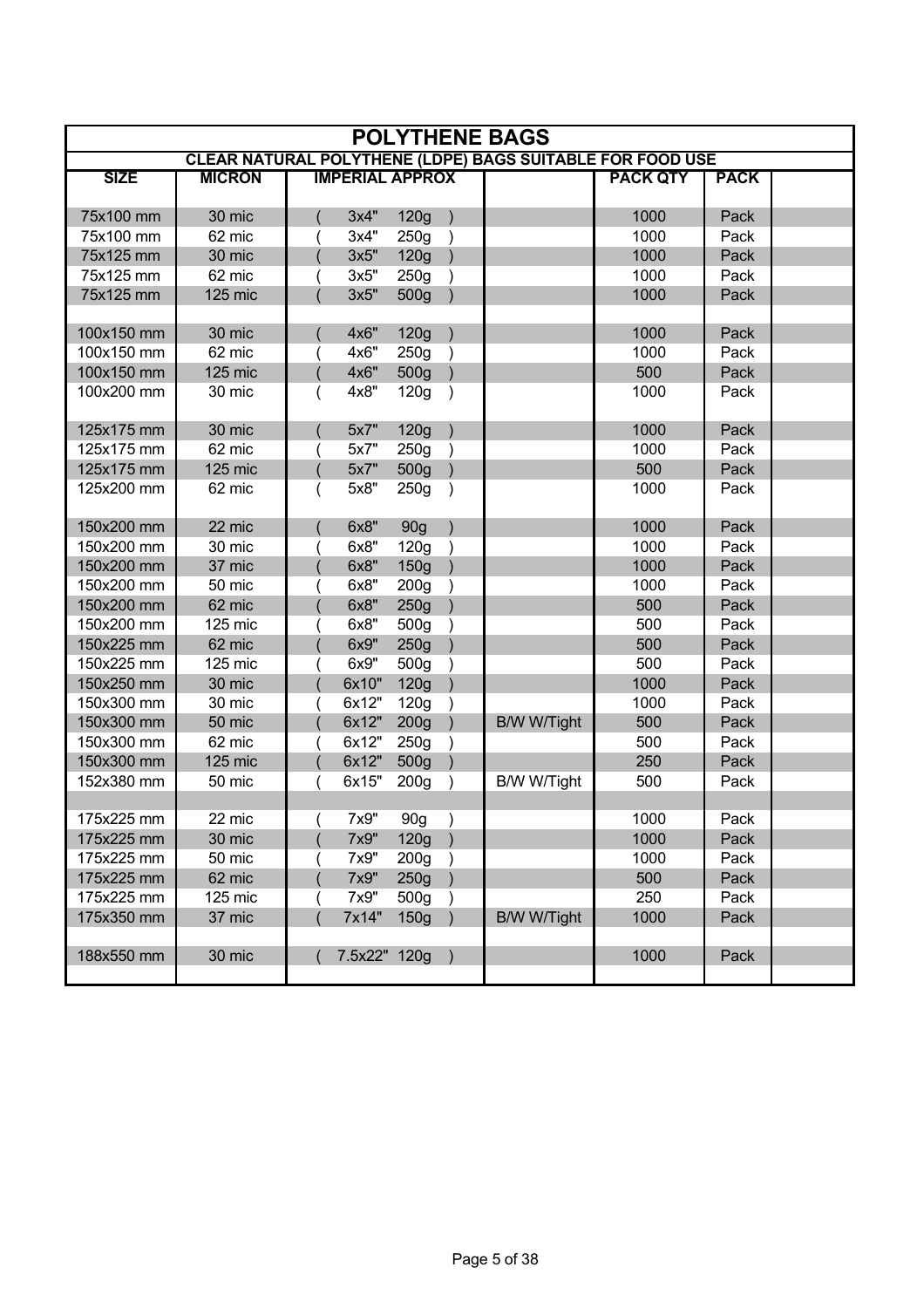| <b>POLYTHENE BAGS</b> |               |  |                        |                  |               |                                                           |                 |             |  |  |  |
|-----------------------|---------------|--|------------------------|------------------|---------------|-----------------------------------------------------------|-----------------|-------------|--|--|--|
|                       |               |  |                        |                  |               | CLEAR NATURAL POLYTHENE (LDPE) BAGS SUITABLE FOR FOOD USE |                 |             |  |  |  |
| <b>SIZE</b>           | <b>MICRON</b> |  | <b>IMPERIAL APPROX</b> |                  |               | <b>DESC</b>                                               | <b>PACK QTY</b> | <b>PACK</b> |  |  |  |
| 200x250 mm            | 22 mic        |  | 8x10"                  | 90g              |               |                                                           | 1000            | Pack        |  |  |  |
| 200x250 mm            | 30 mic        |  | 8x10"                  | 120g             | $\lambda$     |                                                           | 1000            | Pack        |  |  |  |
| 200x250 mm            | 37 mic        |  | 8x10"                  | 150g             |               |                                                           | 1000            | Pack        |  |  |  |
| 200x250 mm            | 50 mic        |  | 8x10"                  | 200 <sub>g</sub> |               |                                                           | 1000            | Pack        |  |  |  |
| 200x250 mm            | 62 mic        |  | 8x10"                  | 250g             |               |                                                           | 500             | Pack        |  |  |  |
| 200x250 mm            | 125 mic       |  | 8x10"                  | 500g             |               |                                                           | 250             | Pack        |  |  |  |
| 200x300 mm            | 30 mic        |  | 8x12"                  | 120g             |               |                                                           | 1000            | Pack        |  |  |  |
| 200x300 mm            | 37 mic        |  | 8x12"                  | 150g             |               |                                                           | 1000            | Pack        |  |  |  |
| 200x300 mm            | 50 mic        |  | 8x12"                  | 200 <sub>g</sub> |               |                                                           | 500             | Pack        |  |  |  |
| 200x300 mm            | 62 mic        |  | 8x12"                  | 250g             |               |                                                           | 500             | Pack        |  |  |  |
| 200x300 mm            | 125 mic       |  | 8x12"                  | 500g             |               |                                                           | 250             | Pack        |  |  |  |
| 203x406 mm            | 50 mic        |  | 8x16"                  | 200 <sub>g</sub> | $\lambda$     | B/W W/Tight                                               | 500             | Pack        |  |  |  |
|                       |               |  |                        |                  |               |                                                           |                 |             |  |  |  |
| 225x300 mm            | 22 mic        |  | 9x12"                  | 90g              | $\mathcal{E}$ |                                                           | 1000            | Pack        |  |  |  |
| 225x300 mm            | 22 mic        |  | 9x12"                  | 90g              |               | Perforated                                                | 1000            | Pack        |  |  |  |
| 225x300 mm            | 30 mic        |  | 9x12"                  | 120g             |               |                                                           | 1000            | Pack        |  |  |  |
| 225x300 mm            | 37 mic        |  | 9x12"                  | 150g             |               |                                                           | 1000            | Pack        |  |  |  |
| 225x300 mm            | 62 mic        |  | 9x12"                  | 250g             |               |                                                           | 500             | Pack        |  |  |  |
| 225x300 mm            | 100 mic       |  | 9x12"                  | 400g             |               | <b>B/Weld</b>                                             | 250             | Pack        |  |  |  |
| 225x300 mm            | 125 mic       |  | 9x12"                  | 500g             |               | <b>B/Weld</b>                                             | 250             | Pack        |  |  |  |
| 225x325 mm            | 50 mic        |  | 9x13"                  | 200 <sub>g</sub> |               |                                                           | 500             | Pack        |  |  |  |
| 250x300 mm            | 22 mic        |  | 10x12"                 | 90 <sub>g</sub>  |               |                                                           | 1000            | Pack        |  |  |  |
| 250x300 mm            | 30 mic        |  | 10x12"                 | 120g             |               |                                                           | 1000            | Pack        |  |  |  |
| 250x300 mm            | 50 mic        |  | 10x12"                 | 200 <sub>g</sub> |               |                                                           | 500             | Pack        |  |  |  |
| 250x300 mm            | 62 mic        |  | 10x12" 250g            |                  |               |                                                           | 500             | Pack        |  |  |  |
| 250x300 mm            | 125 mic       |  | 10x12"                 | 500g             |               | <b>B/Weld</b>                                             | 250             | Pack        |  |  |  |
| 250x375 mm            | 22 mic        |  | 10x15"                 | 90 <sub>g</sub>  |               |                                                           | 1000            | Pack        |  |  |  |
| 250x375 mm            | 30 mic        |  | 10x15"                 | 120g             |               |                                                           | 1000            | Pack        |  |  |  |
| 250x375 mm            | 30 mic        |  | 10x15"                 | 120g             |               | Perforated                                                | 1000            | Pack        |  |  |  |
| 250x375 mm            | 37 mic        |  | 10x15"                 | 150g             |               |                                                           | 1000            | Pack        |  |  |  |
| 250x375 mm            | 50 mic        |  | 10x15" 200g            |                  |               |                                                           | 500             | Pack        |  |  |  |
| 250x375 mm            | 62 mic        |  | 10x15" 250g            |                  |               |                                                           | 500             | Pack        |  |  |  |
| 250x375 mm            | 125 mic       |  | 10x15" 500g            |                  |               | <b>B/Weld</b>                                             | 250             | Pack        |  |  |  |
| 250x500 mm            | 52 mic        |  | 10x20" 210g            |                  |               | B/W W/Tight                                               | 500             | Pack        |  |  |  |
| 250x645 mm            | 75 mic        |  | 10x25.5" 300g          |                  |               | <b>B/Weld</b>                                             | 250             | Pack        |  |  |  |
|                       |               |  |                        |                  |               |                                                           |                 |             |  |  |  |
| 300x375 mm            | 22 mic        |  | 12x15" 90g             |                  |               |                                                           | 1000            | Pack        |  |  |  |
| 300x375 mm            | 30 mic        |  | 12x15" 120g            |                  |               |                                                           | 1000            | Pack        |  |  |  |
| 300x375 mm            | 30 mic        |  | 12x15" 120g            |                  |               | Perforated                                                | 1000            | Pack        |  |  |  |
| 300x375 mm            | 37 mic        |  | 12x15" 150g            |                  |               |                                                           | 1000            | Pack        |  |  |  |
| 300x375 mm            | 50 mic        |  | 12x15" 200g            |                  |               | <b>B/Weld</b>                                             | 500             | Pack        |  |  |  |
| 300x375 mm            | 62 mic        |  | 12x15" 250g            |                  |               | <b>B/Weld</b>                                             | 500             | Pack        |  |  |  |
| 300x375 mm            | 125 mic       |  | 12x15" 500g            |                  |               | <b>B/Weld</b>                                             | 250             | Pack        |  |  |  |
|                       |               |  |                        |                  |               |                                                           |                 |             |  |  |  |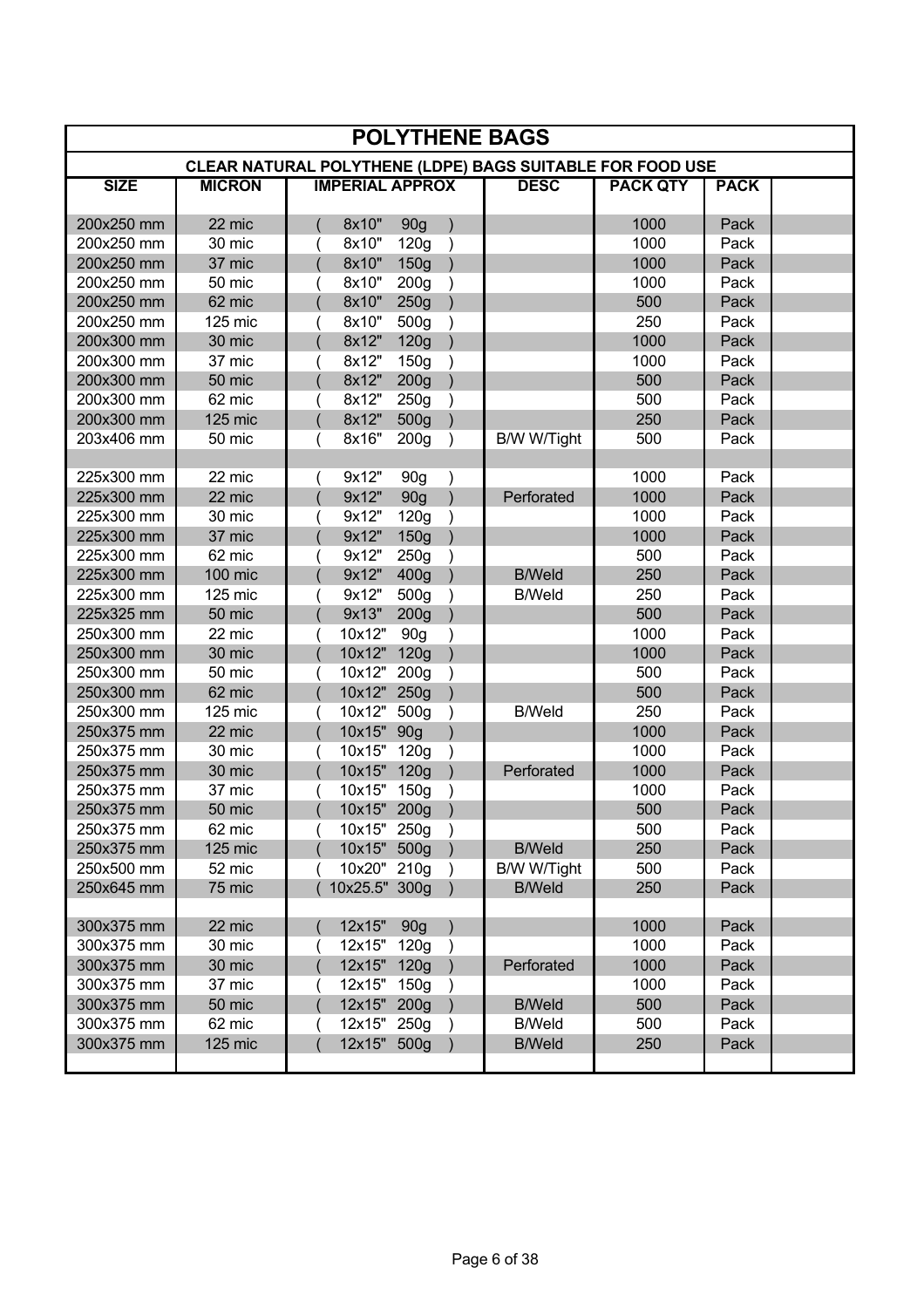| <b>POLYTHENE BAGS</b> |               |  |                        |                  |               |                                                                  |                 |             |  |  |  |  |
|-----------------------|---------------|--|------------------------|------------------|---------------|------------------------------------------------------------------|-----------------|-------------|--|--|--|--|
|                       |               |  |                        |                  |               | <b>CLEAR NATURAL POLYTHENE (LDPE) BAGS SUITABLE FOR FOOD USE</b> |                 |             |  |  |  |  |
| <b>SIZE</b>           | <b>MICRON</b> |  | <b>IMPERIAL APPROX</b> |                  |               | <b>DESC</b>                                                      | <b>PACK QTY</b> | <b>PACK</b> |  |  |  |  |
| 300x450 mm            | 22 mic        |  | 12x18"                 | 90 <sub>g</sub>  |               |                                                                  | 1000            | Pack        |  |  |  |  |
| 300x450 mm            | 25 mic        |  | 12x18"                 | 100q             |               | Perforated                                                       | 1000            | Pack        |  |  |  |  |
| 300x450 mm            | 30 mic        |  | 12x18"                 | 120g             |               |                                                                  | 1000            | Pack        |  |  |  |  |
| 300x450 mm            | 37 mic        |  | 12x18"                 | 150g             |               |                                                                  | 1000            | Pack        |  |  |  |  |
| 300x450 mm            | 50 mic        |  | 12x18" 200g            |                  |               | <b>B/Weld</b>                                                    | 500             | Pack        |  |  |  |  |
| 300x450 mm            | 62 mic        |  | 12x18"                 | 250g             |               | <b>B/Weld</b>                                                    | 500             | Pack        |  |  |  |  |
| 300x450 mm            | 125 mic       |  | 12x18"                 | 500g             |               | <b>B/Weld</b>                                                    | 250             | Pack        |  |  |  |  |
| 300x500 mm            | 25 mic        |  | 12x20"                 | 100 <sub>g</sub> |               |                                                                  | 1000            | Pack        |  |  |  |  |
| 300x500 mm            | 25 mic        |  | 12x20" 100g            |                  |               | Perforated                                                       | 1000            | Pack        |  |  |  |  |
| 300x600 mm            | 25 mic        |  | 12x24                  | 100 <sub>g</sub> |               |                                                                  | 1000            | Pack        |  |  |  |  |
| 300x600 mm            | 62 mic        |  | 12x24"                 | 250g             |               | <b>B/W W/Tight</b>                                               | 250             | Pack        |  |  |  |  |
| 350x450 mm            | 30 mic        |  | 14x18"                 | 120g             |               |                                                                  | 500             | Pack        |  |  |  |  |
| 350x600 mm            | 37 mic        |  | 14x24" 150g            |                  |               |                                                                  | 500             | Pack        |  |  |  |  |
|                       |               |  |                        |                  |               |                                                                  |                 |             |  |  |  |  |
| 375x500 mm            | 22 mic        |  | 15x20"                 | 90 <sub>g</sub>  |               |                                                                  | 1000            | Pack        |  |  |  |  |
| 375x500 mm            | 30 mic        |  | 15x20"                 | 120g             |               |                                                                  | 1000            | Pack        |  |  |  |  |
| 375x500 mm            | 37 mic        |  | 15x20" 150g            |                  |               |                                                                  | 500             | Pack        |  |  |  |  |
| 375x500 mm            | 50 mic        |  | 15x20" 200g            |                  |               | <b>B/Weld</b>                                                    | 500             | Pack        |  |  |  |  |
| 375x500 mm            | 62 mic        |  | 15x20" 250g            |                  |               | <b>B/Weld</b>                                                    | 500             | Pack        |  |  |  |  |
| 375x500 mm            | 125 mic       |  | 15x20" 500g            |                  |               | <b>B/Weld</b>                                                    | 200             | Pack        |  |  |  |  |
|                       |               |  |                        |                  |               |                                                                  |                 |             |  |  |  |  |
| 375x750 mm            | 37 mic        |  | 15x30" 150g            |                  |               |                                                                  | 500             | Pack        |  |  |  |  |
|                       |               |  |                        |                  |               |                                                                  |                 |             |  |  |  |  |
| 400x450 mm            | 30 mic        |  | 16x18" 120g            |                  |               |                                                                  | 1000            | Pack        |  |  |  |  |
| 400x500 mm            | 37 mic        |  | 16x20" 150g            |                  | $\rightarrow$ |                                                                  | 500             | Pack        |  |  |  |  |
|                       |               |  |                        |                  |               |                                                                  |                 |             |  |  |  |  |
| 450x500 mm            | 30 mic        |  | 18x20"                 | 120g             | $\big)$       |                                                                  | 500             | Pack        |  |  |  |  |
| 450x600 mm            | 22 mic        |  | 18x24"                 | 90 <sub>g</sub>  |               |                                                                  | 500             | Pack        |  |  |  |  |
| 450x600 mm            | 30 mic        |  | 18x24"                 | 120g             |               |                                                                  | 500             | Pack        |  |  |  |  |
| 450x600 mm            | 37 mic        |  | 18x24" 150g            |                  |               |                                                                  | 500             | Pack        |  |  |  |  |
| 450x600 mm            | 50 mic        |  | 18x24" 200g            |                  |               | <b>B/Weld</b>                                                    | 250             | Pack        |  |  |  |  |
| 450x600 mm            | 62 mic        |  | 18x24" 250g )          |                  |               | <b>B/Weld</b>                                                    | 200             | Pack        |  |  |  |  |
| 450x600 mm            | 125 mic       |  | 18x24" 500g            |                  |               | <b>B/Weld</b>                                                    | 100             | Pack        |  |  |  |  |
| 450x750 mm            | 52 mic        |  | 18x30" 210g            |                  |               | <b>B/W W/Tight</b>                                               | 250             | Pack        |  |  |  |  |
| 450x920 mm            | 62 mic        |  | 18x37" 250g            |                  |               | B/W W/Tight                                                      | 100             | Pack        |  |  |  |  |
|                       |               |  |                        |                  |               |                                                                  |                 |             |  |  |  |  |
| 500x600 mm            | 22 mic        |  | 20x24"                 | 90g              |               |                                                                  | 500             | Pack        |  |  |  |  |
| 500x750 mm            | 22 mic        |  | 20x30"                 | 90 <sub>g</sub>  |               |                                                                  | 500             | Pack        |  |  |  |  |
| 500x750 mm            | 30 mic        |  | 20x30"                 | 120g             |               |                                                                  | 500             | Pack        |  |  |  |  |
| 500x750 mm            | 37 mic        |  | 20x30"                 | 150g             |               |                                                                  | 500             | Pack        |  |  |  |  |
| 500x750 mm            | 50 mic        |  | 20x30"                 | 200 <sub>g</sub> |               | <b>B/Weld</b>                                                    | 250             | Pack        |  |  |  |  |
| 500x750 mm            | 62 mic        |  | 20x30" 250g            |                  |               | <b>B/Weld</b>                                                    | 100             | Pack        |  |  |  |  |
| 500x750 mm            | 125 mic       |  | 20x30" 500g            |                  |               | <b>B/Weld</b>                                                    | 100             | Pack        |  |  |  |  |
| 500x750 mm            | 125 mic       |  | 20x30" 500g            |                  |               | Low Slip B/W                                                     | 100             | Pack        |  |  |  |  |
| 500x750 mm            | 137 mic       |  | 20x30" 550g            |                  |               | <b>B/Weld</b>                                                    | 100             | Pack        |  |  |  |  |
|                       |               |  |                        |                  |               |                                                                  |                 |             |  |  |  |  |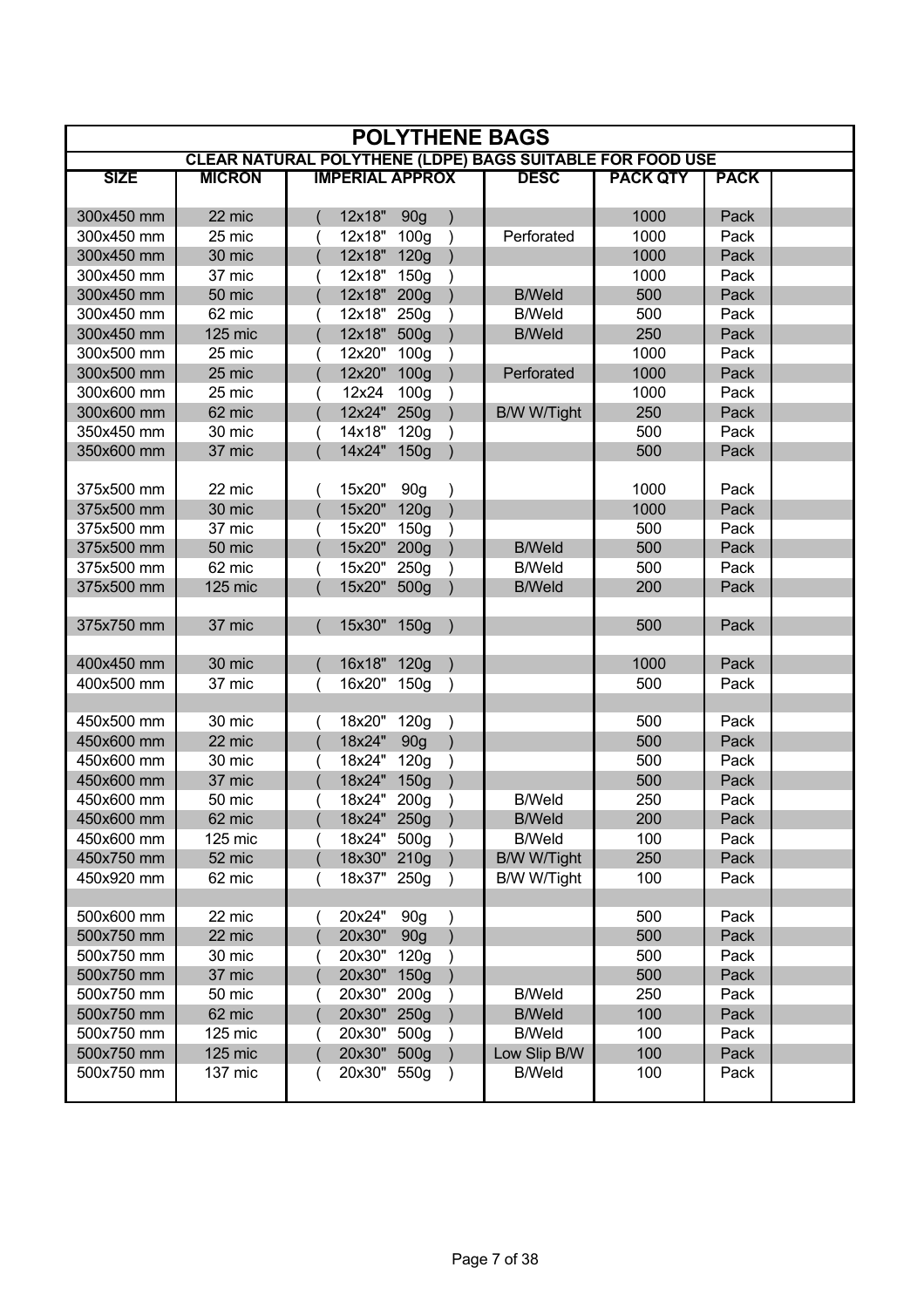| <b>POLYTHENE BAGS</b> |               |  |                        |                  |               |                    |                                                                  |             |  |  |  |
|-----------------------|---------------|--|------------------------|------------------|---------------|--------------------|------------------------------------------------------------------|-------------|--|--|--|
|                       |               |  |                        |                  |               |                    | <b>CLEAR NATURAL POLYTHENE (LDPE) BAGS SUITABLE FOR FOOD USE</b> |             |  |  |  |
| <b>SIZE</b>           | <b>MICRON</b> |  | <b>IMPERIAL APPROX</b> |                  |               | <b>DESC</b>        | <b>PACK QTY</b>                                                  | <b>PACK</b> |  |  |  |
|                       |               |  |                        |                  |               |                    |                                                                  |             |  |  |  |
| 600x600 mm            | 30 mic        |  | 24x24" 120g            |                  | $\rightarrow$ |                    | 500                                                              | Pack        |  |  |  |
|                       |               |  |                        |                  |               |                    |                                                                  |             |  |  |  |
| 600x900 mm            | 22 mic        |  | 24x36"                 | 90 <sub>g</sub>  |               |                    | 500                                                              | Pack        |  |  |  |
| 600x900 mm            | 30 mic        |  | 24x36"                 | 120 <sub>g</sub> |               |                    | 500                                                              | Pack        |  |  |  |
| 600x900 mm            | 37 mic        |  | 24x36" 150g            |                  |               |                    | 250                                                              | Pack        |  |  |  |
| 600x900 mm            | 50 mic        |  | 24x36" 200g            |                  |               | <b>B/Weld</b>      | 250                                                              | Pack        |  |  |  |
| 600x900 mm            | 62 mic        |  | 24x36" 250g            |                  |               | <b>B/Weld</b>      | 100                                                              | Pack        |  |  |  |
| 600x900 mm            | 100 mic       |  | 24x36" 400g            |                  |               | <b>B/Weld</b>      | 100                                                              | Pack        |  |  |  |
| 600x900 mm            | 125 mic       |  | 24x36" 500g            |                  |               | <b>B/Weld</b>      | 50                                                               | Pack        |  |  |  |
| 600x1000 mm           | 30 mic        |  | 24x40"                 | 120g             |               | <b>B/Weld</b>      | 500                                                              | Pack        |  |  |  |
| 600x1000 mm           | 50 mic        |  | 24x40" 200g            |                  |               | <b>B/Weld</b>      | 200                                                              | Pack        |  |  |  |
| 600x1200 mm           | 75 mic        |  | 24x48" 300g            |                  |               | <b>B/Weld</b>      | 100                                                              | Pack        |  |  |  |
|                       |               |  |                        |                  |               |                    |                                                                  |             |  |  |  |
| 650x1200 mm           | 50 mic        |  | 26x48" 200g            |                  | $\rightarrow$ | <b>B/Weld</b>      | 250                                                              | Pack        |  |  |  |
|                       |               |  |                        |                  |               |                    |                                                                  |             |  |  |  |
| 700x1050 mm           | 30 mic        |  | 28x42" 120g            |                  |               |                    | 250                                                              | Pack        |  |  |  |
| 700x1050 mm           | 62 mic        |  | 28x42" 250g            |                  |               | <b>B/Weld</b>      | 100                                                              | Pack        |  |  |  |
| 700x1050 mm           | 125 mic       |  | 28x42" 500g            |                  |               | <b>B/Weld</b>      | 50                                                               | Pack        |  |  |  |
|                       |               |  |                        |                  |               |                    |                                                                  |             |  |  |  |
| 750x1200 mm           | 30 mic        |  | 30x48" 120g            |                  |               | <b>B/Weld</b>      | 250                                                              | Pack        |  |  |  |
| 750x1200 mm           | 50 mic        |  | 30x48" 200g            |                  |               | <b>B/Weld</b>      | 200                                                              | Pack        |  |  |  |
| 750x1700 mm           | 50 mic        |  | 30x68" 200g            |                  |               | <b>B/Weld</b>      | 100                                                              | Pack        |  |  |  |
|                       |               |  |                        |                  |               |                    |                                                                  |             |  |  |  |
| 800x1015 mm           | 50 mic        |  | 32x40" 200g            |                  | $\rightarrow$ | <b>B/Weld</b>      | 200                                                              | Pack        |  |  |  |
|                       |               |  |                        |                  |               |                    |                                                                  |             |  |  |  |
| 900x900 mm            | 30 mic        |  | 36x36" 120g            |                  |               | <b>B/Weld</b>      | 200                                                              | Pack        |  |  |  |
| 900x1200 mm           | 30 mic        |  | 36x48" 120g            |                  |               | <b>B/Weld</b>      | 250                                                              | Pack        |  |  |  |
| 900x1200 mm           | 62 mic        |  | 36x48" 250g            |                  | $\lambda$     | <b>B/Weld</b>      | 100                                                              | Pack        |  |  |  |
| 900x1200 mm           | 125 mic       |  | 36x48" 500g            |                  |               | <b>B/Weld</b>      | 50                                                               | Pack        |  |  |  |
|                       |               |  |                        |                  |               |                    |                                                                  |             |  |  |  |
| 1000x1525 mm          | 50 mic        |  | 40x61" 200g            |                  |               | <b>B/W On.Roll</b> | 200                                                              | Roll        |  |  |  |
|                       |               |  |                        |                  |               |                    |                                                                  |             |  |  |  |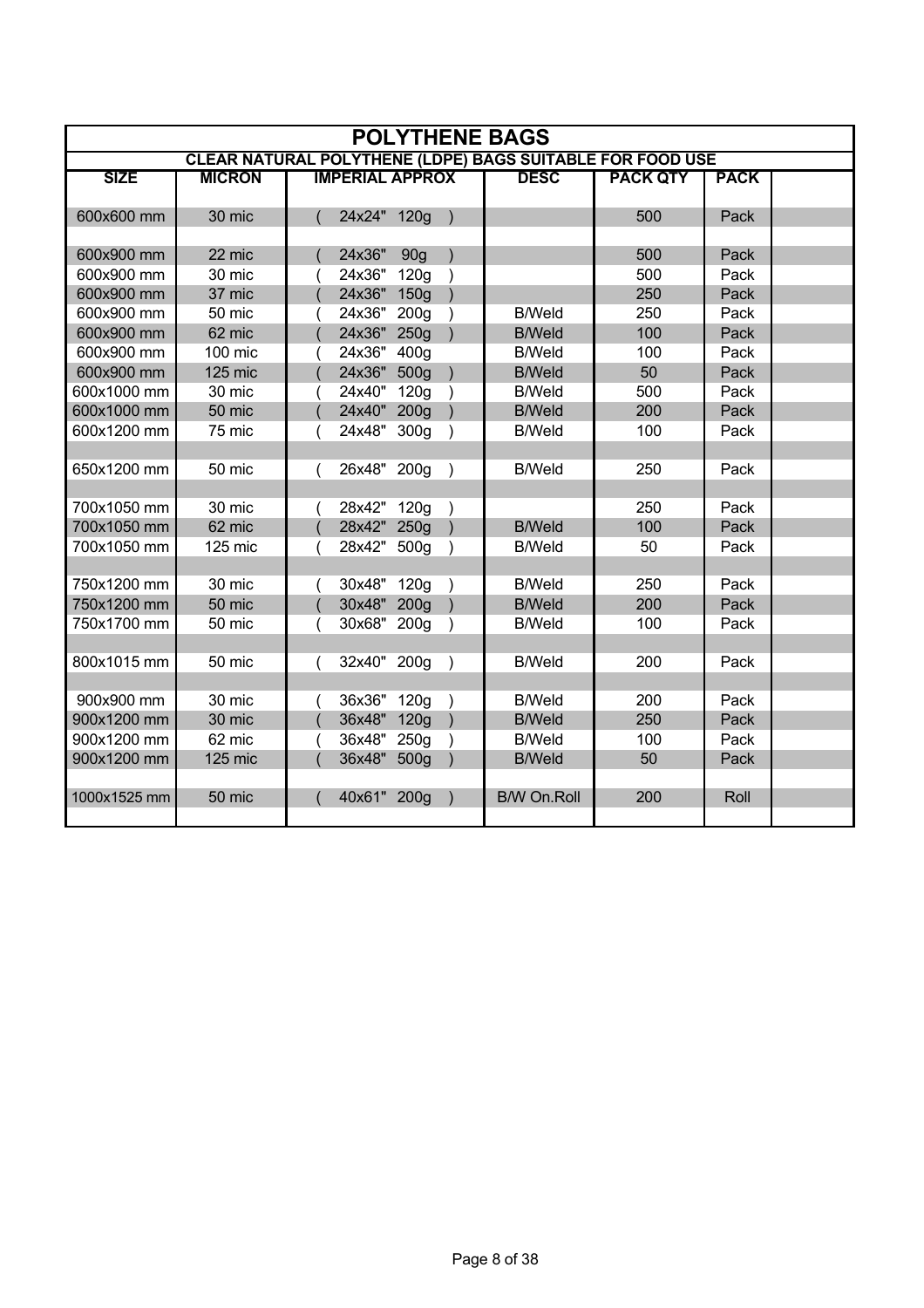| <b>GUSSETED POLYTHENE BAGS</b> |               |             |                        |                  |  |                                                                                |      |      |  |  |  |  |
|--------------------------------|---------------|-------------|------------------------|------------------|--|--------------------------------------------------------------------------------|------|------|--|--|--|--|
|                                |               |             | <b>IMPERIAL APPROX</b> |                  |  | CLEAR NATURAL POLYTHENE (LDPE) BAGS BOTTOM WELD GUSSETED SUITABLE FOR FOOD USE |      |      |  |  |  |  |
| $\overline{SIZE}$ (mm)         | <b>MICRON</b> | <b>DESC</b> | <b>PACK QTY</b>        | <b>PACK</b>      |  |                                                                                |      |      |  |  |  |  |
|                                |               |             |                        |                  |  |                                                                                |      |      |  |  |  |  |
| 150x250x450                    | 25 mic        |             | 6x10x18"               | 100 <sub>g</sub> |  |                                                                                | 1000 | Pack |  |  |  |  |
| 150x275x525                    | 25 mic        |             | 6x11x21"               | 100 <sub>q</sub> |  |                                                                                | 1000 | Pack |  |  |  |  |
| 200x300x550                    | 25 mic        |             | 8x12x22"               | 100 <sub>g</sub> |  |                                                                                | 1000 | Pack |  |  |  |  |
| 200x300x550                    | 25 mic        |             | 8x12x22"               | 100 <sub>g</sub> |  | Perforated                                                                     | 1000 | Pack |  |  |  |  |
| 225x300x425                    | 25 mic        |             | 9x12x17"               | 100 <sub>g</sub> |  |                                                                                | 1000 | Pack |  |  |  |  |
| 275x325+63                     | 25 mic        |             | $11x13+2.5"$           | 100 <sub>g</sub> |  | Perforated                                                                     | 1000 | Pack |  |  |  |  |
|                                |               |             |                        |                  |  |                                                                                |      |      |  |  |  |  |
| 750x1250x1375                  | 50 mic        |             | 30x50x55"              | 200 <sub>g</sub> |  | On The Roll                                                                    | 200  | Roll |  |  |  |  |
| 813x1372x1524                  | 50 mic        |             | 32x54x60"              | 200 <sub>g</sub> |  | Reg.On Roll.                                                                   | 200  | Roll |  |  |  |  |
| 1000x1800x1975                 | 50 mic        |             | 40x72x79"              | 200 <sub>g</sub> |  | On The Roll                                                                    | 100  | Roll |  |  |  |  |
| 1250x1800x2200                 | 75 mic        |             | 50x72x88"              | 300 <sub>g</sub> |  | On The Roll                                                                    | 50   | Roll |  |  |  |  |
| 1180x2160x2180                 | 50 mic        |             | 47x85x86"              | 200 <sub>q</sub> |  | Shrink. On Roll                                                                | 50   | Roll |  |  |  |  |
|                                |               |             |                        |                  |  |                                                                                |      |      |  |  |  |  |

|                                                                                                           | <b>POLYTHENE BAGS WITH RIGID HANDLES</b>                  |  |        |                  |  |             |     |            |  |  |  |  |
|-----------------------------------------------------------------------------------------------------------|-----------------------------------------------------------|--|--------|------------------|--|-------------|-----|------------|--|--|--|--|
|                                                                                                           | CLEAR NATURAL POLYTHENE (LDPE) BAGS SUITABLE FOR FOOD USE |  |        |                  |  |             |     |            |  |  |  |  |
| <b>PACK QTY</b><br><b>PACK</b><br><b>SIZE</b><br><b>IMPERIAL APPROX</b><br><b>MICRON</b><br><b>HANDLE</b> |                                                           |  |        |                  |  |             |     |            |  |  |  |  |
|                                                                                                           |                                                           |  |        |                  |  |             |     |            |  |  |  |  |
| 300x375 mm                                                                                                | 50 mic                                                    |  | 12x15" | 200 <sub>q</sub> |  | 210mm White | 250 | <b>Box</b> |  |  |  |  |
| 375x500 mm                                                                                                | 50 mic                                                    |  | 15x20" | 200 <sub>g</sub> |  | 210mm White | 250 | <b>Box</b> |  |  |  |  |
|                                                                                                           |                                                           |  |        |                  |  |             |     |            |  |  |  |  |

| <b>BOXED POLYTHENE BAGS</b> |              |                                                                                                                                      |  |      |                        |  |                 |             |  |  |  |
|-----------------------------|--------------|--------------------------------------------------------------------------------------------------------------------------------------|--|------|------------------------|--|-----------------|-------------|--|--|--|
|                             |              | HIGH QUALITY CLEAR NATURAL POLYTHENE (LDPE) BAGS SUITABLE FOR FOOD                                                                   |  |      |                        |  |                 |             |  |  |  |
|                             |              | EACH PACK IS IN A RIGID CARDBOARD DISPENSER BOX WRAPPED IN POLYTHENE<br>ALL BAGS ARE BOTTOM WELD (EQ = EQUIVALENT GAUGE PERFORMANCE) |  |      |                        |  |                 |             |  |  |  |
| <b>SIZE</b>                 | <b>GAUGE</b> | <b>MICRON</b>                                                                                                                        |  |      | <b>IMPERIAL APPROX</b> |  | <b>PACK QTY</b> | <b>PACK</b> |  |  |  |
|                             |              |                                                                                                                                      |  |      |                        |  |                 |             |  |  |  |
| 75x125 mm                   | EQ 120g      | 28 mic                                                                                                                               |  |      | 3x5" 120g              |  | 1000            | Box         |  |  |  |
| 75x125 mm                   | EQ 250g      | 58 mic                                                                                                                               |  | 3x5" | 250g                   |  | 1000            | <b>Box</b>  |  |  |  |
|                             |              |                                                                                                                                      |  |      |                        |  |                 |             |  |  |  |
| 100x150 mm                  | EQ 120g      | 28 mic                                                                                                                               |  | 4x6" | 120g                   |  | 1000            | Box         |  |  |  |
| 100x150 mm                  | EQ 250g      | 58 mic                                                                                                                               |  | 4x6" | 250g                   |  | 1000            | <b>Box</b>  |  |  |  |
| 100x150 mm                  | EQ 400g      | 93 mic                                                                                                                               |  | 4x6" | 400 <sub>g</sub>       |  | 500             | <b>Box</b>  |  |  |  |
| 100x150 mm                  | EQ 500g      | <b>117 mic</b>                                                                                                                       |  | 4x6" | 500 <sub>g</sub>       |  | 500             | <b>Box</b>  |  |  |  |
|                             |              |                                                                                                                                      |  |      |                        |  |                 |             |  |  |  |
| 125x175 mm                  | EQ 120g      | 28 mic                                                                                                                               |  |      | 5x7" 120g              |  | 1000            | <b>Box</b>  |  |  |  |
| 125x175 mm                  | EQ 250g      | 58 mic                                                                                                                               |  | 5x7" | 250 <sub>g</sub>       |  | 1000            | <b>Box</b>  |  |  |  |
|                             |              |                                                                                                                                      |  |      |                        |  |                 |             |  |  |  |
| 150x200 mm                  | EQ 100g      | 23 mic                                                                                                                               |  | 6x8" | 100 <sub>g</sub>       |  | 1000            | Box         |  |  |  |
| 150x200 mm                  | EQ 120g      | 28 mic                                                                                                                               |  | 6x8" | 120g                   |  | 1000            | <b>Box</b>  |  |  |  |
| 150x200 mm                  | EQ 200g      | 47 mic                                                                                                                               |  | 6x8" | 200 <sub>g</sub>       |  | 1000            | Box         |  |  |  |
| 150x200 mm                  | EQ 250g      | 58 mic                                                                                                                               |  | 6x8" | 250g                   |  | 500             | <b>Box</b>  |  |  |  |
| 150x200 mm                  | EQ 400g      | 93 mic                                                                                                                               |  | 6x8" | 400 <sub>g</sub>       |  | 500             | Box         |  |  |  |
| 150x200 mm                  | EQ 500g      | 117 mic                                                                                                                              |  | 6x8" | 500g                   |  | 500             | <b>Box</b>  |  |  |  |
|                             |              |                                                                                                                                      |  |      |                        |  |                 |             |  |  |  |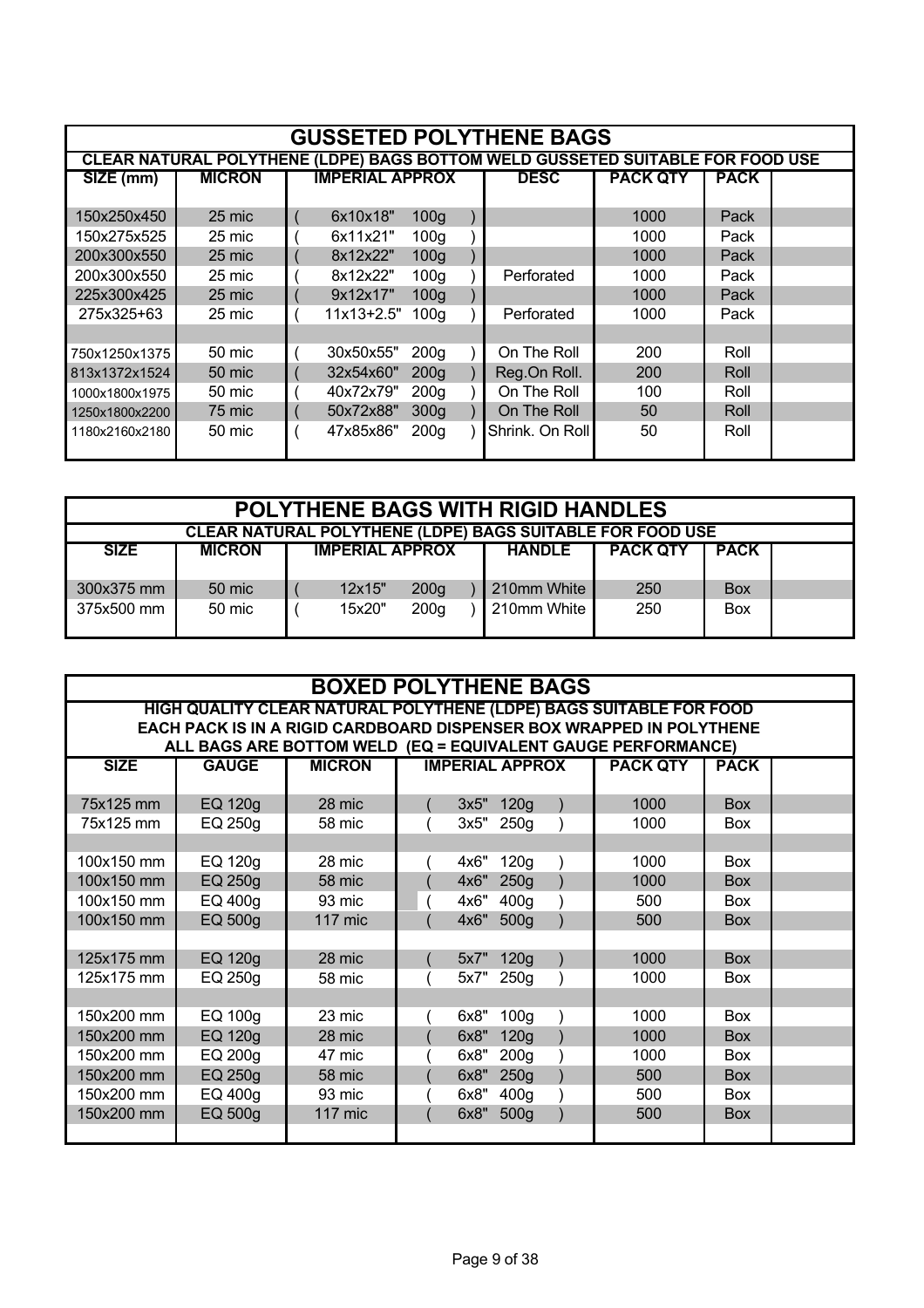| <b>BOXED POLYTHENE BAGS</b>                                                                                                          |                           |                  |                                                         |  |  |  |  |  |  |
|--------------------------------------------------------------------------------------------------------------------------------------|---------------------------|------------------|---------------------------------------------------------|--|--|--|--|--|--|
| HIGH QUALITY CLEAR NATURAL POLYTHENE (LDPE) BAGS SUITABLE FOR FOOD                                                                   |                           |                  |                                                         |  |  |  |  |  |  |
| EACH PACK IS IN A RIGID CARDBOARD DISPENSER BOX WRAPPED IN POLYTHENE<br>ALL BAGS ARE BOTTOM WELD (EQ = EQUIVALENT GAUGE PERFORMANCE) |                           |                  |                                                         |  |  |  |  |  |  |
|                                                                                                                                      |                           |                  | <b>IMPERIAL APPROX</b>                                  |  |  |  |  |  |  |
| <b>SIZE</b>                                                                                                                          | <b>GAUGE</b>              | <b>MICRON</b>    | <b>PACK QTY</b><br><b>PACK</b>                          |  |  |  |  |  |  |
| 175x225 mm                                                                                                                           | <b>EQ 100g</b>            | 23 mic           | 1000<br><b>Box</b><br>7x9" 100g                         |  |  |  |  |  |  |
| 175x225 mm                                                                                                                           | EQ 120g                   | 28 mic           | 1000<br>120g<br>7x9"<br><b>Box</b>                      |  |  |  |  |  |  |
| 175x225 mm                                                                                                                           | <b>EQ 200g</b>            | 47 mic           | 1000<br>7x9"<br>200 <sub>g</sub><br><b>Box</b>          |  |  |  |  |  |  |
| 175x225 mm                                                                                                                           | EQ 250g                   | 58 mic           | 7x9"<br>500<br>250 <sub>g</sub><br>Box                  |  |  |  |  |  |  |
| 175x225 mm                                                                                                                           | <b>EQ 400g</b>            | <b>117 mic</b>   | 500<br>7x9"<br>400 <sub>g</sub><br><b>Box</b>           |  |  |  |  |  |  |
| 175x225 mm                                                                                                                           | EQ 500g                   | 117 mic          | 7x9"<br>500<br>Box<br>500g                              |  |  |  |  |  |  |
|                                                                                                                                      |                           |                  |                                                         |  |  |  |  |  |  |
| 200x250 mm                                                                                                                           | EQ 100g                   | 23 mic           | 1000<br>8x10" 100g<br>Box                               |  |  |  |  |  |  |
| 200x250 mm                                                                                                                           | <b>EQ 120g</b>            | 28 mic           | 8x10" 120g<br>1000<br><b>Box</b>                        |  |  |  |  |  |  |
| 200x250 mm                                                                                                                           | EQ 200g                   | 47 mic           | 1000<br>8x10" 200g<br>Box                               |  |  |  |  |  |  |
| 200x250 mm                                                                                                                           | EQ 250g                   | 58 mic           | 500<br>8x10" 250g<br><b>Box</b>                         |  |  |  |  |  |  |
| 200x250 mm                                                                                                                           | EQ 400g                   | 93 mic           | 500<br>8x10" 400g<br>Box                                |  |  |  |  |  |  |
| 200x250 mm                                                                                                                           | EQ 500g                   | 117 mic          | 8x10" 500g<br>500<br><b>Box</b>                         |  |  |  |  |  |  |
|                                                                                                                                      |                           |                  |                                                         |  |  |  |  |  |  |
| 200x300 mm                                                                                                                           | <b>EQ 100g</b>            | 23 mic           | 1000<br>8x12" 100g<br><b>Box</b>                        |  |  |  |  |  |  |
| 200x300 mm                                                                                                                           | EQ 120g                   | 28 mic           | 1000<br>8x12" 120g<br><b>Box</b>                        |  |  |  |  |  |  |
| 200x300 mm                                                                                                                           | <b>EQ 200g</b>            | 47 mic           | 8x12" 200g<br>1000<br><b>Box</b>                        |  |  |  |  |  |  |
| 200x300 mm                                                                                                                           | EQ 250g                   | 58 mic           | 8x12" 250g<br>500<br><b>Box</b>                         |  |  |  |  |  |  |
| 200x300 mm                                                                                                                           | EQ 500g                   | 117 mic          | 8x12" 500g<br>250<br><b>Box</b>                         |  |  |  |  |  |  |
|                                                                                                                                      |                           |                  |                                                         |  |  |  |  |  |  |
| 225x300 mm                                                                                                                           | <b>EQ 100g</b>            | 23 mic           | 9x12" 100g<br>1000<br><b>Box</b>                        |  |  |  |  |  |  |
| 225x300 mm                                                                                                                           | EQ 120g                   | 28 mic           | 9x12" 120g<br>1000<br><b>Box</b>                        |  |  |  |  |  |  |
| 225x300 mm                                                                                                                           | EQ 250g                   | 58 mic           | 9x12" 250g<br>500<br><b>Box</b>                         |  |  |  |  |  |  |
| 225x300 mm                                                                                                                           | EQ 500g                   | 117 mic          | 9x12" 500g<br>250<br>Box                                |  |  |  |  |  |  |
| 250x300 mm                                                                                                                           | EQ 100g                   | 23 mic           | 10x12" 100g<br>1000<br>Box                              |  |  |  |  |  |  |
| 250x300 mm                                                                                                                           | <b>EQ 120g</b>            | 28 mic           | 10x12" 120g<br>1000<br><b>Box</b>                       |  |  |  |  |  |  |
| 250x300 mm                                                                                                                           | EQ 200g                   | 47 mic           | 10x12" 200g<br>500<br>Box                               |  |  |  |  |  |  |
| 250x300 mm                                                                                                                           | EQ 250g                   | 58 mic           | 10x12" 250g<br>500<br>Box                               |  |  |  |  |  |  |
| 250x300 mm                                                                                                                           | EQ 400g                   | 93 mic           | 10x12" 400g<br>250<br>Box                               |  |  |  |  |  |  |
| 250x300 mm                                                                                                                           | EQ 500g                   | 117 mic          | 10x12" 500g<br>250<br>Box                               |  |  |  |  |  |  |
|                                                                                                                                      |                           |                  |                                                         |  |  |  |  |  |  |
| 250x375 mm                                                                                                                           | <b>EQ 100g</b>            | 23 mic           | 1000<br>10x15" 100g<br><b>Box</b>                       |  |  |  |  |  |  |
| 250x375 mm                                                                                                                           | EQ 100g Perf              | 23 mic           | 10x15" 100g<br>1000<br>Box                              |  |  |  |  |  |  |
| 250x375 mm                                                                                                                           | <b>EQ 120g</b>            | 28 mic           | 10x15" 120g<br>1000<br><b>Box</b>                       |  |  |  |  |  |  |
| 250x375 mm                                                                                                                           | EQ 200g                   | 47 mic           | 10x15" 200g<br>500<br>Box                               |  |  |  |  |  |  |
| 250x375 mm                                                                                                                           | EQ 250g                   | 58 mic           | 10x15" 250g<br>500<br><b>Box</b>                        |  |  |  |  |  |  |
| 250x375 mm                                                                                                                           | EQ 400g                   | 93 mic           | 10x15" 400g<br>250<br>Box                               |  |  |  |  |  |  |
| 250x375 mm                                                                                                                           | EQ 500g                   | 117 mic          | 10x15" 500g<br>250<br><b>Box</b>                        |  |  |  |  |  |  |
|                                                                                                                                      |                           |                  | 1000                                                    |  |  |  |  |  |  |
| 300x375 mm<br>300x375 mm                                                                                                             | <b>EQ 100g</b><br>EQ 120g | 23 mic<br>28 mic | 12x15" 100g<br><b>Box</b><br>12x15" 120g<br>1000<br>Box |  |  |  |  |  |  |
| 300x375 mm                                                                                                                           | EQ 200g                   | 47 mic           | 12x15" 200g<br>500<br><b>Box</b>                        |  |  |  |  |  |  |
| 300x375 mm                                                                                                                           | EQ 250g                   | 58 mic           | 12x15" 250g<br>500<br>Box                               |  |  |  |  |  |  |
| 300x375 mm                                                                                                                           | EQ 500g                   | 117 mic          | 12x15" 500g<br>250<br><b>Box</b>                        |  |  |  |  |  |  |
|                                                                                                                                      |                           |                  |                                                         |  |  |  |  |  |  |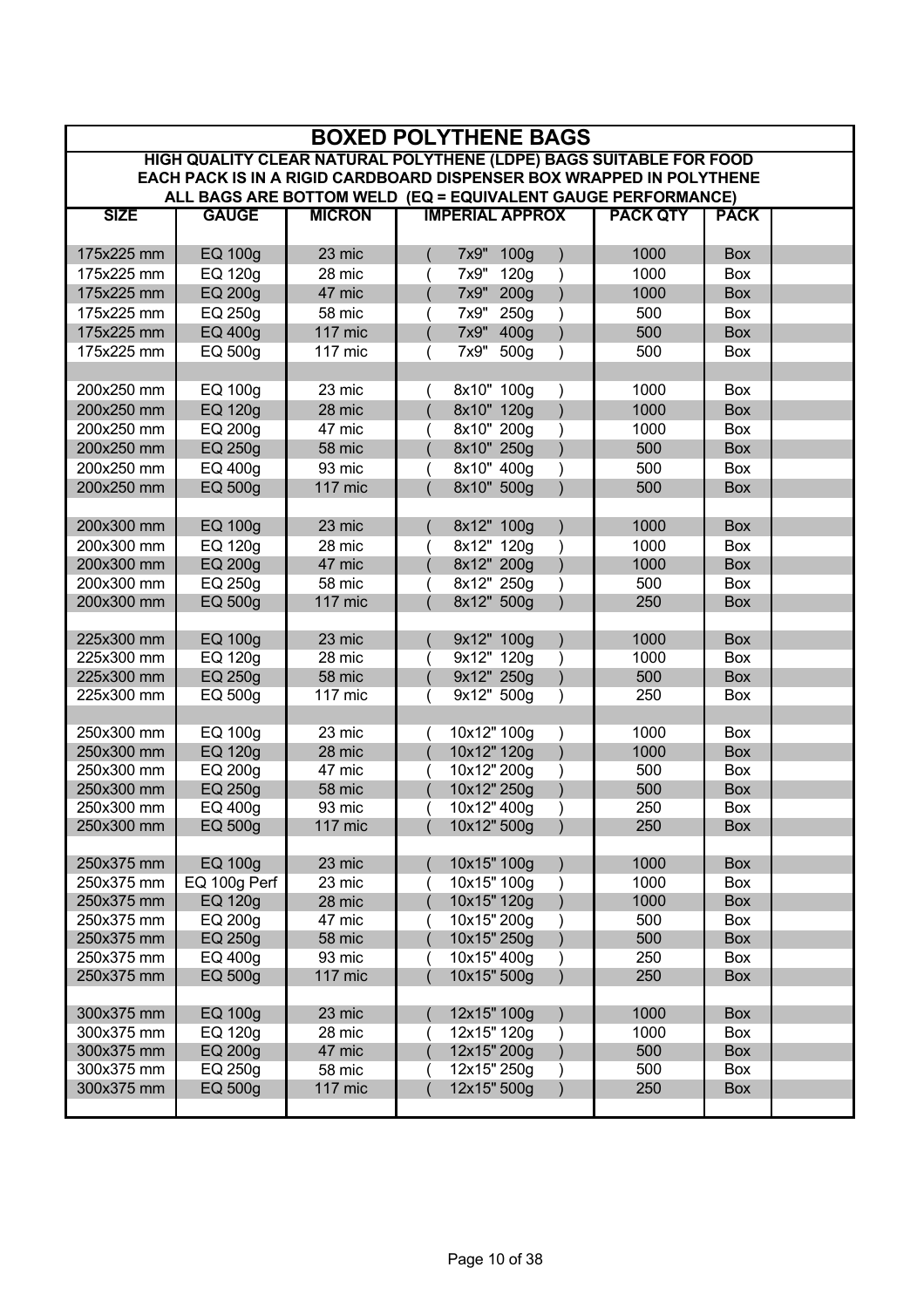|                          | <b>BOXED POLYTHENE BAGS</b>                                        |                  |                                                                      |  |  |  |  |  |  |
|--------------------------|--------------------------------------------------------------------|------------------|----------------------------------------------------------------------|--|--|--|--|--|--|
|                          | HIGH QUALITY CLEAR NATURAL POLYTHENE (LDPE) BAGS SUITABLE FOR FOOD |                  |                                                                      |  |  |  |  |  |  |
|                          |                                                                    |                  | EACH PACK IS IN A RIGID CARDBOARD DISPENSER BOX WRAPPED IN POLYTHENE |  |  |  |  |  |  |
|                          |                                                                    |                  | ALL BAGS ARE BOTTOM WELD (EQ = EQUIVALENT GAUGE PERFORMANCE)         |  |  |  |  |  |  |
| <b>SIZE</b>              | <b>GAUGE</b>                                                       | <b>MICRON</b>    | <b>IMPERIAL APPROX</b><br><b>PACK QTY</b><br><b>PACK</b>             |  |  |  |  |  |  |
| 300x450 mm               | <b>EQ 100g</b>                                                     | 23 mic           | 12x18" 100g<br>1000<br><b>Box</b>                                    |  |  |  |  |  |  |
| 300x450 mm               | <b>EQ 120g</b>                                                     | 28 mic           | 1000<br>12x18" 120g<br><b>Box</b>                                    |  |  |  |  |  |  |
| 300x450 mm               | EQ 200g                                                            | 47 mic           | 12x18" 200g<br>500<br><b>Box</b>                                     |  |  |  |  |  |  |
| 300x450 mm               | EQ 250g                                                            | 58 mic           | 12x18" 250g<br>500<br><b>Box</b>                                     |  |  |  |  |  |  |
| 300x450 mm               | EQ 400g                                                            | 93 mic           | 12x18" 400g<br>250<br><b>Box</b>                                     |  |  |  |  |  |  |
| 300x450 mm               | EQ 500g                                                            | 117 mic          | 250<br>12x18" 500g<br><b>Box</b>                                     |  |  |  |  |  |  |
|                          |                                                                    |                  |                                                                      |  |  |  |  |  |  |
| 375x500 mm               | <b>EQ 100g</b>                                                     | 23 mic           | 500<br>15x20" 100g<br><b>Box</b>                                     |  |  |  |  |  |  |
| 375x500 mm               | <b>EQ 120g</b>                                                     | 28 mic           | 500<br>15x20" 120g<br><b>Box</b>                                     |  |  |  |  |  |  |
| 375x500 mm               | <b>EQ 200g</b>                                                     | 47 mic           | 15x20" 200g<br>250<br><b>Box</b><br>$\lambda$                        |  |  |  |  |  |  |
| 375x500 mm               | <b>EQ 250g</b>                                                     | 58 mic           | 250<br><b>Box</b><br>15x20" 250g                                     |  |  |  |  |  |  |
| 375x500 mm               | EQ 500g                                                            | 117 mic          | 200<br><b>Box</b><br>15x20" 500g                                     |  |  |  |  |  |  |
|                          |                                                                    |                  |                                                                      |  |  |  |  |  |  |
| 450x600 mm               | EQ 100g                                                            | 23 mic           | 250<br>18x24" 100g<br>Box                                            |  |  |  |  |  |  |
| 450x600 mm               | <b>EQ 120g</b>                                                     | 28 mic           | 18x24" 120g<br>250<br><b>Box</b><br>$\mathcal{E}$                    |  |  |  |  |  |  |
| 450x600 mm               | <b>EQ 200g</b>                                                     | 47 mic           | 18x24" 200g<br>125<br><b>Box</b>                                     |  |  |  |  |  |  |
| 450x600 mm               | EQ 250g                                                            | 58 mic           | 100<br>18x24" 250g<br><b>Box</b>                                     |  |  |  |  |  |  |
| 450x600 mm               | EQ 400g                                                            | 93 mic           | 50<br>18x24" 400g<br>Box                                             |  |  |  |  |  |  |
| 450x600 mm               | EQ 500g                                                            | 117 mic          | 50<br>18x24" 500g<br><b>Box</b>                                      |  |  |  |  |  |  |
|                          |                                                                    |                  |                                                                      |  |  |  |  |  |  |
| 500x750 mm               | <b>EQ 120g</b>                                                     | 28 mic           | 20x30" 120g<br>250<br><b>Box</b>                                     |  |  |  |  |  |  |
| 500x750 mm               | EQ 200g                                                            | 47 mic           | 20x30" 200g<br>125<br>$\lambda$<br>Box                               |  |  |  |  |  |  |
| 500x750 mm               | EQ 250g                                                            | 58 mic           | 20x30" 250g<br>100<br><b>Box</b>                                     |  |  |  |  |  |  |
| 500x750 mm               | <b>EQ 400g</b>                                                     | 93 mic           | 20x30" 400g<br>50<br>Box                                             |  |  |  |  |  |  |
| 500x750 mm               | EQ 500g                                                            | 117 mic          | 20x30" 500g<br>50<br><b>Box</b>                                      |  |  |  |  |  |  |
|                          |                                                                    |                  |                                                                      |  |  |  |  |  |  |
| 600x900 mm               | <b>EQ 100g</b>                                                     | 23 mic           | 250<br>24x36" 100g<br><b>Box</b>                                     |  |  |  |  |  |  |
| 600x900 mm               | <b>EQ 120g</b>                                                     | 28 mic           | 250<br>24x36" 120g<br>Box<br>125                                     |  |  |  |  |  |  |
| 600x900 mm<br>600x900 mm | EQ 200g<br><b>EQ 250g</b>                                          | 47 mic<br>58 mic | 24x36" 200g<br><b>Box</b><br>24x36" 250g<br>100<br>Box               |  |  |  |  |  |  |
| 600x900 mm               | EQ 400g                                                            | 93 mic           | 24x36" 400g<br>50<br><b>Box</b>                                      |  |  |  |  |  |  |
| 600x900 mm               | EQ 500g                                                            | 117 mic          | 24x36" 500g<br>50<br>Box                                             |  |  |  |  |  |  |
|                          |                                                                    |                  |                                                                      |  |  |  |  |  |  |
|                          |                                                                    |                  |                                                                      |  |  |  |  |  |  |

| <b>REGRANULATED LOW DENSITY (LDPE) POLYTHENE BAGS</b> |               |                            |               |                 |             |  |  |  |  |
|-------------------------------------------------------|---------------|----------------------------|---------------|-----------------|-------------|--|--|--|--|
| <b>SIZE</b>                                           | <b>MICRON</b> | <b>IMPERIAL APPROX</b>     | <b>COLOUR</b> | <b>PACK QTY</b> | <b>PACK</b> |  |  |  |  |
| 500x750 mm                                            | $120$ mic     | 480g<br>20x30"             | <b>BLUE</b>   | 100             | Pack        |  |  |  |  |
| 500x750 mm                                            | $125$ mic     | 20x30"<br>500 <sub>g</sub> | <b>BLACK</b>  | 100             | Pack        |  |  |  |  |
| 525x900 mm                                            | 150 mic       | 600 <sub>g</sub><br>21x36" | <b>JAZZ</b>   | 100             | Pack        |  |  |  |  |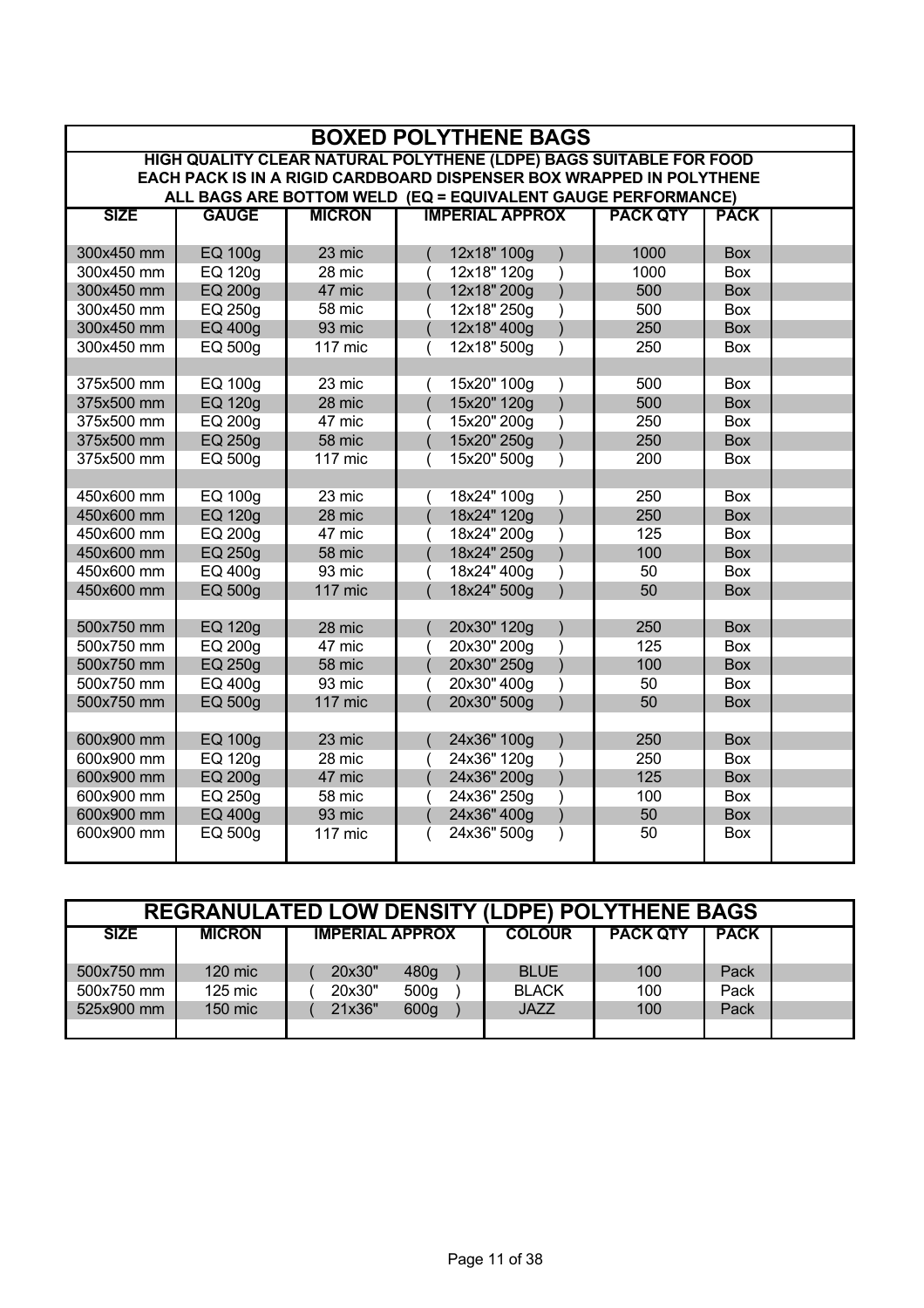| POLY MAILING BAGS - SELF ADHESIVE - HIGH STRENGTH - TFP |              |                                   |                    |                 |             |  |  |  |  |  |
|---------------------------------------------------------|--------------|-----------------------------------|--------------------|-----------------|-------------|--|--|--|--|--|
| <b>SIZE</b>                                             | <b>GAUGE</b> | <b>METRIC APPROX</b>              | <b>COLOUR</b>      | <b>PACK QTY</b> | <b>PACK</b> |  |  |  |  |  |
|                                                         |              |                                   |                    |                 |             |  |  |  |  |  |
| $6x9+2"$                                                | 220g         | 150x225+50mm<br>55 <sub>mic</sub> | <b>Grey Opaque</b> | 1000            | <b>Box</b>  |  |  |  |  |  |
| $9x12.5+2"$                                             | 220g         | 225x318+50mm<br>55mic             | Grey Opaque        | 1000            | <b>Box</b>  |  |  |  |  |  |
| $10x14+2"$                                              | 220g         | 55mic<br>250x350+50mm             | <b>Grey Opaque</b> | 1000            | <b>Box</b>  |  |  |  |  |  |
| $12x16+2"$                                              | 220g         | 300x400+50mm<br>55mic             | Grey Opaque        | 500             | <b>Box</b>  |  |  |  |  |  |
| $16x21+2"$                                              | 220g         | 55mic<br>400x525+50mm             | <b>Grey Opaque</b> | 500             | <b>Box</b>  |  |  |  |  |  |
| $18x22+2"$                                              | 280g         | 450x550+50mm<br>70mic             | Grey Opaque        | 200             | <b>Box</b>  |  |  |  |  |  |
| $21x24+2"$                                              | 280g         | 525x600+50mm<br>70 <sub>mic</sub> | <b>Grey Opaque</b> | 200             | <b>Box</b>  |  |  |  |  |  |
| $23x28+2"$                                              | 280g         | 575x700+50mm<br>70mic             | Grey Opaque        | 200             | <b>Box</b>  |  |  |  |  |  |

| <b>BLOCK HEADED HIGH TENSILE LINEAR POLYTHENE BAGS - CLEAR</b> |               |                        |             |                 |             |  |  |  |  |
|----------------------------------------------------------------|---------------|------------------------|-------------|-----------------|-------------|--|--|--|--|
| <b>SIZE</b>                                                    | <b>MICRON</b> | <b>IMPERIAL APPROX</b> | <b>DESC</b> | <b>PACK QTY</b> | <b>PACK</b> |  |  |  |  |
|                                                                |               |                        |             |                 |             |  |  |  |  |
| 300x450 mm                                                     | 15 mic        | 12x18"                 | B/Head      | 1000            | <b>Box</b>  |  |  |  |  |
| 375x500 mm                                                     | 20 mic        | 15x20"                 | B/Head      | 1000            | <b>Box</b>  |  |  |  |  |
| 450x600 mm                                                     | 22 mic        | 18x24"                 | B/Head      | 1000            | <b>Box</b>  |  |  |  |  |
| 500x750 mm                                                     | 23 mic        | 20x30"                 | B/Head      | 1000            | <b>Box</b>  |  |  |  |  |
| 600x900 mm                                                     | 23 mic        | 24x36"                 | B/Head      | 500             | <b>Box</b>  |  |  |  |  |
|                                                                |               |                        |             |                 |             |  |  |  |  |

| <b>HIGH TENSILE INSULATED 2 PLY FREEZER SACK</b> |               |                        |             |                 |             |  |  |  |
|--------------------------------------------------|---------------|------------------------|-------------|-----------------|-------------|--|--|--|
| <b>SIZE</b>                                      | <b>MICRON</b> | <b>IMPERIAL APPROX</b> | <b>DESC</b> | <b>PACK QTY</b> | <b>PACK</b> |  |  |  |
| 500x750 mm                                       | 25 mic x 2    | 20x30" 200g            | 2 Plv       | 250             | <b>Box</b>  |  |  |  |

| <b>CLEAR NATURAL POLYTHENE BAGS WITH WARNING NOTICE</b> |               |                            |             |                 |             |  |  |  |  |
|---------------------------------------------------------|---------------|----------------------------|-------------|-----------------|-------------|--|--|--|--|
| <b>SIZE</b>                                             | <b>MICRON</b> | <b>IMPERIAL APPROX</b>     | <b>DESC</b> | <b>PACK QTY</b> | <b>PACK</b> |  |  |  |  |
|                                                         |               |                            |             |                 |             |  |  |  |  |
| 250x300 mm                                              | 25 mic        | 10x12"<br>100 <sub>g</sub> | Perforated  | 1000            | Pack        |  |  |  |  |
| 300x375mm                                               | 25 mic        | 12x15"<br>100 <sub>g</sub> | Perforated  | 1000            | Pack        |  |  |  |  |
| 300x450 mm                                              | 25 mic        | 12x18"<br>100 <sub>g</sub> | Perforated  | 1000            | Pack        |  |  |  |  |
| 375x500 mm                                              | 25 mic        | 100 <sub>g</sub><br>15x20" | Perforated  | 1000            | Pack        |  |  |  |  |
| 450x600 mm                                              | 25 mic        | 18x24"<br>100 <sub>g</sub> | Perforated  | 500             | Pack        |  |  |  |  |
|                                                         |               |                            |             |                 |             |  |  |  |  |

| <b>CLEAR NATURAL POLYTHENE BAGS PRINTED "POTATO"</b> |             |               |                              |                    |                 |             |  |  |  |
|------------------------------------------------------|-------------|---------------|------------------------------|--------------------|-----------------|-------------|--|--|--|
| <b>CODE</b>                                          | <b>SIZE</b> | <b>MICRON</b> | <b>IMPERIAL APPROX</b>       | <b>DESC</b>        | <b>PACK QTY</b> | <b>PACK</b> |  |  |  |
|                                                      |             |               |                              |                    |                 |             |  |  |  |
| $1.5$ Kg                                             | 250x312 mm  | 25 mic        | 10x12.5"<br>100 <sub>g</sub> | Perf'd             | 1000            | Pack        |  |  |  |
| $2$ Kg                                               | 250x350 mm  | 25 mic        | 10x14"<br>100 <sub>q</sub>   | Perf'd             | 1000            | Pack        |  |  |  |
| $2.5$ Kg                                             | 250x387 mm  | 27.5 mic      | 10x15.5"<br>110 <sub>g</sub> | Per <sup>r</sup> d | 1000            | Pack        |  |  |  |
| $5$ Kg                                               | 350x480 mm  | 35 mic        | 14x19"<br>140 <sub>g</sub>   | Perf'd             | 1000            | Pack        |  |  |  |
|                                                      |             |               |                              |                    |                 |             |  |  |  |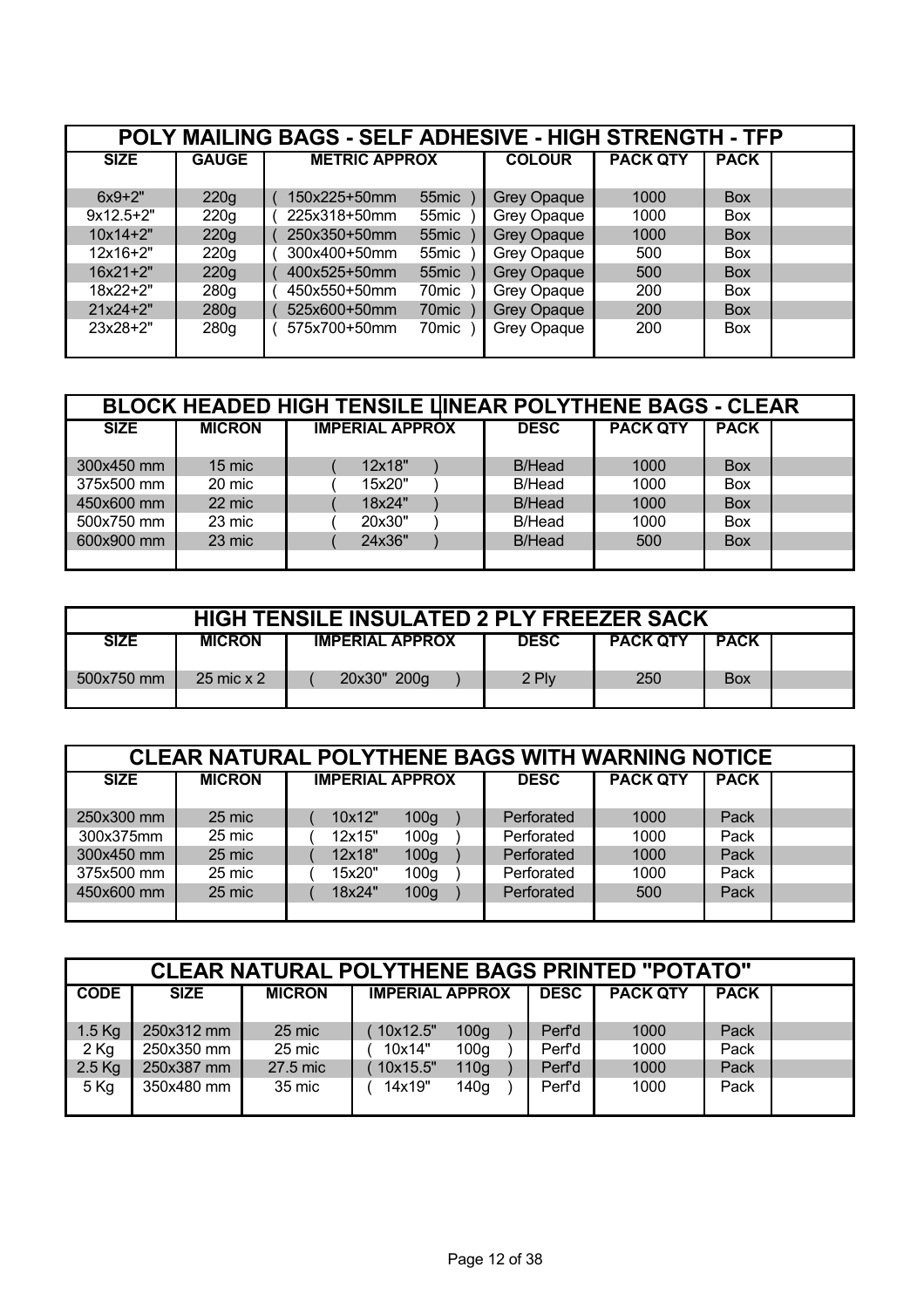| <b>VACUUM PACKING POUCHES (MEAT POUCHES)</b> |               |                                                     |                   |                 |             |  |  |  |  |
|----------------------------------------------|---------------|-----------------------------------------------------|-------------------|-----------------|-------------|--|--|--|--|
|                                              |               | <b>HIGH QUALITY - 5 LAYER LAMINATE CONSTRUCTION</b> |                   |                 |             |  |  |  |  |
| <b>SIZE</b>                                  | <b>MICRON</b> | <b>IMPERIAL APROX.</b>                              | <b>NYLON / LD</b> | <b>PACK QTY</b> | <b>PACK</b> |  |  |  |  |
|                                              |               |                                                     |                   |                 |             |  |  |  |  |
| 140x170 mm                                   | 70 mic        | 5.5x6.5"                                            | 20/50 mic         | 1000            | <b>Box</b>  |  |  |  |  |
| 150x200 mm                                   | 70 mic        | 6x8"                                                | 20/50 mic         | 1000            | Box         |  |  |  |  |
| 150x265 mm                                   | 70 mic        | 6x10.5"                                             | 20/50 mic         | 1000            | <b>Box</b>  |  |  |  |  |
| 160x300 mm                                   | 70 mic        | 6.4x12"                                             | 20/50 mic         | 1000            | Box         |  |  |  |  |
| 180x300 mm                                   | 70 mic        | 7.25x12"                                            | 20/50 mic         | 1000            | <b>Box</b>  |  |  |  |  |
| 200x200 mm                                   | 70 mic        | 8x8"                                                | 20/50 mic         | 1000            | Box         |  |  |  |  |
| 200x250 mm                                   | 70 mic        | 8x10"                                               | 20/50 mic         | 1000            | <b>Box</b>  |  |  |  |  |
| 200x300 mm                                   | 70 mic        | 8x12"                                               | 20/50 mic         | 1000            | Box         |  |  |  |  |
| 200x400 mm                                   | 70 mic        | 8x16"                                               | 20/50 mic         | 500             | Box         |  |  |  |  |
| 220x300 mm                                   | 70 mic        | 8.5x12"                                             | 20/50 mic         | 1000            | <b>Box</b>  |  |  |  |  |
| 240x650 mm                                   | 70 mic        | 9.5x26"                                             | 20/50 mic         | 500             | Box         |  |  |  |  |
| 250x250 mm                                   | 70 mic        | 10x10"                                              | 20/50 mic         | 1000            | Box         |  |  |  |  |
| 250x300 mm                                   | 70 mic        | 10x12"                                              | 20/50 mic         | 1000            | <b>Box</b>  |  |  |  |  |
| 250x350 mm                                   | 70 mic        | 10x14"                                              | 20/50 mic         | 1000            | Box         |  |  |  |  |
| 250x400 mm                                   | 70 mic        | 10x16"                                              | 20/50 mic         | 500             | <b>Box</b>  |  |  |  |  |
| 270x330 mm                                   | 70 mic        | 10.8x13"                                            | 20/50 mic         | 1000            | Box         |  |  |  |  |
| 280x540 mm                                   | 70 mic        | 11x21.5"                                            | 20/50 mic         | 500             | <b>Box</b>  |  |  |  |  |
| 300x300 mm                                   | 70 mic        | 12x12"                                              | 20/50 mic         | 500             | Box         |  |  |  |  |
| 300x350 mm                                   | 70 mic        | 12x14"                                              | 20/50 mic         | 1000            | <b>Box</b>  |  |  |  |  |
| 300x400 mm                                   | 70 mic        | 12x16"                                              | 20/50 mic         | 500             | <b>Box</b>  |  |  |  |  |
| 300x450 mm                                   | 70 mic        | 12x18"                                              | 20/50 mic         | 500             | <b>Box</b>  |  |  |  |  |
| 320x520 mm                                   | 70 mic        | 13x20.5"                                            | 20/50 mic         | 500             | Box         |  |  |  |  |
| 350x450 mm                                   | 70 mic        | 14x18"                                              | 20/50 mic         | 500             | <b>Box</b>  |  |  |  |  |
| 360x520 mm                                   | 70 mic        | 14.2x20.5"                                          | 20/50 mic         | 500             | Box         |  |  |  |  |
| 380x560 mm                                   | 70 mic        | 15x22"                                              | 20/50 mic         | 500             | <b>Box</b>  |  |  |  |  |
| 400x400 mm                                   | 70 mic        | 16x16"                                              | 20/50 mic         | 500             | Box         |  |  |  |  |
| 400x500 mm                                   | 70 mic        | 16x20"                                              | 20/50 mic         | 250             | <b>Box</b>  |  |  |  |  |
| 400x600 mm                                   | 70 mic        | 16x24"                                              | 20/50 mic         | 250             | Box         |  |  |  |  |
| 430x650 mm                                   | 70 mic        | 17x26"                                              | 20/50 mic         | 250             | <b>Box</b>  |  |  |  |  |
|                                              |               |                                                     |                   |                 |             |  |  |  |  |

| <b>CAR SEAT/MAT PROTECTION COVERS - IN DISPENSER BOXES</b> |               |  |                   |                  |                           |                 |             |  |
|------------------------------------------------------------|---------------|--|-------------------|------------------|---------------------------|-----------------|-------------|--|
| <b>SIZE</b>                                                | <b>MICRON</b> |  | <b>IMP APPROX</b> |                  | <b>DESCRIPTION</b>        | <b>PACK QTY</b> | <b>PACK</b> |  |
| 1750x1250 mm                                               | 25 mic        |  | 30x50"            | 100 <sub>g</sub> | Poly Clear Car Seat Cover | 100             | <b>Box</b>  |  |
| 800x1300 mm                                                | 15 mic        |  | 32x52"            | 60 <sub>g</sub>  | Poly White Car Seat Cover | 100             | Roll        |  |
| 375x500 mm                                                 | 60gsm         |  | 15x20"            |                  | Paper Kraft Car Mat       | 250             | <b>Box</b>  |  |
|                                                            |               |  |                   |                  |                           |                 |             |  |

| <b>CLEAR POLYTHENE (LDPE) - GARMENT COVERS ON A ROLL</b> |               |                             |               |                 |             |  |  |  |  |
|----------------------------------------------------------|---------------|-----------------------------|---------------|-----------------|-------------|--|--|--|--|
| SIZE (mm)                                                | <b>MICRON</b> | <b>IMPERIAL APPROX</b>      | <b>LENGTH</b> | <b>PACK QTY</b> | <b>PACK</b> |  |  |  |  |
|                                                          |               |                             |               |                 |             |  |  |  |  |
| 475x575x750                                              | 17 mic        | 19x23x30"<br>70g            | 530 metres    | 10 Kg           | Roll        |  |  |  |  |
| 475x575x900                                              | 17 mic        | 19x23x36"<br>70q            | 530 metres    | 10 Kg           | Roll        |  |  |  |  |
| 475x575x1200                                             | 17 mic        | 19x23x48<br>70 <sub>q</sub> | 530 metres    | 10 Kg           | Roll        |  |  |  |  |
| 475x575x1350                                             | 17 mic        | 19x23x54<br>70 <sub>q</sub> | 530 metres    | 10 Kg           | Roll        |  |  |  |  |
| 475x575x1500                                             | 17 mic        | 19x23x60<br>70 <sub>q</sub> | 530 metres    | 10 Kg           | Roll        |  |  |  |  |
| 475x575x1800                                             | 17 mic        | 19x23x72<br>70g             | 530 metres    | 10 Kg           | Roll        |  |  |  |  |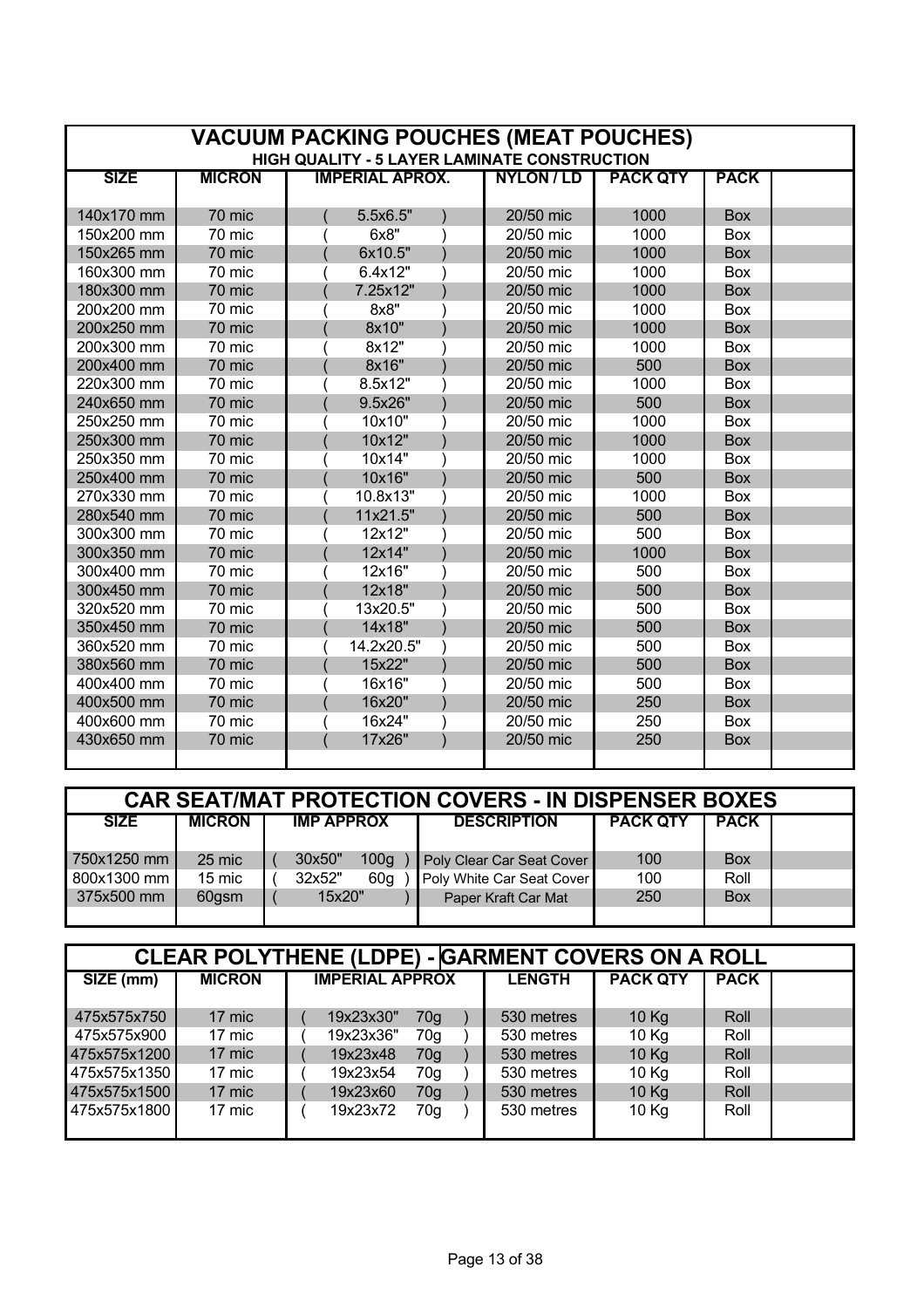| <b>PLAIN &amp; PRINTED POLYTHENE BAGS ON THE ROLL</b><br><b>CLEAR NATURAL POLYTHENE BAGS SUITABLE FOR FOOD USE</b> |                                                                                                                 |          |             |                     |             |     |      |  |  |
|--------------------------------------------------------------------------------------------------------------------|-----------------------------------------------------------------------------------------------------------------|----------|-------------|---------------------|-------------|-----|------|--|--|
| SIZE (mm)                                                                                                          | <b>CODE IMATERIALI</b><br><b>IMP APPROX I</b><br><b>PRINTED</b><br><b>PACK QTY</b><br><b>PACK</b><br><b>MIC</b> |          |             |                     |             |     |      |  |  |
|                                                                                                                    |                                                                                                                 |          |             |                     |             |     |      |  |  |
| 225x350                                                                                                            | 20 mic                                                                                                          | 9x14"    | LD          | Low Density         |             | 250 | Roll |  |  |
| 225x350                                                                                                            | 7 mic                                                                                                           | 9x14"    | HD.         | High Density        |             | 500 | Roll |  |  |
| 225x350                                                                                                            | 10 mic                                                                                                          | 9x14"    | НT          | High Density        |             | 500 | Roll |  |  |
| 225x350x450                                                                                                        | 10 mic                                                                                                          | 9x14x18" | НT          | High Density        |             | 250 | Roll |  |  |
| 225x350x450                                                                                                        | 8 mic                                                                                                           | 9x14x18" | <b>KNOT</b> | <b>High Density</b> |             | 250 | Roll |  |  |
|                                                                                                                    |                                                                                                                 |          |             |                     |             |     |      |  |  |
| 225x350                                                                                                            | 9 mic                                                                                                           | 9x14"    | HT          | High Density        | Fruit & Vea | 500 | Roll |  |  |
|                                                                                                                    |                                                                                                                 |          |             |                     |             |     |      |  |  |

| <b>BAG ON THE ROLL DISPENSERS</b> |                     |                    |                 |             |  |  |  |  |
|-----------------------------------|---------------------|--------------------|-----------------|-------------|--|--|--|--|
| <b>SIZE</b>                       | <b>IMP APPROX I</b> | <b>DESCRIPTION</b> | <b>PACK QTY</b> | <b>PACK</b> |  |  |  |  |
| $225 \text{ mm}$                  | 9"                  | Screw On           |                 | Pack        |  |  |  |  |
| $225 \text{ mm}$                  | 9"                  | Hook On            |                 | Pack        |  |  |  |  |

| <b>SWING &amp; PEDAL BIN LINERS</b> |             |                    |               |                 |             |  |  |  |
|-------------------------------------|-------------|--------------------|---------------|-----------------|-------------|--|--|--|
| <b>DECRIPTION</b>                   | <b>SIZE</b> | <b>DESCRIPTION</b> | <b>MICRON</b> | <b>PACK QTY</b> | <b>PACK</b> |  |  |  |
|                                     |             |                    |               |                 |             |  |  |  |
| Pedal Bin Liners                    | 11x17x17"   | White HD Poly      | 8 mic         | 10x100          | <b>Box</b>  |  |  |  |
| Square Bin Liner                    | 15x24x24"   | White HD Poly      | 8 mic         | 10x100          | Box         |  |  |  |
| Swing Bin Liners                    | 13x23x29"   | White HD Poly      | 8 mic         | 10x100          | <b>Box</b>  |  |  |  |
|                                     |             |                    |               |                 |             |  |  |  |
| <b>Pedal Bin Liners</b>             | 11x17x17"   | White LD Poly      | 25 mic        | 1000            | Pack        |  |  |  |
| Swing Bin Liners                    | 12x22x30"   | White LD Poly      | 25 mic        | 500             | Pack        |  |  |  |
|                                     |             |                    |               |                 |             |  |  |  |

| <b>RETAIL PACKS - SWING / PEDAL BIN LINERS, FREEZER BAGS</b> |             |                    |                 |                 |             |  |  |  |
|--------------------------------------------------------------|-------------|--------------------|-----------------|-----------------|-------------|--|--|--|
| <b>DECRIPTION</b>                                            | <b>SIZE</b> | <b>DESCRIPTION</b> | <b>PER PACK</b> | <b>PACK QTY</b> | <b>PACK</b> |  |  |  |
| <b>Pedal Bin Liners</b>                                      | 11x17x17"   | White HD Poly      | 100 Bags/Roll   | 5 Rolls         | Pack        |  |  |  |
| Swing Bin Liners                                             | 12x22x30"   | White HD Poly      | 50 Bags/Roll    | 5 Rolls         | Pack        |  |  |  |
|                                                              |             |                    |                 |                 |             |  |  |  |
| Pure Gr. Roll                                                | 15"x35ft    | White              | 12 Rolls/Pack   | 12              | Pack        |  |  |  |
|                                                              |             |                    |                 |                 |             |  |  |  |
| Food Freezer Bag                                             | 7x9"        | White HD Poly      | 500 Bags/Roll   | 5 Rolls         | Pack        |  |  |  |
| Food Freezer Bag                                             | 9x13"       | White HD Poly      | 300 Bags/Roll   | 5 Rolls         | Pack        |  |  |  |
|                                                              |             |                    |                 |                 |             |  |  |  |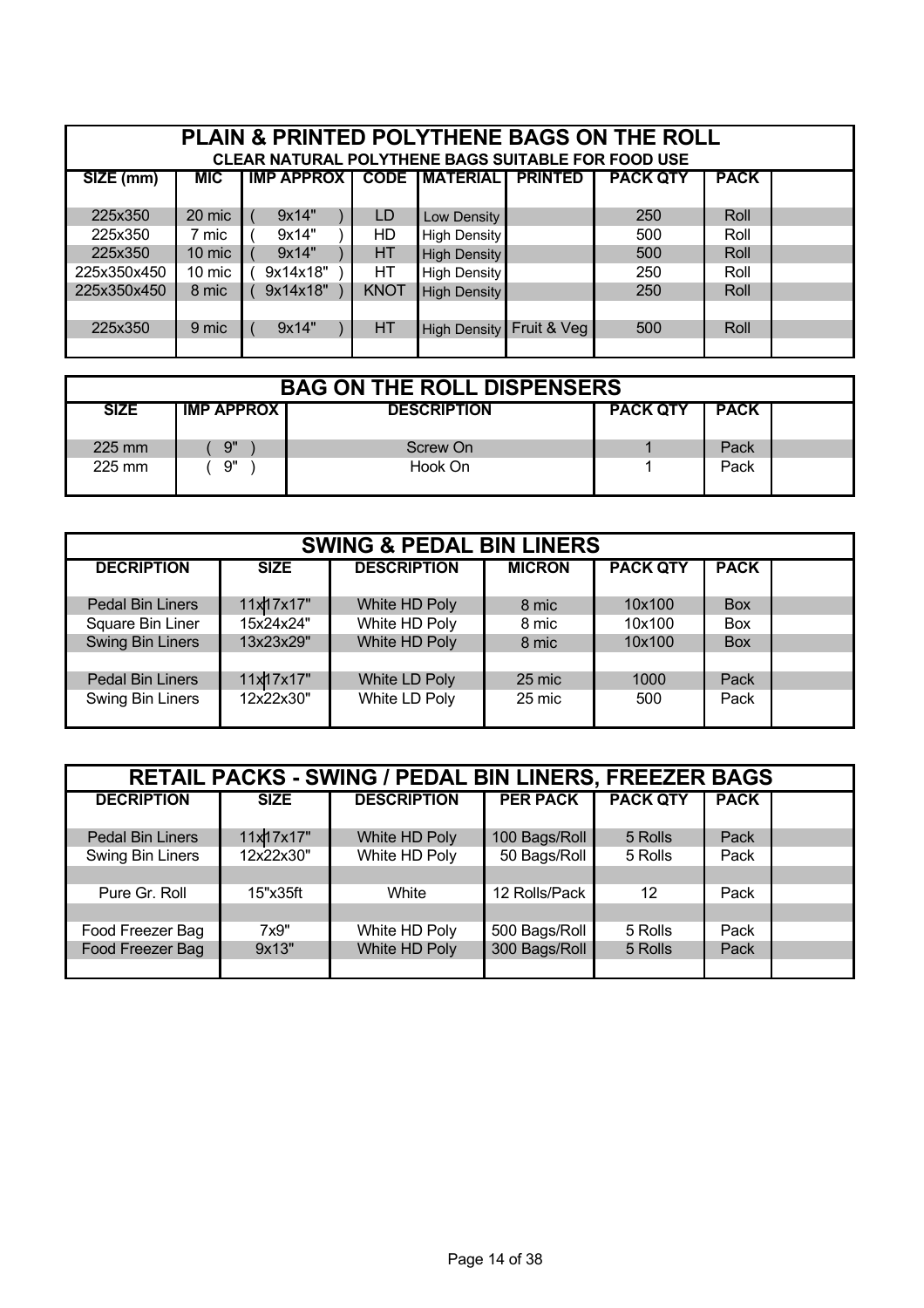|                | <b>GRIP-SEAL (SELF SEAL) CLEAR POLYTHENE (LDPE) BAGS</b> |                  |                           |                 |             |  |  |  |  |  |
|----------------|----------------------------------------------------------|------------------|---------------------------|-----------------|-------------|--|--|--|--|--|
| <b>CODE</b>    | <b>SIZE</b>                                              | <b>GAUGE</b>     | <b>METRIC APPROX (mm)</b> | <b>PACK QTY</b> | <b>PACK</b> |  |  |  |  |  |
|                |                                                          |                  |                           |                 |             |  |  |  |  |  |
| $\mathbf 0$    | 1.5x2.5"                                                 | 160 <sub>g</sub> | 37x62<br>40 mic           | 1000            | <b>Box</b>  |  |  |  |  |  |
|                | 2.25x2.25"                                               | 160 <sub>g</sub> | 56x56<br>40 mic           | 1000            | Box         |  |  |  |  |  |
| $\overline{2}$ | 2.25x3"                                                  | 160 <sub>g</sub> | 56x75<br>40 mic           | 1000            | <b>Box</b>  |  |  |  |  |  |
| 3              | 3.x3.25"                                                 | 160 <sub>g</sub> | 40 mic<br>75x80           | 1000            | <b>Box</b>  |  |  |  |  |  |
| $\overline{4}$ | 3.5x4.5"                                                 | 160 <sub>g</sub> | 88x112<br>40 mic          | 1000            | <b>Box</b>  |  |  |  |  |  |
| 5              | 4.5x4.5"                                                 | 160 <sub>q</sub> | 112x112<br>40 mic         | 1000            | <b>Box</b>  |  |  |  |  |  |
| 6              | 4x5.5"                                                   | 160 <sub>g</sub> | 100x137<br>40 mic         | 1000            | <b>Box</b>  |  |  |  |  |  |
| 7              | 5.5x5.5"                                                 | 160 <sub>g</sub> | 40 mic<br>137x137         | 1000            | <b>Box</b>  |  |  |  |  |  |
| 8              | 3x7.5"                                                   | 160 <sub>g</sub> | 75x187<br>40 mic          | 1000            | <b>Box</b>  |  |  |  |  |  |
| 9              | 5x7.5"                                                   | 160 <sub>q</sub> | 125x187<br>40 mic         | 1000            | <b>Box</b>  |  |  |  |  |  |
| 10             | 7.5x7.5"                                                 | 160 <sub>g</sub> | 187x187<br>40 mic         | 1000            | <b>Box</b>  |  |  |  |  |  |
| 11             | 6x9"                                                     | 180 <sub>g</sub> | 150x225<br>45 mic         | 1000            | <b>Box</b>  |  |  |  |  |  |
| 12             | 8x11"                                                    | 180g             | 200x275<br>45 mic         | 1000            | <b>Box</b>  |  |  |  |  |  |
| A4             | 9x12.75"                                                 | 180 <sub>g</sub> | 45 mic<br>228x320         | 1000            | <b>Box</b>  |  |  |  |  |  |
| 13             | 12.75x12.75"                                             | 180 <sub>g</sub> | 320x320<br>45 mic         | 1000            | <b>Box</b>  |  |  |  |  |  |
| 14             | 10x14"                                                   | 180 <sub>q</sub> | 45 mic<br>250x350         | 1000            | Box         |  |  |  |  |  |
| 15             | 11x16"                                                   | 180 <sub>g</sub> | 275x400<br>45 mic         | 1000            | <b>Box</b>  |  |  |  |  |  |
| 16             | 13x18"                                                   | 180 <sub>g</sub> | 325x450<br>45 mic         | 1000            | <b>Box</b>  |  |  |  |  |  |
| 17             | 15x20"                                                   | 180 <sub>g</sub> | 45 mic<br>375x500         | 1000            | <b>Box</b>  |  |  |  |  |  |
|                |                                                          |                  |                           |                 |             |  |  |  |  |  |

|             | <b>GRIP-SEAL HEAVY WEIGHT CLEAR POLYTHENE (LDPE) BAGS</b> |                  |                           |                 |             |  |  |  |  |  |
|-------------|-----------------------------------------------------------|------------------|---------------------------|-----------------|-------------|--|--|--|--|--|
| <b>CODE</b> | <b>SIZE</b>                                               | <b>GAUGE</b>     | <b>METRIC APPROX (mm)</b> | <b>PACK QTY</b> | <b>PACK</b> |  |  |  |  |  |
|             |                                                           |                  |                           |                 |             |  |  |  |  |  |
| 20          | 5x8"                                                      | 300 <sub>g</sub> | 125x200<br>75 mic         | 1000            | <b>Box</b>  |  |  |  |  |  |
| 30          | 7x10"                                                     | 300 <sub>g</sub> | 175x250<br>75 mic         | 1000            | <b>Box</b>  |  |  |  |  |  |
| 40          | 8x12"                                                     | 300 <sub>g</sub> | 200x300<br>75 mic         | 1000            | <b>Box</b>  |  |  |  |  |  |
| 50          | 9x14"                                                     | 300 <sub>g</sub> | 225x350<br>75 mic         | 500             | <b>Box</b>  |  |  |  |  |  |
| 60          | 12x16"                                                    | 300 <sub>g</sub> | 300x400<br>75 mic         | 500             | <b>Box</b>  |  |  |  |  |  |
| 70          | 10x18"                                                    | 300 <sub>g</sub> | 250x450 75 mic            | 500             | <b>Box</b>  |  |  |  |  |  |
|             |                                                           |                  |                           |                 |             |  |  |  |  |  |

|             | <b>GRIP-SEAL CLEAR POLYTHENE (IDPE) BAGS WITH WRITE ON PANEL</b> |                  |                           |                 |             |  |  |  |  |
|-------------|------------------------------------------------------------------|------------------|---------------------------|-----------------|-------------|--|--|--|--|
| <b>CODE</b> | <b>SIZE</b>                                                      | <b>GAUGE</b>     | <b>METRIC APPROX (mm)</b> | <b>PACK QTY</b> | <b>PACK</b> |  |  |  |  |
|             |                                                                  |                  |                           |                 |             |  |  |  |  |
| 020         | 1.5x2.5"                                                         | 160 <sub>g</sub> | 40 mic<br>37x62           | 1000            | <b>Box</b>  |  |  |  |  |
| 120         | 2.25x2.25"                                                       | 160 <sub>q</sub> | 56x56<br>40 mic           | 1000            | <b>Box</b>  |  |  |  |  |
| 121         | 2.25x3"                                                          | 160 <sub>g</sub> | 40 mic<br>56x75           | 1000            | <b>Box</b>  |  |  |  |  |
| 122         | 3.x3.25"                                                         | 160 <sub>q</sub> | 75x80<br>40 mic           | 1000            | <b>Box</b>  |  |  |  |  |
| 123         | 3.5x4.5"                                                         | 160 <sub>g</sub> | 40 mic<br>88x112          | 1000            | <b>Box</b>  |  |  |  |  |
| 124         | 4.5x4.5"                                                         | 160 <sub>g</sub> | 112x112<br>40 mic         | 1000            | <b>Box</b>  |  |  |  |  |
| 125         | 4x5.5"                                                           | 160 <sub>g</sub> | 100x137<br>40 mic         | 1000            | <b>Box</b>  |  |  |  |  |
| 126         | 5.5x5.5"                                                         | 160 <sub>g</sub> | 137x137<br>40 mic         | 1000            | <b>Box</b>  |  |  |  |  |
| 127         | 3x7.5"                                                           | 160 <sub>g</sub> | 75x187<br>40 mic          | 1000            | <b>Box</b>  |  |  |  |  |
| 128         | 5x7.5"                                                           | 160 <sub>q</sub> | 125x187<br>40 mic         | 1000            | <b>Box</b>  |  |  |  |  |
| 129         | 7.5x7.5"                                                         | 160 <sub>g</sub> | 187x187<br>40 mic         | 1000            | <b>Box</b>  |  |  |  |  |
| 130         | 6x9"                                                             | 180 <sub>g</sub> | 45 mic<br>150x225         | 1000            | <b>Box</b>  |  |  |  |  |
| 131         | 8x11"                                                            | 180 <sub>g</sub> | 200x275<br>45 mic         | 1000            | <b>Box</b>  |  |  |  |  |
| 132         | 9x12.75"                                                         | 180 <sub>g</sub> | 45 mic<br>228x320         | 1000            | <b>Box</b>  |  |  |  |  |
| 133         | 10x14"                                                           | 180 <sub>g</sub> | 250x350<br>45 mic         | 1000            | <b>Box</b>  |  |  |  |  |
|             |                                                                  |                  |                           |                 |             |  |  |  |  |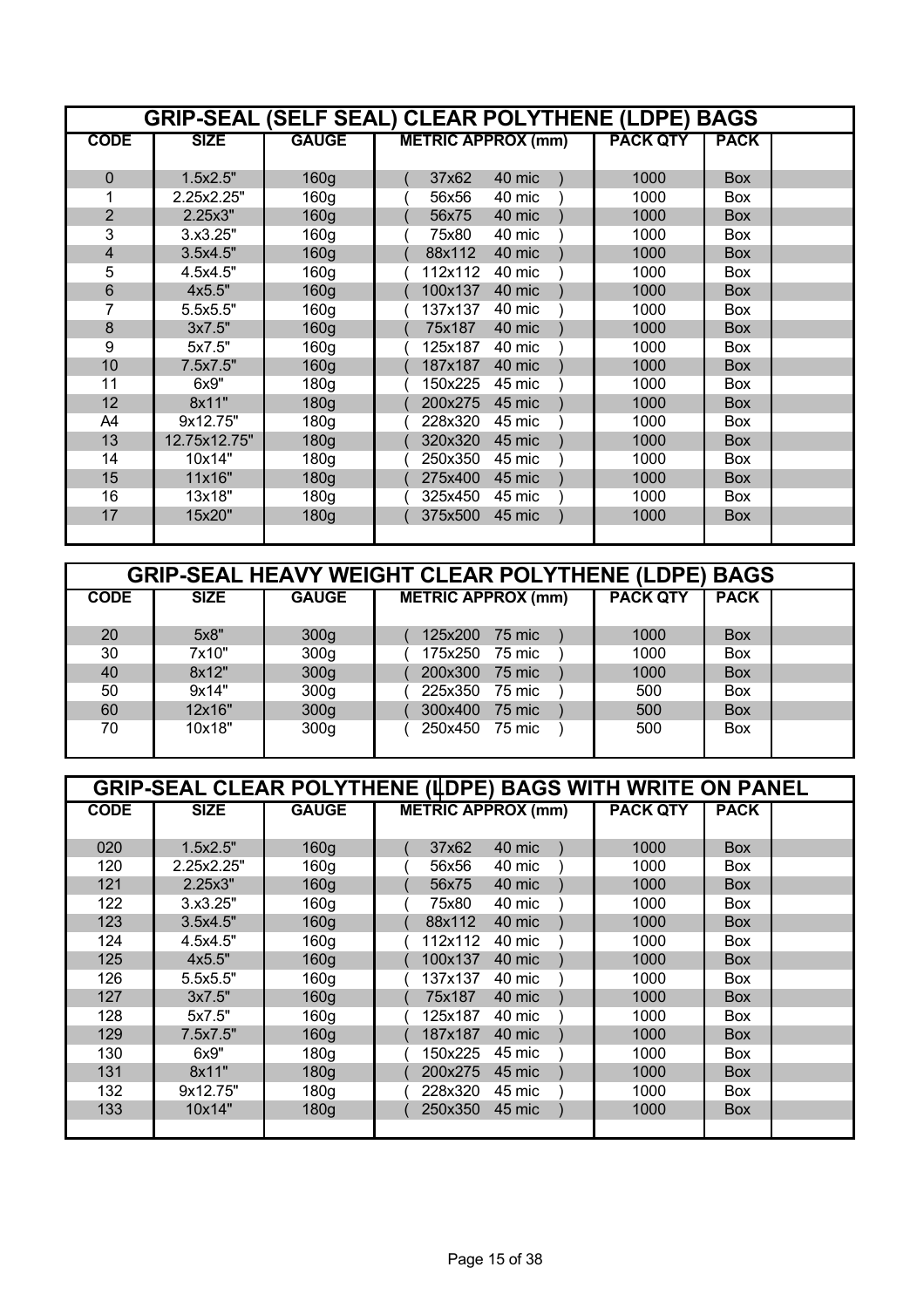| <b>POLYTHENE TUBING - CLEAR</b><br>CLEAR NATURAL POLYTHENE (LDPE) LAY FLAT TUBING - SUITABLE FOR FOOD USE |                    |                   |                  |                         |                     |                         |                 |             |  |
|-----------------------------------------------------------------------------------------------------------|--------------------|-------------------|------------------|-------------------------|---------------------|-------------------------|-----------------|-------------|--|
| <b>SIZE</b>                                                                                               | <b>MET APPROX</b>  |                   |                  | <b>GAUGES AVAILABLE</b> |                     |                         | <b>PACK QTY</b> | <b>PACK</b> |  |
|                                                                                                           |                    |                   |                  |                         |                     |                         |                 |             |  |
| 1"                                                                                                        | <b>25 mm</b>       |                   | 250 <sub>g</sub> | 500g                    |                     | $\mathbf{1}$            | Kg              | Roll        |  |
| 1.5"                                                                                                      | 38 mm<br>$\lambda$ |                   | 250 <sub>q</sub> | 500 <sub>q</sub>        |                     | $1.\overline{5}$        | Kg              | Roll        |  |
| 2"                                                                                                        | 50 mm              |                   | 250g             | 500g                    |                     | 2 <sup>1</sup>          | Kg              | Roll        |  |
| 2.5"                                                                                                      | 62 mm              |                   | 250g             | 500 <sub>g</sub>        |                     | 2.5                     | Kg              | Roll        |  |
| 3"                                                                                                        | <b>75 mm</b>       | 120g              | 250g             | 500g                    |                     | $\overline{3}$          | Kg              | Roll        |  |
| 4"                                                                                                        | 100 mm             | 120g              | 250g             | 500 <sub>g</sub>        | 1000g               | $\overline{\mathbf{4}}$ | Kg              | Roll        |  |
| 5"                                                                                                        | 125 mm             | 120g              | 250g             | 500g                    |                     | $\overline{5}$          | Kg              | Roll        |  |
| $\overline{6"}$                                                                                           | 150 mm             | 120g              | 250g             | 500g                    | 1000g               | $6\overline{6}$         | Kg              | Roll        |  |
| 7"                                                                                                        | 175 mm             |                   | 250g             | 500g                    |                     | $\overline{7}$          | Kg              | Roll        |  |
| 8"                                                                                                        | $200$ mm           | 120g              | 250g             | 500 <sub>g</sub>        | 1000g               | $\overline{8}$          | Kg              | Roll        |  |
| 9"                                                                                                        | 225 mm             | 120g              | 250g             | 500g                    |                     | $9\,$                   | Kg              | Roll        |  |
| 10"                                                                                                       | 250 mm             | 120g              | 250g             | 500g                    |                     | 10                      | Kg              | Roll        |  |
| 12"                                                                                                       | 300 mm             | 120 <sub>g</sub>  | 250g             | 500g                    | 1000g               | 12                      | Kg              | Roll        |  |
| 14"                                                                                                       | 350 mm             | 120g              | 250g             | 500g                    |                     | 14                      | Kg              | Roll        |  |
| 15"                                                                                                       | 375 mm             |                   | 250g             | 500g                    |                     | 15                      | Kg              | Roll        |  |
| 16"                                                                                                       | 400 mm             | 120g              | 250 <sub>g</sub> | 500g                    |                     | 16                      | Kg              | Roll        |  |
| 17"                                                                                                       | 425 mm             |                   |                  | 500g                    |                     | 17                      | Kg              | Roll        |  |
| 18"                                                                                                       | 450 mm             | 120g              | 250g             | 500g                    | 1000g               | 18                      | Kg              | Roll        |  |
| 19"                                                                                                       | 475 mm             |                   |                  | 500g                    |                     | 19                      | Kg              | Roll        |  |
| 20"                                                                                                       | 500 mm             | 120g              | 250g             | 500g                    |                     | 20                      | Kg              | Roll        |  |
| 21"                                                                                                       | 525 mm             |                   |                  | 500g                    |                     | 21                      | Kg              | Roll        |  |
| 22"                                                                                                       | 550 mm             |                   |                  | 500g                    |                     | 22                      | Kg              | Roll        |  |
| 24"                                                                                                       | 600 mm             | 120g              | 250g             | 500g                    |                     | 24                      | Kg              | Roll        |  |
| 26"                                                                                                       | 650 mm             |                   |                  | 500g                    |                     | 25                      | Kg              | Roll        |  |
| 30"                                                                                                       | 750 mm             | 120g              | 250g             | 500g                    |                     | 25                      | Kg              | Roll        |  |
| 36"                                                                                                       | 900 mm             | 120g              | 250g             | 500g                    |                     | 25                      | Kg              | Roll        |  |
| 48"                                                                                                       | 1200 mm            | 120g              | 250 <sub>g</sub> | 500g                    |                     | 25                      | Kg              | Roll        |  |
|                                                                                                           |                    |                   |                  |                         |                     |                         |                 |             |  |
| LENGTH PER ROLL OF LAY FLAT TUBING (1" TO 24" INCLUSIVE )                                                 |                    |                   |                  |                         |                     |                         |                 |             |  |
|                                                                                                           |                    | <b>120 GAUGE</b>  |                  |                         | 688 METRES (APPROX) |                         |                 |             |  |
|                                                                                                           |                    | 250 GAUGE         |                  | 330 METRES (APPROX)     |                     |                         |                 |             |  |
|                                                                                                           |                    | 500 GAUGE         |                  | 165 METRES (APPROX)     |                     |                         |                 |             |  |
|                                                                                                           |                    | <b>1000 GAUGE</b> |                  |                         | 82 METRES (APPROX)  |                         |                 |             |  |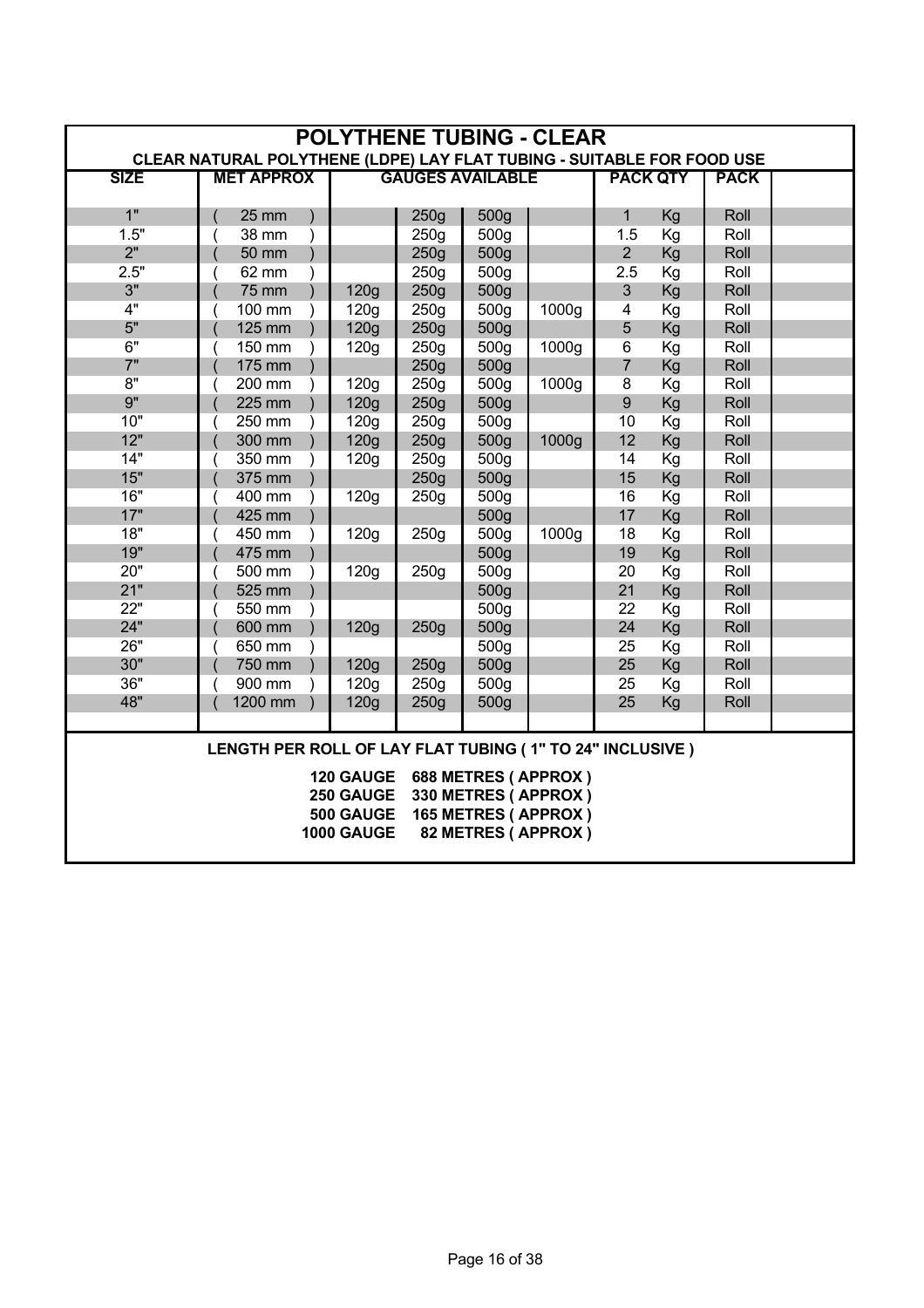| POLYTHENE SHEETING (BUILDERS ROLLS)                                      |               |                          |               |                 |             |  |  |  |  |
|--------------------------------------------------------------------------|---------------|--------------------------|---------------|-----------------|-------------|--|--|--|--|
| CLEAR & BLACK REGRANULATED POLYTHENE (LDPE) SHEETING - FOLDED TO 1 METRE |               |                          |               |                 |             |  |  |  |  |
| <b>SIZE</b>                                                              | <b>MICRON</b> | <b>IMPERIAL APPROX</b>   | <b>COLOUR</b> | <b>PACK QTY</b> | <b>PACK</b> |  |  |  |  |
|                                                                          |               |                          |               |                 |             |  |  |  |  |
| 2 metre                                                                  | 30 mic        | 78.5" 120g               | Clear         | 150 metre       | Roll        |  |  |  |  |
| 2 metre                                                                  | 62.5 mic      | 78.5" 250g               | Clear         | 100 metre       | Roll        |  |  |  |  |
| 2 metre                                                                  | 100 mic       | 78.5" 400g               | Clear         | 100 metre       | Roll        |  |  |  |  |
| 2 metre                                                                  | 120 mic       | 78.5" 480g               | Clear         | 50 metre        | Roll        |  |  |  |  |
| 2 metre                                                                  | $125$ mic     | 78.5" 500g               | Clear         | 100 metre       | Roll        |  |  |  |  |
|                                                                          |               |                          |               |                 |             |  |  |  |  |
| 4 metre                                                                  | 60 mic        | 240 <sub>a</sub><br>157" | Clear         | 50 metre        | Roll        |  |  |  |  |
| 4 metre                                                                  | 62.5 mic      | 250 <sub>g</sub><br>157" | Clear         | 50 metre        | Roll        |  |  |  |  |
| 4 metre                                                                  | 100 mic       | 400 <sub>g</sub><br>157" | Clear         | 50 metre        | Roll        |  |  |  |  |
| 4 metre                                                                  | 120 mic       | 480g<br>157"             | Clear         | 25 metre        | Roll        |  |  |  |  |
| 4 metre                                                                  | 125 mic       | 157"<br>500 <sub>g</sub> | Clear         | 50 metre        | Roll        |  |  |  |  |
| 4 metre                                                                  | 250 mic       | 1000g<br>157"            | Clear         | 25 metre        | Roll        |  |  |  |  |
| 4 metre                                                                  | 250 mic       | 157" 1000g               | Black (DPM)   | 25 metre        | Roll        |  |  |  |  |
|                                                                          |               |                          |               |                 |             |  |  |  |  |

| POLYTHENE SHEETING (PALLET TOP SHEETS)<br><b>CLEAR REGRANULATED POLYTHENE (LDPE) SHEETING</b> |            |                        |               |                 |             |  |  |
|-----------------------------------------------------------------------------------------------|------------|------------------------|---------------|-----------------|-------------|--|--|
| <b>SIZE</b>                                                                                   | <b>MIC</b> | <b>IMPERIAL APPROX</b> | <b>FOLDED</b> | <b>PACK QTY</b> | <b>PACK</b> |  |  |
| 1400x1400mm                                                                                   | 30 mic     | 56x56" 120g            | Flat          | 500             | Roll        |  |  |
| 1800x1600mm                                                                                   | 40 mic     | 72x64" 160g            | Centre Folded | 200             | Roll        |  |  |

| <b>CLEAR POLYPROPYLENE ROLLS CENTRE FOLD (BAKERS FILM)</b> |               |                        |                   |                 |             |  |  |  |  |
|------------------------------------------------------------|---------------|------------------------|-------------------|-----------------|-------------|--|--|--|--|
| <b>SIZE</b>                                                | <b>MICRON</b> | <b>IMPERIAL APPROX</b> | <b>DESRIPTION</b> | <b>PACK QTY</b> | <b>PACK</b> |  |  |  |  |
| 200 / 400 mm                                               | 20 mic        | 8/16"                  |                   | 750 metre       | Roll        |  |  |  |  |
| 200 / 400 mm                                               | 20 mic        | 8/16"                  | Perforated        | 750 metre       | Roll        |  |  |  |  |
|                                                            |               |                        |                   |                 |             |  |  |  |  |
| 300 / 600 mm                                               | 20 mic        | 12/24"                 |                   | 750 metre       | Roll        |  |  |  |  |
|                                                            |               |                        |                   |                 |             |  |  |  |  |
| 350 / 700 mm                                               | 20 mic        | 14 / 28"               |                   | 1000 metre      | Roll        |  |  |  |  |
| 350 / 700 mm                                               | 20 mic        | 14 / 28"               | Perforated        | 1000 metre      | Roll        |  |  |  |  |
|                                                            |               |                        |                   |                 |             |  |  |  |  |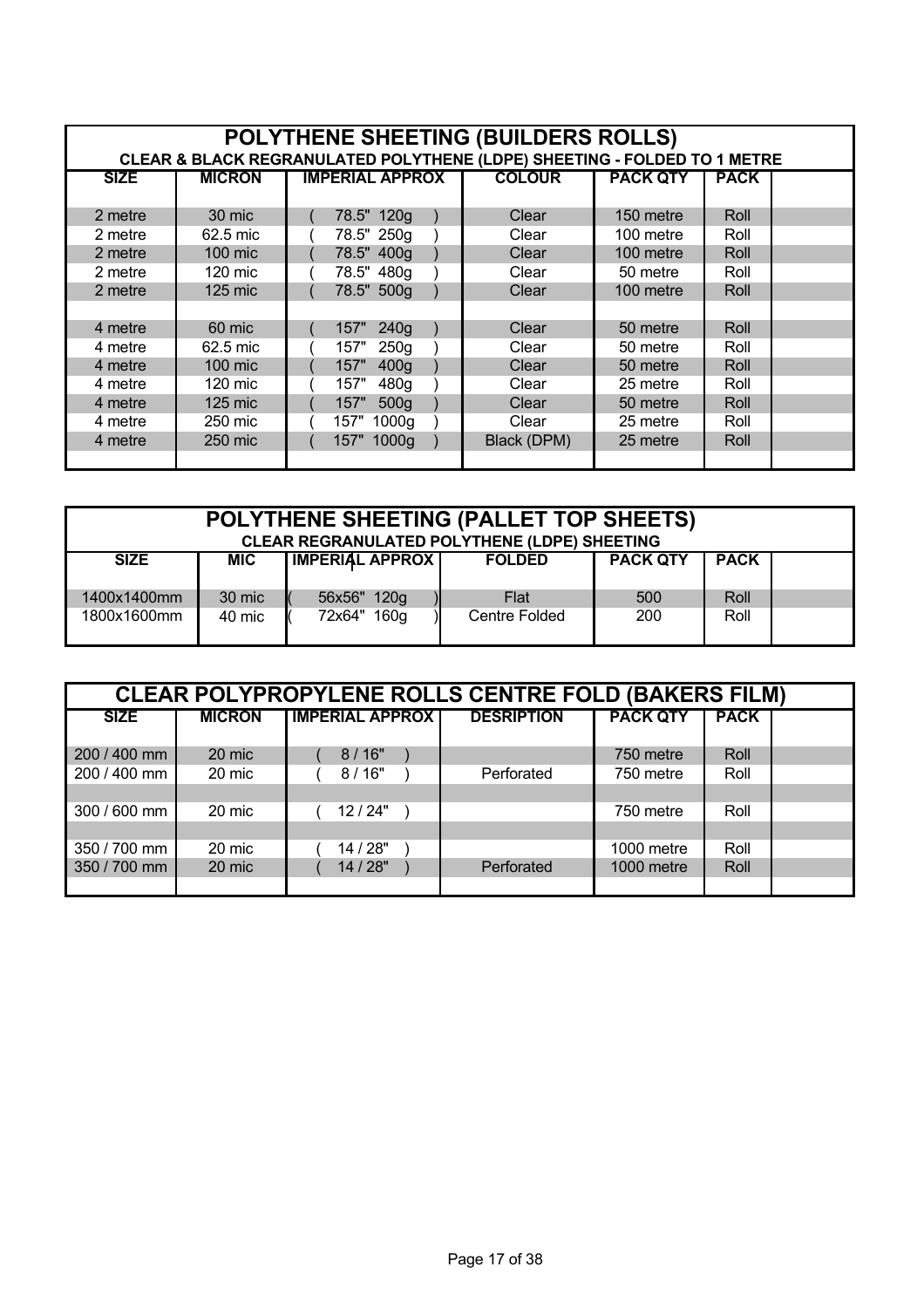| <b>CLING FILM GENERAL PURPOSE, LOW MIGRATION FILM (LMF)</b><br>LMF FILM IS USED WHEN WRAPPING FATTY FOODS SUCH AS BUTTER OR CHEESE |               |                   |             |                 |             |  |  |  |
|------------------------------------------------------------------------------------------------------------------------------------|---------------|-------------------|-------------|-----------------|-------------|--|--|--|
| <b>SIZE</b>                                                                                                                        | <b>MICRON</b> | <b>IMP APPROX</b> | <b>FILM</b> | <b>PACK QTY</b> | <b>PACK</b> |  |  |  |
| 300 mm                                                                                                                             | 9 mic         | 12"               | <b>LMF</b>  | 1000 metre      | Roll        |  |  |  |
| 350 mm                                                                                                                             | 9 mic         | 14"               | LMF         | 1000 metre      | Roll        |  |  |  |
| 450 mm                                                                                                                             | 9 mic         | 18"               | <b>LMF</b>  | 1000 metre      | Roll        |  |  |  |

| <b>CLING FILM PERFORATED TO TEAR, LOW MIGRATION FILM</b> |               |                   |             |                 |             |  |  |  |
|----------------------------------------------------------|---------------|-------------------|-------------|-----------------|-------------|--|--|--|
| <b>SIZE</b>                                              | <b>MICRON</b> | <b>IMP APPROX</b> | <b>FILM</b> | <b>PACK QTY</b> | <b>PACK</b> |  |  |  |
|                                                          |               |                   |             |                 |             |  |  |  |
| 250x250 mm                                               | 9 mic         | 10x10"            | <b>LMF</b>  | 3x500 metre     | <b>Box</b>  |  |  |  |
| 300x300 mm                                               | 9 mic         | 12x12"            | <b>LMF</b>  | 3x500 metre     | Box         |  |  |  |
| 350x350 mm                                               | 9 mic         | 14x14"            | <b>LMF</b>  | 3x500 metre     | <b>Box</b>  |  |  |  |
| 400x400 mm                                               | 9 mic         | 16x16"            | <b>LMF</b>  | 3x500 metre     | Box         |  |  |  |
| 450x450 mm                                               | 9 mic         | 18x18"            | <b>LMF</b>  | 3x500 metre     | <b>Box</b>  |  |  |  |
|                                                          |               |                   |             |                 |             |  |  |  |

| <b>CLING FILM DISPENSER / CUTTER BOX, LOW MIGRATION FILM</b> |               |                   |             |                 |             |  |  |  |  |
|--------------------------------------------------------------|---------------|-------------------|-------------|-----------------|-------------|--|--|--|--|
| <b>SIZE</b>                                                  | <b>MICRON</b> | <b>IMP APPROX</b> | <b>FILM</b> | <b>PACK QTY</b> | <b>PACK</b> |  |  |  |  |
| 300 mm                                                       | 9 mic         | 12"               | LMF         | 300 metre       | Roll        |  |  |  |  |
| 450 mm                                                       | 9 mic         | 18"               | LMF         | 300 metre       | Roll        |  |  |  |  |

| <b>CLING FILM - FOR MEAT (STRETCH FILM)</b> |               |                     |                |                 |             |  |  |  |  |  |
|---------------------------------------------|---------------|---------------------|----------------|-----------------|-------------|--|--|--|--|--|
| <b>SIZE</b>                                 | <b>MICRON</b> | <b>IMP APPROX I</b> | <b>FILM</b>    | <b>PACK QTY</b> | <b>PACK</b> |  |  |  |  |  |
| 300 mm                                      | 12.5 mic      | 12"                 | <b>OMNI XL</b> | 1500 metre      | Roll        |  |  |  |  |  |
| 350 mm                                      | 12.5 mic      | 14"                 | <b>OMNI XL</b> | 1500 metre      | Roll        |  |  |  |  |  |
| 450 mm                                      | 12.5 mic      | 18"                 | <b>OMNI XL</b> | 1500 metre      | Roll        |  |  |  |  |  |
|                                             |               |                     |                |                 |             |  |  |  |  |  |

| <b>ALUMINIUM FOIL DISPENSER / CUTTER BOX</b> |               |                   |  |                 |             |  |  |  |  |  |
|----------------------------------------------|---------------|-------------------|--|-----------------|-------------|--|--|--|--|--|
| <b>SIZE</b>                                  | <b>MICRON</b> | <b>IMP APPROX</b> |  | <b>PACK QTY</b> | <b>PACK</b> |  |  |  |  |  |
| 300 <sub>mm</sub>                            | 11 mic        | 12"               |  | 75 metre        | Roll        |  |  |  |  |  |
| 450mm                                        | 11 mic        | 18"               |  | 75 metre        | Roll        |  |  |  |  |  |
| 600 <sub>mm</sub>                            | 11 mic        | 24"               |  | 75 metre        | Roll        |  |  |  |  |  |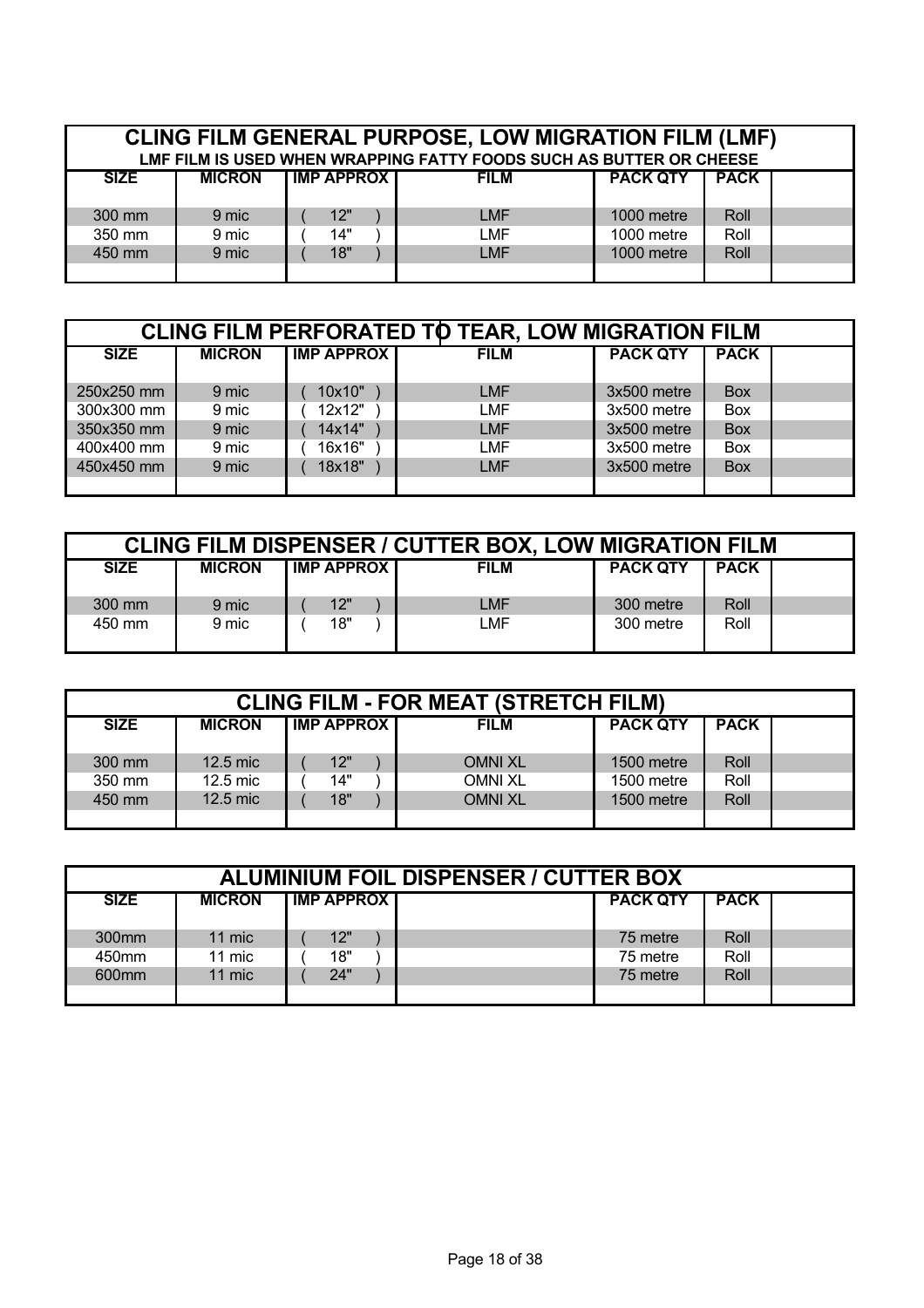|                                              |                 |                  | BROWN & WHITE KRAFT PAPER SOS BLOCK BOTTOM CARRIER BAGS |                 |             |  |  |  |  |  |  |
|----------------------------------------------|-----------------|------------------|---------------------------------------------------------|-----------------|-------------|--|--|--|--|--|--|
| <b>PAPER TAPE HANDLE - TAKE AWAY CARRIER</b> |                 |                  |                                                         |                 |             |  |  |  |  |  |  |
| <b>SIZE</b>                                  | <b>GRAMMAGE</b> | <b>AVAILABLE</b> | <b>METRIC APPROX</b>                                    | <b>PACK QTY</b> | <b>PACK</b> |  |  |  |  |  |  |
| 7x10.5x8.5"                                  | 70 gsm          | <b>Brown</b>     | 175x260x225 mm                                          | 100             | Pack        |  |  |  |  |  |  |
| 7x10.5x8.5"                                  | 70 gsm          | <b>Brown</b>     | 175x260x225 mm                                          | 250             | <b>Box</b>  |  |  |  |  |  |  |
| 7x10.5x8.5"                                  | 70 gsm          | White            | 175x260x225 mm                                          | 100             | Pack        |  |  |  |  |  |  |
| 7x10.5x8.5"                                  | 70 gsm          | White            | 175x260x225 mm                                          | 250             | <b>Box</b>  |  |  |  |  |  |  |
| 8x13x10"                                     | 70 gsm          | <b>Brown</b>     | 215x325x250 mm                                          | 100             | Pack        |  |  |  |  |  |  |
| 8x13x10"                                     | 70 gsm          | <b>Brown</b>     | 215x325x250 mm                                          | 250             | <b>Box</b>  |  |  |  |  |  |  |
| 8x13x10"                                     | 70 gsm          | White            | 215x325x250 mm                                          | 250             | <b>Box</b>  |  |  |  |  |  |  |
| 10x15.5x12.5"                                | 90 gsm          | <b>Brown</b>     | 250x380x300 mm                                          | 100             | Pack        |  |  |  |  |  |  |
| 10x15.5x12.5"                                | 90 gsm          | <b>Brown</b>     | 250x380x300 mm                                          | 250             | <b>Box</b>  |  |  |  |  |  |  |
| 10x15.5x12.5"                                | 90 gsm          | White            | 250x380x300 mm                                          | 250             | <b>Box</b>  |  |  |  |  |  |  |
| 12x17x16"                                    | 70 gsm          | <b>Brown</b>     | 300x425x400 mm                                          | 125             | Pack        |  |  |  |  |  |  |
| 12x17x16"                                    | 70 gsm          | White            | 300x425x400 mm                                          | 125             | Pack        |  |  |  |  |  |  |
| 12x17x16"                                    | 70 gsm          | <b>Brown</b>     | 305x430x405 mm                                          | 125             | Pack        |  |  |  |  |  |  |
|                                              |                 | (Twisted Handle) |                                                         |                 |             |  |  |  |  |  |  |

| <b>WHITE POLYTHENE (LDPE) PATCH HANDLE CARRIER BAGS</b> |               |                |                        |                  |                 |             |  |  |  |
|---------------------------------------------------------|---------------|----------------|------------------------|------------------|-----------------|-------------|--|--|--|
| <b>SIZE</b>                                             | <b>MICRON</b> | <b>QUALITY</b> | <b>IMPERIAL APPROX</b> |                  | <b>PACK QTY</b> | <b>PACK</b> |  |  |  |
|                                                         |               |                |                        |                  |                 |             |  |  |  |
| 375x450+75 mm                                           | 30 mic        | S/Q            | $15x18+3"$             | 120g             | 50              | <b>Box</b>  |  |  |  |
| 375x450+75 mm                                           | 30 mic        | S/Q            | 15x18+3"               | 120g             | 100             | <b>Box</b>  |  |  |  |
| 375x450+75 mm                                           | 30 mic        | S/Q            | 15x18+3"               | 120g             | 500             | <b>Box</b>  |  |  |  |
| 375x450+75 mm                                           | 40 mic        | H/Q            | $15x18+3"$             | 160 <sub>g</sub> | 500             | <b>Box</b>  |  |  |  |
|                                                         |               |                |                        |                  |                 |             |  |  |  |
| 550x450+75 mm                                           | 30 mic        | S/Q            | 22x18+3"               | 120g             | 500             | <b>Box</b>  |  |  |  |
|                                                         |               |                |                        |                  |                 |             |  |  |  |

| <b>COLOURED POLYTHENE (LDPE) PATCH HANDLE CARRIER BAGS</b> |               |               |                      |                  |  |                 |             |  |  |
|------------------------------------------------------------|---------------|---------------|----------------------|------------------|--|-----------------|-------------|--|--|
| <b>SIZE</b>                                                | <b>MICRON</b> | <b>COLOUR</b> | <b>IMPERIAL APRX</b> |                  |  | <b>PACK QTY</b> | <b>PACK</b> |  |  |
|                                                            |               |               |                      |                  |  |                 |             |  |  |
| 375x450+75 mm                                              | 30 mic        | Red           | $15x18+3"$           | 120 <sub>g</sub> |  | 500             | Box         |  |  |
| 375x450+75 mm                                              | 30 mic        | Blue          | 15x18+3"             | 120g             |  | 500             | Box         |  |  |
|                                                            |               |               |                      |                  |  |                 |             |  |  |

|                                   | <b>COLOURED POLYTHENE (LDPE) PUNCHED HANDLE CARRIER BAGS</b> |                 |                                                      |  |  |  |  |  |  |  |
|-----------------------------------|--------------------------------------------------------------|-----------------|------------------------------------------------------|--|--|--|--|--|--|--|
| <b>BAGS ARE TREATED FOR PRINT</b> |                                                              |                 |                                                      |  |  |  |  |  |  |  |
| <b>SIZE</b>                       | <b>MICRON</b>                                                | <b>COLOUR</b>   | <b>PACK QTY</b><br><b>METRIC APRX</b><br><b>PACK</b> |  |  |  |  |  |  |  |
|                                   |                                                              |                 |                                                      |  |  |  |  |  |  |  |
| 8x12"                             | 200 <sub>g</sub>                                             | Clear           | 200x300<br>500<br>50 mic<br>Pack                     |  |  |  |  |  |  |  |
| 8x12"                             | 200 <sub>q</sub>                                             | White           | 50 mic<br>200x300<br>500<br>Pack                     |  |  |  |  |  |  |  |
| 8x12"                             | 200 <sub>g</sub>                                             | <b>Black</b>    | 200x300<br>50 mic<br>500<br>Pack                     |  |  |  |  |  |  |  |
| 8x12"                             | 200 <sub>g</sub>                                             | <b>Brown</b>    | 200x300<br>50 mic<br>500<br>Pack                     |  |  |  |  |  |  |  |
| 8x12"                             | 200 <sub>g</sub>                                             | <b>Burgundy</b> | 200x300<br>50 mic<br>500<br>Pack                     |  |  |  |  |  |  |  |
| 8x12"                             | 200 <sub>q</sub>                                             | Dark Blue       | 50 mic<br>200x300<br>500<br>Pack                     |  |  |  |  |  |  |  |
| 8x12"                             | 200 <sub>g</sub>                                             | Gold            | 200x300<br>50 mic<br>500<br>Pack                     |  |  |  |  |  |  |  |
| 8x12"                             | 200 <sub>q</sub>                                             | Harrods Green   | 200x300<br>500<br>50 mic<br>Pack                     |  |  |  |  |  |  |  |
| 8x12"                             | 200 <sub>g</sub>                                             | <b>Ivory</b>    | 500<br>200x300<br>50 mic<br>Pack                     |  |  |  |  |  |  |  |
| 8x12"                             | 200 <sub>q</sub>                                             | Silver          | 200x300<br>50 mic<br>500<br>Pack                     |  |  |  |  |  |  |  |
| 8x12"                             | 200 <sub>g</sub>                                             | Yellow          | Pack<br>200x300<br>50 mic<br>500                     |  |  |  |  |  |  |  |
|                                   |                                                              |                 |                                                      |  |  |  |  |  |  |  |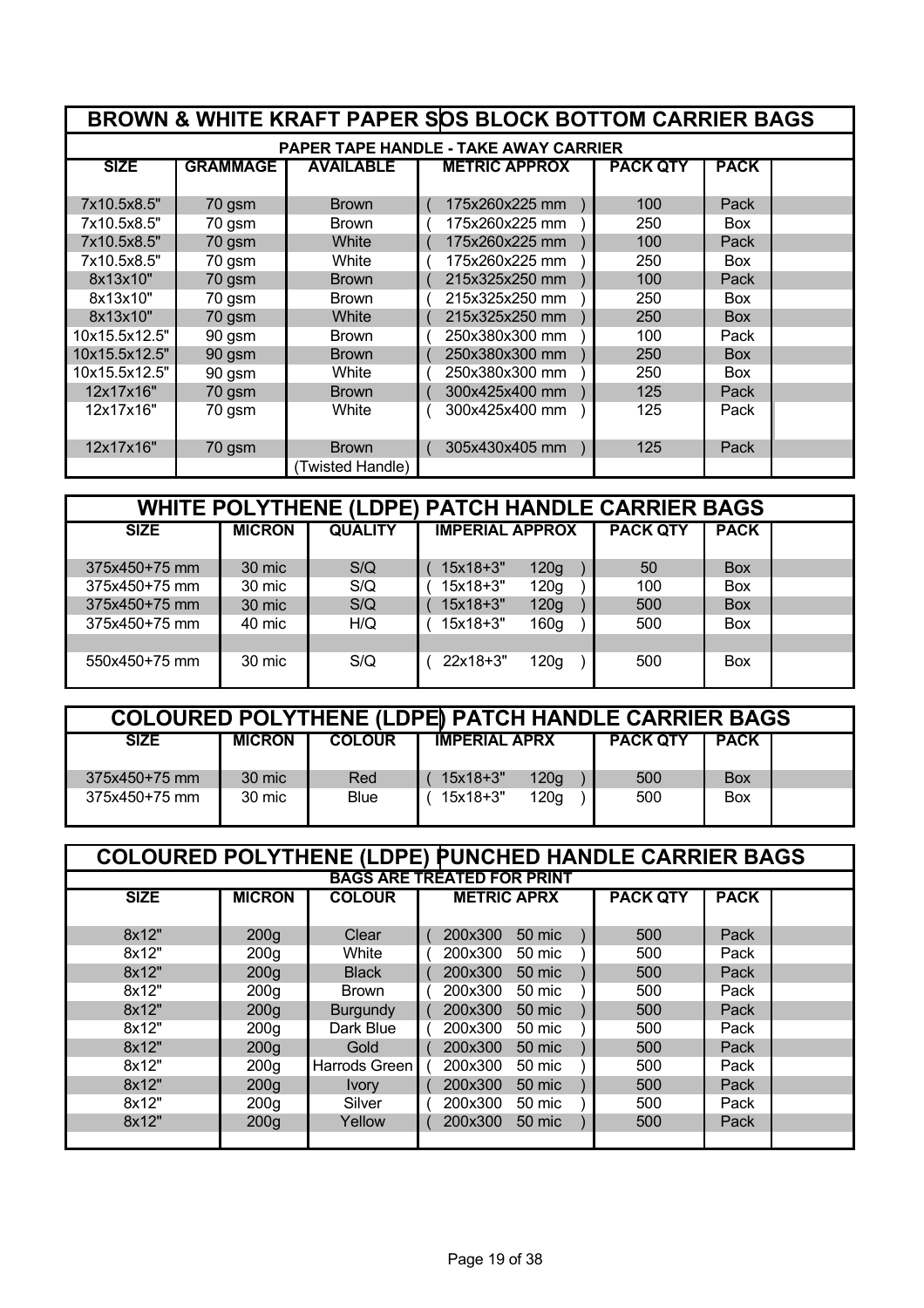|                                  | WHITE & STRIPED HIGH DENSITY VEST CARRIER BAGS |             |                |                        |                 |             |  |  |  |  |  |
|----------------------------------|------------------------------------------------|-------------|----------------|------------------------|-----------------|-------------|--|--|--|--|--|
| <b>SIZE</b>                      | <b>MICRON</b>                                  | <b>QLTY</b> | <b>COLOUR</b>  | <b>IMPERIAL APPROX</b> | <b>PACK QTY</b> | <b>PACK</b> |  |  |  |  |  |
|                                  |                                                |             |                |                        |                 |             |  |  |  |  |  |
| 190x318x444 mm                   | 20 mic                                         | <b>HT</b>   | White          | 7.5x12.5x17.5)         | 20x100          | <b>Box</b>  |  |  |  |  |  |
| 250x375x450 mm                   | 8 mic                                          | S/Q         | White          | 10x15x18"              | 20x100          | <b>Box</b>  |  |  |  |  |  |
| 250x375x450 mm                   | 10 mic                                         | H/Q         | Striped        | 10x15x18"              | 20x100          | Box         |  |  |  |  |  |
|                                  |                                                |             |                |                        |                 |             |  |  |  |  |  |
| 275x415x515 mm                   | 9 mic                                          | S/Q         | White          | 11x17x21"              | 20x100          | Box         |  |  |  |  |  |
| 275x415x515 mm                   | 14 mic                                         | H/Q         | White          | 11x17x21"              | 20x100          | <b>Box</b>  |  |  |  |  |  |
| 275x415x515 mm                   | 17 mic                                         | HЛ          | White          | 11x17x21"              | 10x100          | <b>Box</b>  |  |  |  |  |  |
|                                  |                                                |             |                |                        |                 |             |  |  |  |  |  |
| 275x415x515 mm                   | 9 mic                                          | S/Q         | Striped        | 11x17x21"              | 20x100          | <b>Box</b>  |  |  |  |  |  |
| 275x415x515 mm                   | 14 mic                                         | H/Q         | <b>Striped</b> | 11x17x21"              | 20x100          | <b>Box</b>  |  |  |  |  |  |
|                                  |                                                |             |                |                        |                 |             |  |  |  |  |  |
| 300x475x575 mm                   | 17 mic                                         | S/Q         | White          | 12x19x23"              | 10x100          | <b>Box</b>  |  |  |  |  |  |
|                                  | 17 mic                                         | S/Q         |                | 12x18x24"              | 10x100          | <b>Box</b>  |  |  |  |  |  |
| 300x450x600 mm<br>300x450x600 mm |                                                |             | <b>Striped</b> | 12x18x24"              | 10x100          | <b>Box</b>  |  |  |  |  |  |
|                                  | 23 mic                                         | H/Q         | Striped        |                        |                 |             |  |  |  |  |  |
| 325x475x575 mm                   | 20 mic                                         | H/T         | White          | 13x19x23"              | 10x100          | Box         |  |  |  |  |  |
| 325x475x575 mm                   | 22 mic                                         | $H/T$ S/Q   | White          | 13x19x23"              | 10x100          | <b>Box</b>  |  |  |  |  |  |
| 325x475x575 mm                   | 29 mic                                         | H/T H/Q     | White          | 13x19x23"              | 10x100          | <b>Box</b>  |  |  |  |  |  |
|                                  |                                                |             |                |                        |                 |             |  |  |  |  |  |
| 400x650x700 mm                   | 20 mic                                         | HT          | White          | 16x26x28"              | 10x100          | <b>Box</b>  |  |  |  |  |  |
|                                  |                                                |             |                |                        |                 |             |  |  |  |  |  |

| <b>REGRANULATED HIGH DENSITY POLYTHENE VEST CARRIERS</b> |                |             |               |                         |                 |             |  |  |  |  |
|----------------------------------------------------------|----------------|-------------|---------------|-------------------------|-----------------|-------------|--|--|--|--|
| <b>SIZE</b>                                              | <b>IMICRON</b> | <b>QLTY</b> | <b>COLOUR</b> | <b>TIMPERIAL APPROX</b> | <b>PACK QTY</b> | <b>PACK</b> |  |  |  |  |
|                                                          |                |             |               |                         |                 |             |  |  |  |  |
| 275x415x515 mm                                           | 20 mic         | Regran      | <b>Blue</b>   | 11x17x21"               | 10x100          | <b>Box</b>  |  |  |  |  |
| 275x415x515 mm                                           | 24 mic         | Regran      | <b>Blue</b>   | 11x17x21"               | 10x100          | <b>Box</b>  |  |  |  |  |
|                                                          |                |             |               |                         |                 |             |  |  |  |  |
| 300x450x600 mm                                           | 23 mic         | Regran      | <b>Blue</b>   | 12x18x24"               | 10x100          | <b>Box</b>  |  |  |  |  |
| 300x450x600 mm                                           | 28 mic         | Regran      | <b>Blue</b>   | 12x18x24"               | 10x100          | <b>Box</b>  |  |  |  |  |
|                                                          |                |             |               |                         |                 |             |  |  |  |  |

| <b>PRINTED HIGH DENSITY WHITE POLYTHENE VEST CARRIERS</b> |                 |                |                                   |        |             |  |  |  |  |
|-----------------------------------------------------------|-----------------|----------------|-----------------------------------|--------|-------------|--|--|--|--|
| <b>SIZE</b>                                               | <b>IMICRONI</b> | <b>PRINTED</b> | <b>IMPERIAL APPROX   PACK QTY</b> |        | <b>PACK</b> |  |  |  |  |
| 275x400x475 mm                                            | 13 mic          | Fish & Chip    | 11x16x19"                         | 20x100 | <b>Box</b>  |  |  |  |  |

| <b>COLOURED LOW DENSITY POLYTHENE VEST CARRIERS</b> |               |               |                        |                 |             |  |  |  |  |  |
|-----------------------------------------------------|---------------|---------------|------------------------|-----------------|-------------|--|--|--|--|--|
| <b>SIZE</b>                                         | <b>MICRON</b> | <b>COLOUR</b> | <b>IMPERIAL APPROX</b> | <b>PACK QTY</b> | <b>PACK</b> |  |  |  |  |  |
|                                                     |               |               |                        |                 |             |  |  |  |  |  |
| 275x415x515 mm                                      | 30 mic        | White         | 11x17x21" 120g         | 10x100          | <b>Box</b>  |  |  |  |  |  |
| 275x415x515 mm                                      | 30 mic        | Blue          | 11x17x21" 120g         | 10x100          | Box         |  |  |  |  |  |
| 275x415x515 mm                                      | 30 mic        | Green         | 11x17x21" 120g         | 10x100          | <b>Box</b>  |  |  |  |  |  |
| 275x415x515 mm                                      | 30 mic        | Red           | 11x17x21" 120g         | 10x100          | Box         |  |  |  |  |  |
| 275x415x515 mm                                      | 30 mic        | Yellow        | 11x17x21" 120g         | 10x100          | <b>Box</b>  |  |  |  |  |  |
|                                                     |               |               |                        |                 |             |  |  |  |  |  |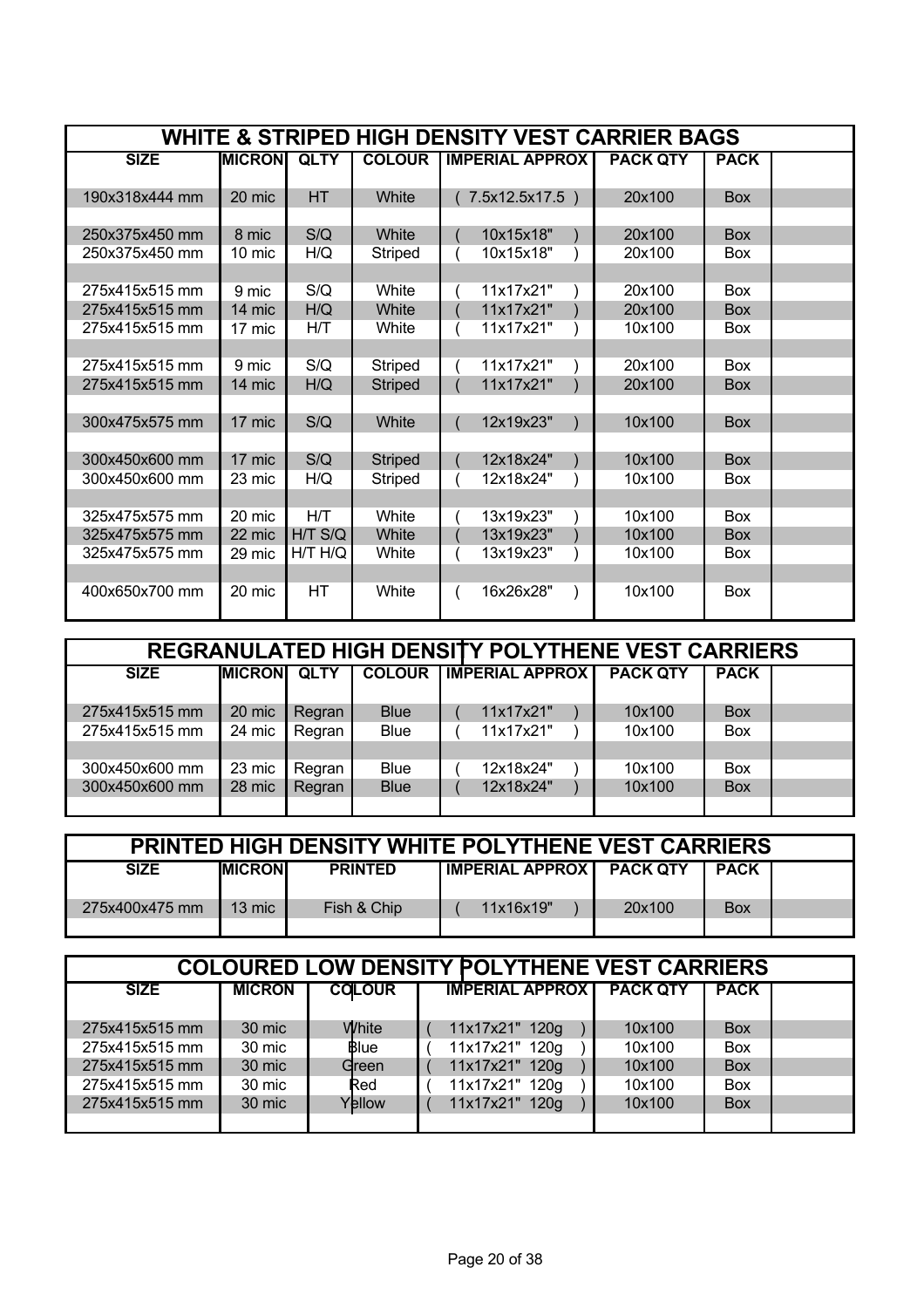| WHITE DEGRADABLE HIGH DENSITY VEST CARRIER BAGS |               |               |                            |        |             |  |  |  |
|-------------------------------------------------|---------------|---------------|----------------------------|--------|-------------|--|--|--|
| <b>SIZE</b>                                     | <b>MICRON</b> | <b>COLOUR</b> | IMPERIAL APPROX   PACK QTY |        | <b>PACK</b> |  |  |  |
| 275x415x515 mm                                  | 17 mic        | White         | 11x17x21"                  | 10x100 | <b>Box</b>  |  |  |  |
|                                                 |               |               |                            |        |             |  |  |  |

|                                   | WHITE VARIGAUGE POLYTHENE (LDPE) TAKE AWAY CARRIERS TFP.                |                     |     |            |  |  |  |  |  |  |  |  |
|-----------------------------------|-------------------------------------------------------------------------|---------------------|-----|------------|--|--|--|--|--|--|--|--|
| <b>BAGS ARE TREATED FOR PRINT</b> |                                                                         |                     |     |            |  |  |  |  |  |  |  |  |
| <b>SIZE</b>                       | <b>PACK QTY</b><br><b>PACK</b><br><b>MICRON</b><br><b>IMPERIAL APRX</b> |                     |     |            |  |  |  |  |  |  |  |  |
|                                   |                                                                         |                     |     |            |  |  |  |  |  |  |  |  |
| 250x300+100 mm                    | 35 / 70 mic                                                             | 10x12+4" 140 / 280g | 500 | <b>Box</b> |  |  |  |  |  |  |  |  |
| 300x300+100 mm                    | 35 / 70 mic                                                             | 12x12+4" 140 / 280g | 500 | Box        |  |  |  |  |  |  |  |  |
| 350x350+100 mm                    | 35 / 70 mic                                                             | 14x14+4" 140 / 280g | 500 | <b>Box</b> |  |  |  |  |  |  |  |  |
|                                   |                                                                         |                     |     |            |  |  |  |  |  |  |  |  |

|                | <b>VARIGAUGE POLYTHENE CARRIER BAGS (LDPE) TREATED FOR PRINT</b> |               |  |              |                        |                 |             |  |  |  |
|----------------|------------------------------------------------------------------|---------------|--|--------------|------------------------|-----------------|-------------|--|--|--|
|                |                                                                  |               |  |              |                        |                 |             |  |  |  |
| <b>SIZE</b>    | <b>MICRON</b>                                                    | <b>COLOUR</b> |  |              | <b>IMPERIAL APPROX</b> | <b>PACK QTY</b> | <b>PACK</b> |  |  |  |
|                |                                                                  |               |  |              |                        |                 |             |  |  |  |
| 250x350+100 mm | 40/80                                                            | Clear         |  | $10x14 + 4"$ | 160 / 320g             | 500             | <b>Box</b>  |  |  |  |
| 250x400+100 mm | 45/90                                                            | White         |  | $10x16+4"$   | 180 / 360g             | 500             | <b>Box</b>  |  |  |  |
| 250x400+100 mm | 45/90                                                            | Dark Blue     |  | $10x16+4"$   | 180 / 360g             | 500             | <b>Box</b>  |  |  |  |
| 250x400+100 mm | 45/90                                                            | Gold          |  | $10x16+4"$   | 180 / 360g             | 500             | <b>Box</b>  |  |  |  |
| 250x400+100 mm | 45/90                                                            | Harrods Green |  | $10x16+4"$   | 180 / 360g             | 500             | <b>Box</b>  |  |  |  |
| 250x400+100 mm | 45/90                                                            | Burgundy      |  | 10x16+4"     | 180 / 360g             | 500             | <b>Box</b>  |  |  |  |
| 250x400+100 mm | 45/90                                                            | Silver        |  | $10x16+4"$   | 180 / 360g             | 500             | <b>Box</b>  |  |  |  |
|                |                                                                  |               |  |              |                        |                 |             |  |  |  |

| <b>VARIGAUGE POLYTHENE CARRIER BAGS (LDPE) TREATED FOR PRINT</b> |               |                     |            |                      |                 |             |  |
|------------------------------------------------------------------|---------------|---------------------|------------|----------------------|-----------------|-------------|--|
|                                                                  |               |                     |            |                      |                 |             |  |
| <b>SIZE</b>                                                      | <b>MICRON</b> | <b>COLOUR</b>       |            | <b>IMPERIAL APRX</b> | <b>PACK QTY</b> | <b>PACK</b> |  |
|                                                                  |               |                     |            |                      |                 |             |  |
| 375x450+75 mm                                                    | 45/90         | <b>Beige</b>        | $15x18+3"$ | 180 / 360g           | 500             | <b>Box</b>  |  |
| 375x450+75 mm                                                    | 45/90         | <b>Black</b>        | 15x18+3"   | 180 / 360g           | 500             | Box         |  |
| 375x450+75 mm                                                    | 45/90         | <b>Light Blue</b>   | 15x18+3"   | 180 / 360g           | 500             | <b>Box</b>  |  |
| 375x450+75 mm                                                    | 45/90         | Dark Blue           | 15x18+3"   | 180 / 360g           | 500             | Box         |  |
| 375x450+75 mm                                                    | 45/90         | Clear               | $15x18+3"$ | 180 / 360g           | 500             | <b>Box</b>  |  |
| 375x450+75 mm                                                    | 45/90         | Gold                | 15x18+3"   | 180 / 360g           | 500             | Box         |  |
| 375x450+75 mm                                                    | 45/90         | Apple Green         | $15x18+3"$ | 180 / 360g           | 500             | <b>Box</b>  |  |
| 375x450+75 mm                                                    | 45/90         | <b>Bottle Green</b> | 15x18+3"   | 180 / 360g           | 500             | <b>Box</b>  |  |
| 375x450+75 mm                                                    | 45/90         | Harrods Green       | $15x18+3"$ | 180 / 360g           | 500             | <b>Box</b>  |  |
| 375x450+75 mm                                                    | 45/90         | <b>Ivory</b>        | 15x18+3"   | 180 / 360g           | 500             | Box         |  |
| 375x450+75 mm                                                    | 45/90         | Orange              | $15x18+3"$ | 180 / 360g           | 500             | <b>Box</b>  |  |
| 375x450+75 mm                                                    | 45/90         | Pink                | 15x18+3"   | 180 / 360g           | 500             | <b>Box</b>  |  |
| 375x450+75 mm                                                    | 45/90         | Post Box Red        | $15x18+3"$ | 180 / 360g           | 500             | <b>Box</b>  |  |
| 375x450+75 mm                                                    | 45/90         | Burgundy            | 15x18+3"   | 180 / 360g           | 500             | Box         |  |
| 375x450+75 mm                                                    | 45/90         | Silver              | $15x18+3"$ | 180 / 360g           | 500             | <b>Box</b>  |  |
| 375x450+75 mm                                                    | 45/90         | Yellow              | 15x18+3"   | 180 / 360g           | 500             | Box         |  |
| 375x450+75 mm                                                    | 45/90         | White               | 15x18+3"   | 180 / 360g           | 500             | <b>Box</b>  |  |
|                                                                  |               |                     |            |                      |                 |             |  |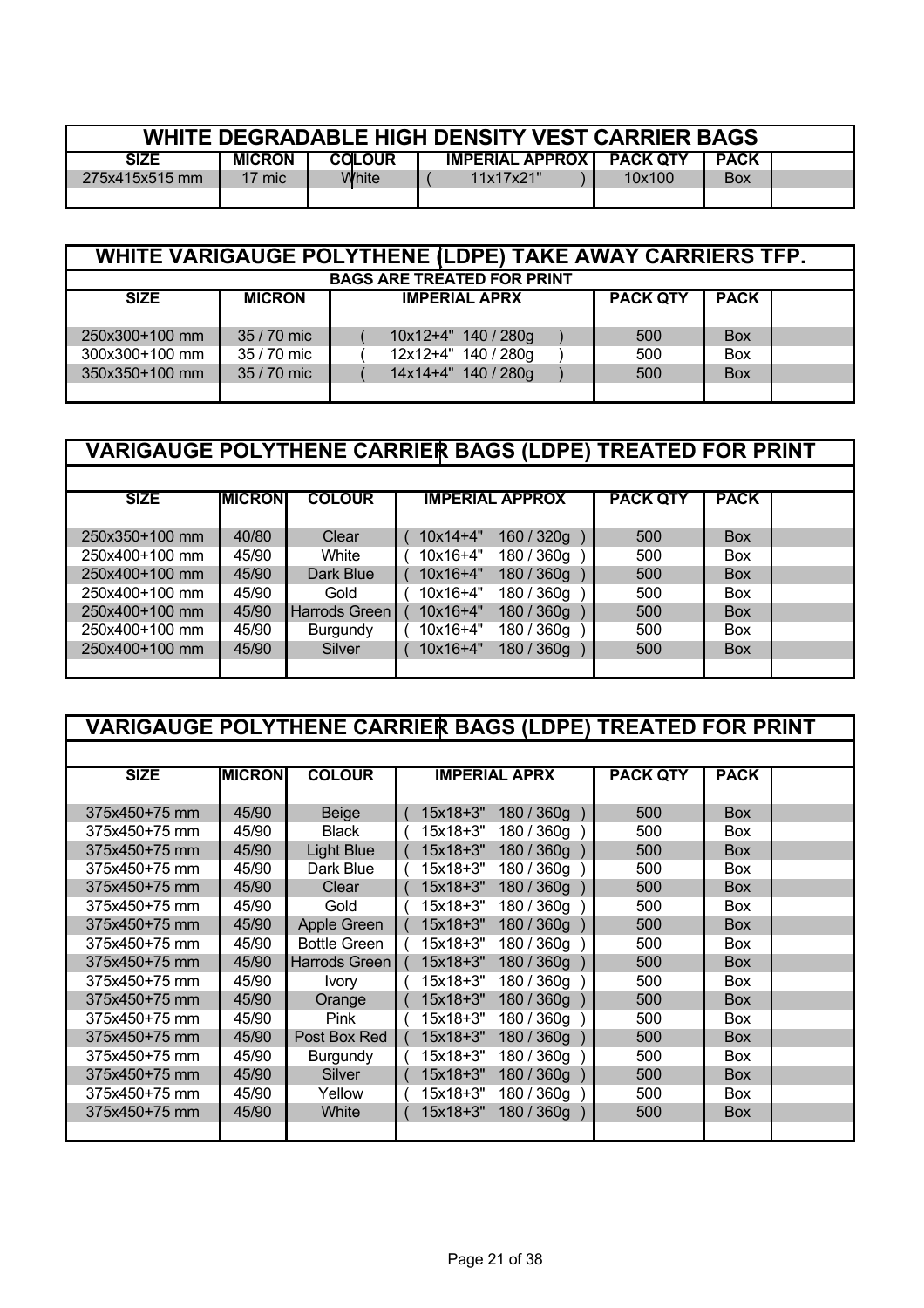| <b>VARIGAUGE POLYTHENE CARRIER BAGS (LDPE) TREATED FOR PRINT</b> |               |                   |            |                      |                 |             |  |
|------------------------------------------------------------------|---------------|-------------------|------------|----------------------|-----------------|-------------|--|
|                                                                  |               |                   |            |                      |                 |             |  |
| <b>SIZE</b>                                                      | <b>MICRON</b> | <b>COLOUR</b>     |            | <b>IMPERIAL APRX</b> | <b>PACK QTY</b> | <b>PACK</b> |  |
| 550x450+75 mm                                                    | 45/90         | Beige             | 22x18+3"   | 180 / 360g           | 500             | <b>Box</b>  |  |
| 550x450+75 mm                                                    | 45/90         | <b>Black</b>      | 22x18+3"   | 180 / 360g           | 500             | <b>Box</b>  |  |
| 550x450+75 mm                                                    | 45/90         | <b>Light Blue</b> | $22x18+3"$ | 180 / 360g           | 500             | <b>Box</b>  |  |
| 550x450+75 mm                                                    | 45/90         | Dark Blue         | 22x18+3"   | 180 / 360g           | 500             | <b>Box</b>  |  |
| 550x450+75 mm                                                    | 45/90         | Clear             | 22x18+3"   | 180 / 360g           | 500             | <b>Box</b>  |  |
| 550x450+75 mm                                                    | 45/90         | Gold              | $22x18+3"$ | 180 / 360g           | 500             | <b>Box</b>  |  |
| 550x450+75 mm                                                    | 45/90         | Apple Green       | 22x18+3"   | 180 / 360g           | 500             | Box         |  |
| 550x450+75 mm                                                    | 45/90         | <b>Bottle Grn</b> | 22x18+3"   | 180 / 360g           | 500             | <b>Box</b>  |  |
| 550x450+75 mm                                                    | 45/90         | Harrods Grn       | 22x18+3"   | 180 / 360g           | 500             | <b>Box</b>  |  |
| 550x450+75 mm                                                    | 45/90         | <b>Ivory</b>      | 22x18+3"   | 180 / 360g           | 500             | <b>Box</b>  |  |
| 550x450+75 mm                                                    | 45/90         | Orange            | 22x18+3"   | 180 / 360g           | 500             | <b>Box</b>  |  |
| 550x450+75 mm                                                    | 45/90         | Post Box Red      | 22x18+3"   | 180 / 360g           | 500             | <b>Box</b>  |  |
| 550x450+75 mm                                                    | 45/90         | <b>Burgundy</b>   | 22x18+3"   | 180 / 360g           | 500             | <b>Box</b>  |  |
| 550x450+75 mm                                                    | 45/90         | Silver            | 22x18+3"   | 180 / 360g           | 500             | Box         |  |
| 550x450+75 mm                                                    | 45/90         | Yellow            | 22x18+3"   | 180 / 360g           | 500             | <b>Box</b>  |  |
| 550x450+75 mm                                                    | 45/90         | White             | 22x18+3"   | 180 / 360g           | 500             | <b>Box</b>  |  |
| 550x450+75 mm                                                    | 45/90         | White             | 22x18+3"   | 180 / 360g           | 100             | <b>Box</b>  |  |
|                                                                  |               |                   |            |                      |                 |             |  |

| <b>VARIGAUGE POLYTHENE CARRIER BAGS (LDPE) - TREATED FOR PRINT</b> |                 |               |  |          |                        |               |             |  |  |  |
|--------------------------------------------------------------------|-----------------|---------------|--|----------|------------------------|---------------|-------------|--|--|--|
| <b>SIZE</b>                                                        | <b>IMICRONI</b> | <b>COLOUR</b> |  |          | <b>IMPERIAL APPROX</b> | <b>PK QTY</b> | <b>PACK</b> |  |  |  |
|                                                                    |                 |               |  |          |                        |               |             |  |  |  |
| 450x500+100 mm                                                     | 45/90           | White         |  | 18x20+4" | 180 / 360g             | 500           | <b>Box</b>  |  |  |  |
| 450x500+100 mm                                                     | 45/90           | Harrods Green |  | 18x20+4" | 180 / 360g             | 500           | <b>Box</b>  |  |  |  |
|                                                                    |                 |               |  |          |                        |               |             |  |  |  |
| 600x500+100 mm                                                     | 45/90           | White         |  | 24x20+4" | 200 / 400g             | 250           | <b>Box</b>  |  |  |  |
| 600x575+100 mm                                                     | 45/90           | White         |  | 24x23+4" | 200 / 400g             | 250           | <b>Box</b>  |  |  |  |
|                                                                    |                 |               |  |          |                        |               |             |  |  |  |
| 700x500+100 mm                                                     | 45/90           | White         |  | 28x20+4" | 200 / 400g             | 250           | <b>Box</b>  |  |  |  |
| 700x575+100 mm                                                     | 45/90           | White         |  | 28x23+4" | 200 / 400g             | 250           | <b>Box</b>  |  |  |  |
| 700x575+100 mm                                                     | 45/90           | Harrods Green |  | 28x23+4" | 200 / 400g             | 250           | <b>Box</b>  |  |  |  |
|                                                                    |                 |               |  |          |                        |               |             |  |  |  |

| <b>PRINTED BOUTIQUE CARRIERS BAGS (HDPE)</b> |                 |               |  |                        |                  |  |               |             |  |
|----------------------------------------------|-----------------|---------------|--|------------------------|------------------|--|---------------|-------------|--|
| <b>SIZE</b>                                  | <b>IMICRONI</b> | <b>COLOUR</b> |  | <b>IMPERIAL APPROX</b> |                  |  | <b>PK QTY</b> | <b>PACK</b> |  |
| 250x375 mm                                   | 27.5            | Black/Gold    |  | 10x15"                 | 110 <sub>g</sub> |  | 1000          | <b>Box</b>  |  |
| 380x455+75 mm                                | 30              | Black/Gold    |  | $15x18+3"$             | 120 <sub>q</sub> |  | 500           | <b>Box</b>  |  |
| 555x505 mm                                   | 30              | Black/Gold    |  | 22x20"                 | 120g             |  | 500           | <b>Box</b>  |  |
|                                              |                 |               |  |                        |                  |  |               |             |  |

| NON WOVEN FOLDABLE POLYPROP BAG FOR LIFE - FOLD A TOTE |               |                        |               |             |  |  |  |  |  |
|--------------------------------------------------------|---------------|------------------------|---------------|-------------|--|--|--|--|--|
| <b>SIZE</b>                                            | <b>COLOUR</b> | <b>IMPERIAL APPROX</b> | <b>PK QTY</b> | <b>PACK</b> |  |  |  |  |  |
| 324x380x160mm                                          | GREEN         | 13x17x5.5"             |               | Each        |  |  |  |  |  |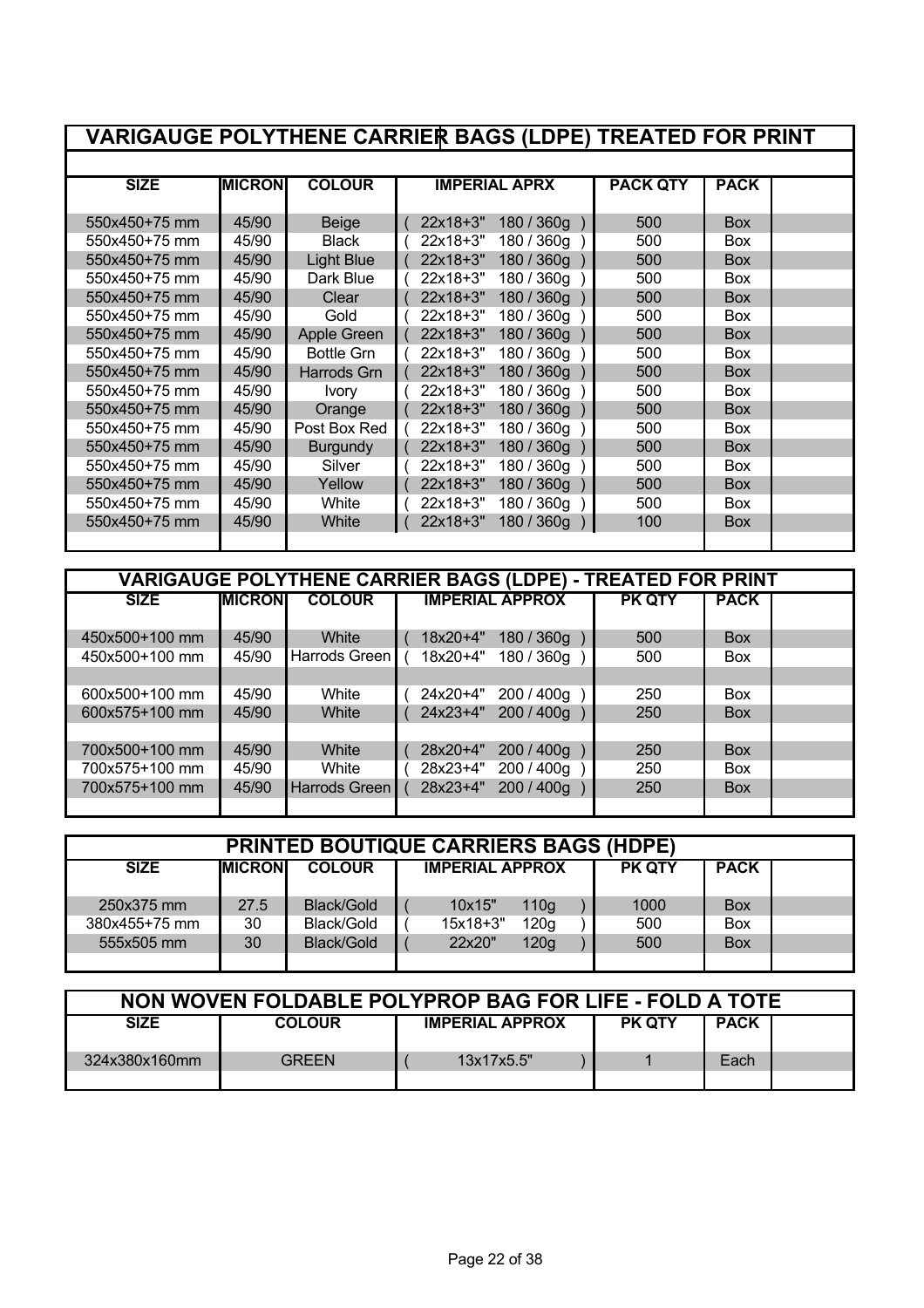|             | <b>HIGH DENSITY BLACK POLYTHENE SACKS</b> |                      |                |                 |             |  |  |  |  |  |
|-------------|-------------------------------------------|----------------------|----------------|-----------------|-------------|--|--|--|--|--|
| <b>SIZE</b> | <b>GAUGE</b>                              | <b>METRIC APPROX</b> | <b>QUALITY</b> | <b>PACK QTY</b> | <b>PACK</b> |  |  |  |  |  |
| 16x25x39"   | 80 <sub>g</sub>                           | 400x625x975 20 mic   | HТ             | 500             | <b>Box</b>  |  |  |  |  |  |
| 18x29x34"   | 80g                                       | 400x725x850 20 mic   | HТ             | 500             | <b>Box</b>  |  |  |  |  |  |
| 18x29x39"   | 80g                                       | 400x725x975 20 mic   | HT             | 500             | <b>Box</b>  |  |  |  |  |  |
|             |                                           |                      |                |                 |             |  |  |  |  |  |

|             |                  |                      |                   | REGRANULATED LOW DENSITY BLACK POLYTHENE SACKS |                 |             |  |
|-------------|------------------|----------------------|-------------------|------------------------------------------------|-----------------|-------------|--|
| <b>SIZE</b> | <b>GAUGE</b>     | <b>METRIC APPROX</b> |                   | <b>CODE</b>                                    | <b>PACK QTY</b> | <b>PACK</b> |  |
| 16x25x39"   | 140g             | 400x625x975          | 35mic             | SQ                                             | 200             | <b>Box</b>  |  |
|             |                  |                      |                   |                                                |                 |             |  |
| 18x29x34"   | 100 <sub>g</sub> | 450x725x850          | 25mic             | <b>Light Duty</b>                              | 200             | <b>Box</b>  |  |
| 18x29x34"   | 140 <sub>g</sub> | 400x725x850          | 35mic             | <b>SQ</b>                                      | 50              | Pack        |  |
| 18x29x34"   | 140g             | 400x725x850          | 35mic             | <b>SQ</b>                                      | 100             | Pack        |  |
| 18x29x34"   | 140q             | 400x725x850          | 35mic             | SQ                                             | 200             | <b>Box</b>  |  |
| 18x29x34"   | 160 <sub>g</sub> | 450x725x850          | 40mic             | <b>LDB</b>                                     | 200             | <b>Box</b>  |  |
| 18x29x34"   | 180g             | 450x725x850          | 45mic             | HQR (German)                                   | 200             | <b>Box</b>  |  |
| 18x29x34"   | 180g             | 450x725x850          | 45mic             | LDR (British)                                  | 200             | <b>Box</b>  |  |
|             |                  |                      |                   |                                                |                 |             |  |
| 18x29x39"   | 100 <sub>g</sub> | 450x725x850          | 25mic             | <b>Light Duty</b>                              | 200             | <b>Box</b>  |  |
| 18x29x39"   | 120g             | 400x725x975          | 30 <sub>mic</sub> | <b>Mixed Density</b>                           | 200             | <b>Box</b>  |  |
| 18x29x39"   | 140g             | 450x725x975          | 35mic             | SQ                                             | 200             | <b>Box</b>  |  |
| 18x29x39"   | 160g             | 450x725x975          | 40 <sub>mic</sub> | <b>LDB</b>                                     | 200             | <b>Box</b>  |  |
| 18x29x39"   | 180 <sub>g</sub> | 450x725x975          | 45mic             | HQR (German)                                   | 200             | <b>Box</b>  |  |
| 18x29x39"   | 180 <sub>g</sub> | 450x725x975          | 45mic             | LDR (British)                                  | 200             | <b>Box</b>  |  |
| 18x29x39"   | 200 <sub>g</sub> | 450x725x975          | 50 <sub>mic</sub> | <b>Heavy Duty</b>                              | 200             | <b>Box</b>  |  |
|             |                  |                      |                   |                                                |                 |             |  |
| 18x32x39"   | 140g             | 450x800x975          | 35mic             | SQ                                             | 200             | <b>Box</b>  |  |
| 18x32x39"   | 200 <sub>g</sub> | 450x800x975          | 50mic             | HQ                                             | 200             | <b>Box</b>  |  |
|             |                  |                      |                   |                                                |                 |             |  |
| 22x33.5x47" | 300 <sub>g</sub> | 550x837x1175         | $75$ mic $)$      | <b>Compactor Sack</b>                          | 100             | Box         |  |
|             |                  |                      |                   |                                                |                 |             |  |
| 28x44x62"   | 130g             | 700x1100x1550        | $32$ mic $)$      | <b>Wheelie Bin Liner</b>                       | 100             | Box         |  |

|             | <b>REGRANULATED LOW DENSITY SACKS ON A ROLL (BARCODED)</b> |  |                       |  |                       |                 |             |  |  |  |  |
|-------------|------------------------------------------------------------|--|-----------------------|--|-----------------------|-----------------|-------------|--|--|--|--|
| <b>SIZE</b> | <b>GAUGE</b>                                               |  | <b>METRIC APPROX</b>  |  | <b>COLOUR</b>         | <b>PACK QTY</b> | <b>PACK</b> |  |  |  |  |
| 18x29x34"   | 80 <sub>q</sub>                                            |  | 450x725x850 20mic     |  | <b>Black</b>          | 20              | Roll        |  |  |  |  |
| 18x29x34"   | 140g                                                       |  | 450x725x850 35mic     |  | <b>Black</b>          | 10              | Roll        |  |  |  |  |
| 18x29x34"   | 140 <sub>g</sub>                                           |  | 450x725x850 35mic     |  | <b>Black</b>          | 25              | Roll        |  |  |  |  |
|             |                                                            |  |                       |  |                       |                 |             |  |  |  |  |
| 18x29x39"   | 150 <sub>q</sub>                                           |  | 450x725x975 38mic     |  | Green                 | 8               | Roll        |  |  |  |  |
| 18x29x39"   | 140g                                                       |  | 450x725x975 35mic     |  | Green                 | 10              | Roll        |  |  |  |  |
|             |                                                            |  |                       |  |                       |                 |             |  |  |  |  |
| 29x34"      | 100G                                                       |  | 725x975mm<br>25mic    |  | Black + Draw String   | 15              | Roll        |  |  |  |  |
|             |                                                            |  |                       |  |                       |                 |             |  |  |  |  |
| 28x46x54"   | 80 <sub>q</sub>                                            |  | 710x1168x1371mm 20mic |  | Black (Wheelie Liner) | 5               | Roll        |  |  |  |  |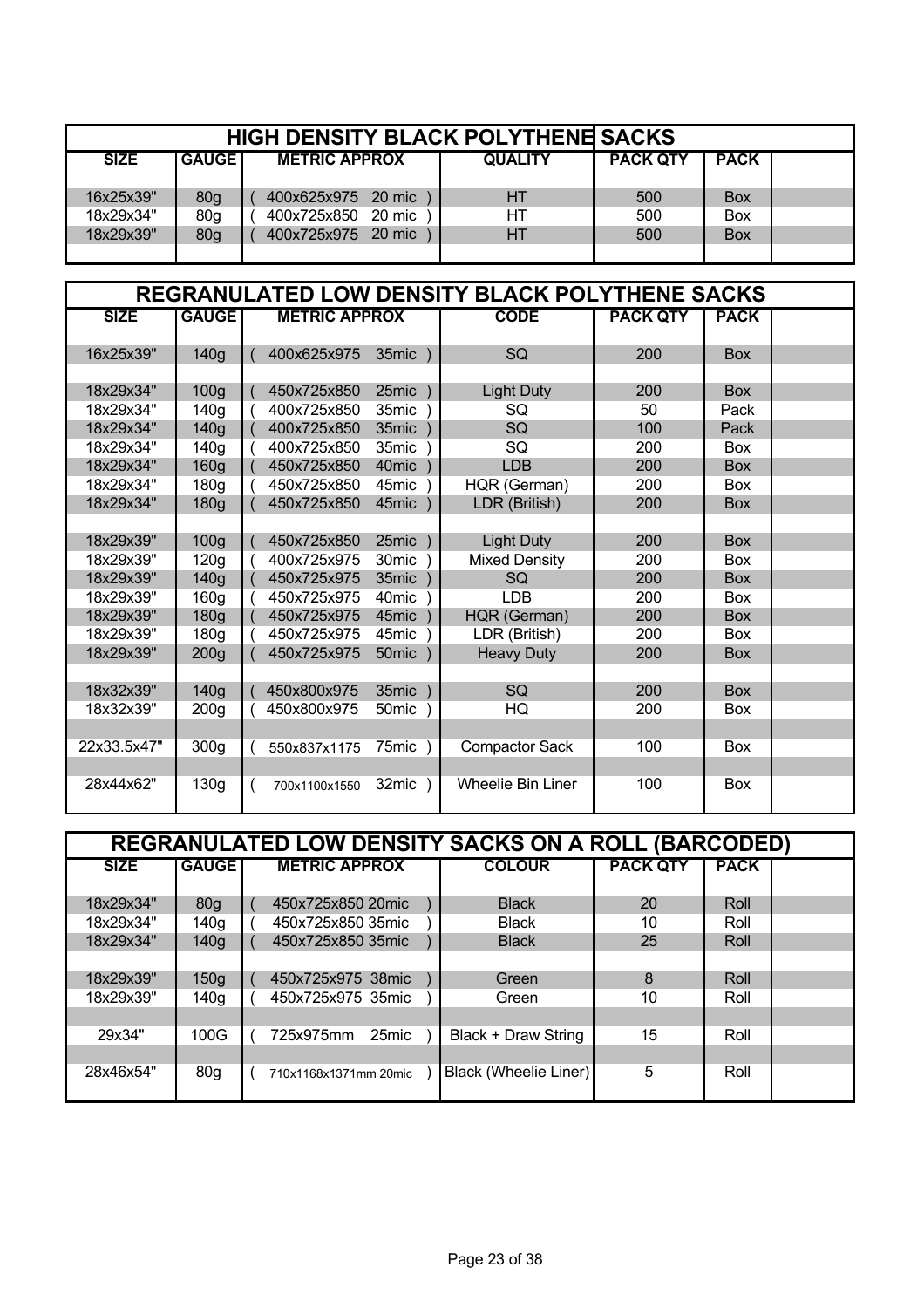|             | <b>COLOURED &amp; CLEAR REGRAN LOW DENSITY POLYTHENE SACKS</b> |                      |               |                 |             |  |  |  |  |  |
|-------------|----------------------------------------------------------------|----------------------|---------------|-----------------|-------------|--|--|--|--|--|
| <b>SIZE</b> | <b>GAUGE</b>                                                   | <b>METRIC APPROX</b> | <b>COLOUR</b> | <b>PACK QTY</b> | <b>PACK</b> |  |  |  |  |  |
| 18x29x34"   | 160g                                                           | 450x725x850 40 mic   | Clear         | <b>200</b>      | <b>Box</b>  |  |  |  |  |  |
| 18x29x39"   | 160g                                                           | 450x725x975 40 mic   | Clear         | 200             | Box         |  |  |  |  |  |
| 18x29x39"   | 140g                                                           | 450x725x975 35 mic   | <b>Blue</b>   | 200             | <b>Box</b>  |  |  |  |  |  |
| 18x29x39"   | 140g                                                           | 450x725x975 35 mic   | Green         | 200             | Box         |  |  |  |  |  |
| 18x29x39"   | 140g                                                           | 450x725x975 35 mic   | Red           | 200             | Box         |  |  |  |  |  |
| 18x29x39"   | 140g                                                           | 450x725x975 35 mic   | Yellow        | 200             | <b>Box</b>  |  |  |  |  |  |

| <b>WOVEN POLPROPYLENE WHITE SACKS (INDUSTRIAL APPLICATION)</b> |                 |                |              |                 |             |  |  |  |  |  |
|----------------------------------------------------------------|-----------------|----------------|--------------|-----------------|-------------|--|--|--|--|--|
| \$IZE                                                          | <b>IMP APRX</b> | <b>QUALITY</b> | <b>WEAVE</b> | <b>PACK QTY</b> | <b>PACK</b> |  |  |  |  |  |
|                                                                |                 |                |              |                 |             |  |  |  |  |  |
| 300x450 mm                                                     | 12x18"          | 850 Denier     | 10/10 Weave  | 100             | Pack        |  |  |  |  |  |
| 375x500 mm                                                     | 15x20"          | 850 Denier     | 10/10 Weave  | 100             | Pack        |  |  |  |  |  |
| 450x600 mm                                                     | 18x24"          | 850 Denier     | 10/10 Weave  | 100             | Pack        |  |  |  |  |  |
| 500x750 mm                                                     | 20x30"          | 850 Denier     | 10/10 Weave  | 100             | Pack        |  |  |  |  |  |
| 600x1000 mm                                                    | 24x40"          | 850 Denier     | 10/10 Weave  | 100             | Pack        |  |  |  |  |  |
|                                                                |                 |                |              |                 |             |  |  |  |  |  |

| <b>PAPER / WIRE BAG TIES &amp; APPLICATOR</b> |                     |                               |                    |                 |             |  |  |  |  |
|-----------------------------------------------|---------------------|-------------------------------|--------------------|-----------------|-------------|--|--|--|--|
| <b>SIZE</b>                                   | <b>IMP APRX</b>     | <b>DESCRIPTION</b>            | <b>APPLICATION</b> | <b>PACK QTY</b> | <b>PACK</b> |  |  |  |  |
| 100 mm                                        | 4"                  | Paper Covered Wire Ties       | <b>Hand Twist</b>  | 1000            | Pack        |  |  |  |  |
|                                               |                     |                               |                    |                 |             |  |  |  |  |
| 200 mm                                        | 8"                  | Loop End Steel Ties           | Machine Twist      | 1000            | Pack        |  |  |  |  |
| Universal                                     | <b>Twist Puller</b> | <b>Machine For Steel Ties</b> |                    |                 | Each        |  |  |  |  |
|                                               |                     |                               |                    |                 |             |  |  |  |  |

| SUNDRY ITEMS (APRONS, MEAT PINS, CLOTH, DUPLICATE BOOKS) |             |                         |                 |             |  |  |  |  |  |
|----------------------------------------------------------|-------------|-------------------------|-----------------|-------------|--|--|--|--|--|
| <b>DESCRIPTION</b>                                       | <b>SIZE</b> | <b>DESCRIPTION</b>      | <b>PACK QTY</b> | <b>PACK</b> |  |  |  |  |  |
| <b>Halter Neck Apron</b>                                 | 42x27"      | <b>White Disposable</b> | 500             | <b>Box</b>  |  |  |  |  |  |
| Provision Pins (Meat)                                    | 2"          | Standard                | 144             | <b>Box</b>  |  |  |  |  |  |
| Provision Pins (Meat)                                    | 3.78"       | Extra Large             | 144             | <b>Box</b>  |  |  |  |  |  |
|                                                          |             |                         |                 |             |  |  |  |  |  |
| Stockinette Cloth                                        | 12"         | <b>Medium</b>           | 800 grams       | Roll        |  |  |  |  |  |
|                                                          |             |                         |                 |             |  |  |  |  |  |
| Duplicate Invoice Book                                   | 8.25x5"     | Printed                 |                 | Each        |  |  |  |  |  |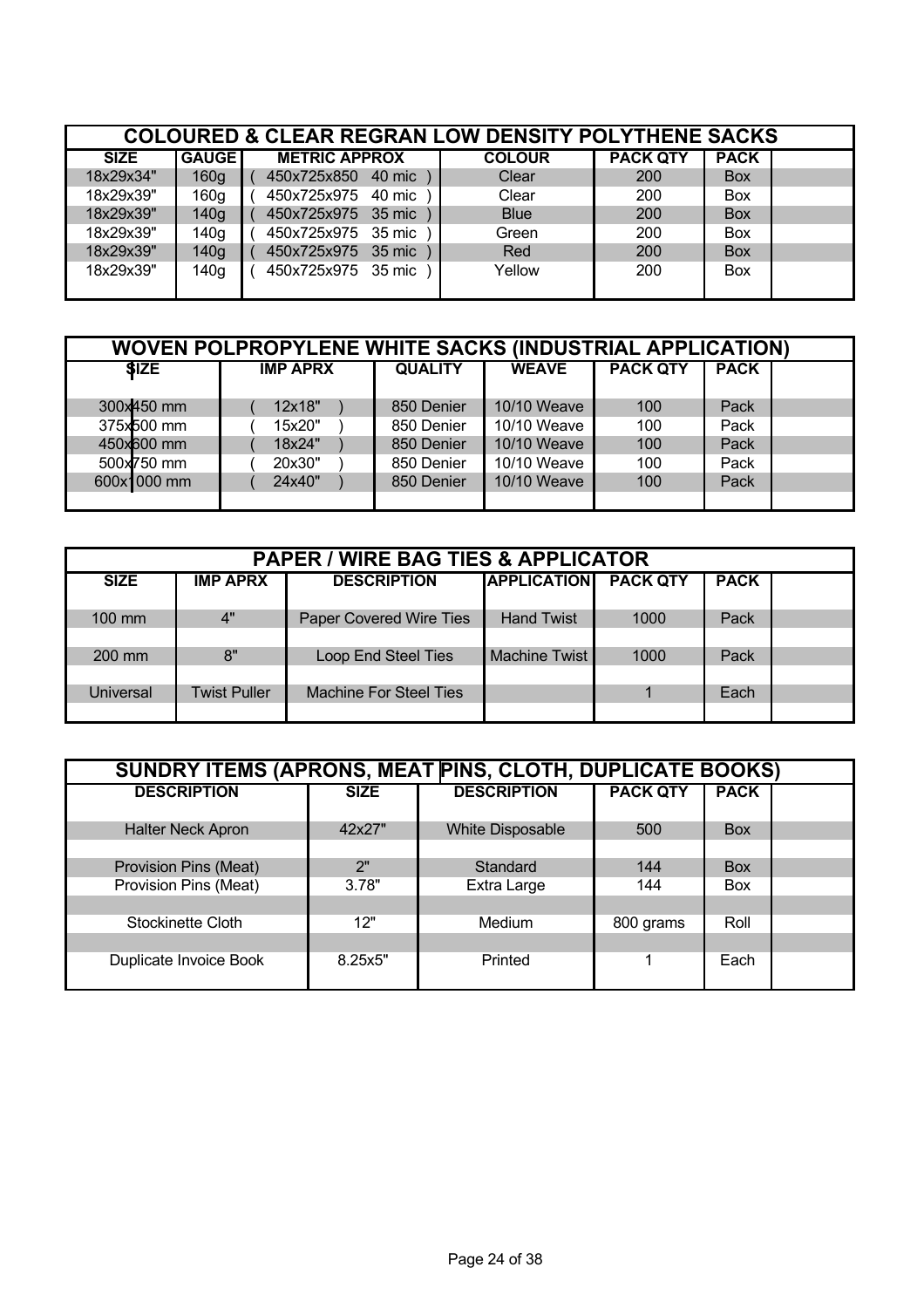| HIGH DENSITY POLYTHENE BAGS - LIPPED WHITE OPAQUE (BUTCHER BAGS) |               |                   |                |                 |             |  |  |  |  |
|------------------------------------------------------------------|---------------|-------------------|----------------|-----------------|-------------|--|--|--|--|
| <b>SIZE</b>                                                      | <b>MICRON</b> | <b>IMP APPROX</b> | <b>QUALITY</b> | <b>PACK QTY</b> | <b>PACK</b> |  |  |  |  |
|                                                                  |               |                   |                |                 |             |  |  |  |  |
| 150x200 mm                                                       | 7 mic         | 6x8"              | S/Q            | 1000            | Pack        |  |  |  |  |
| 200x250 mm                                                       | 7 mic         | 8x10"             | S/Q            | 1000            | Pack        |  |  |  |  |
| 200x250 mm                                                       | 11 mic        | 8x10"             | H/Q            | 1000            | Pack        |  |  |  |  |
| 250x300 mm                                                       | 7 mic         | 10x12"            | S/Q            | 1000            | Pack        |  |  |  |  |
| 250x300 mm                                                       | 11 mic        | 10x12"            | H/Q            | 1000            | Pack        |  |  |  |  |
| 300x375 mm                                                       | 7 mic         | 12x15"            | S/Q            | 1000            | Pack        |  |  |  |  |
| 300x375 mm                                                       | 11 mic        | 12x15"            | H/Q            | 1000            | Pack        |  |  |  |  |
| 300x450 mm                                                       | 7 mic         | 12x18"            | S/Q            | 1000            | Pack        |  |  |  |  |
| 300x450 mm                                                       | 11 mic        | 12x18"            | H/Q            | 1000            | Pack        |  |  |  |  |
|                                                                  |               |                   |                |                 |             |  |  |  |  |

| <b>HIGH DENSITY SHEETS (BUTCHER SHEETS)</b> |               |                   |  |                |                |                 |             |  |
|---------------------------------------------|---------------|-------------------|--|----------------|----------------|-----------------|-------------|--|
| <b>SIZE</b>                                 | <b>MICRON</b> | <b>IMP APPROX</b> |  | <b>COLOUR</b>  | <b>QUALITY</b> | <b>PACK QTY</b> | <b>PACK</b> |  |
| 225x350 mm                                  | 8 mic         | 9x14"             |  | <b>Natural</b> | <b>British</b> | 2000            | Pack        |  |
| 225x350 mm                                  | 6 mic         | 9x14"             |  | Natural        | Imported       | 2000            | Pack        |  |
| 350x450 mm                                  | 10 mic        | 14x18"            |  | <b>Natural</b> | <b>British</b> | 1000            | Pack        |  |
| 450x700 mm                                  | 10 mic        | 18x28"            |  | Natural        | <b>British</b> | 1000            | Pack        |  |

| POLYPROPYLENE SHEETS (BUTCHER SHEETS) |               |                   |               |                 |             |  |  |  |
|---------------------------------------|---------------|-------------------|---------------|-----------------|-------------|--|--|--|
| <b>SIZE</b>                           | <b>MICRON</b> | <b>IMP APPROX</b> | <b>COLOUR</b> | <b>PACK QTY</b> | <b>PACK</b> |  |  |  |
| 250x375 mm                            | 20 to 30 mic  | 10x15"            | Clear         | $2$ Kg          | Pack        |  |  |  |
| 250x375 mm                            | 20 to 30 mic  | 10x15"            | Pearlised     | $2$ Kg          | Pack        |  |  |  |

| <b>MEAT SAVER / PEACH PAPER (BUTCHER PAPER)</b> |        |                                |                    |                 |             |  |  |  |
|-------------------------------------------------|--------|--------------------------------|--------------------|-----------------|-------------|--|--|--|
| <b>SIZE</b>                                     |        | <b>GRAMMAGE   IMP APPROX  </b> | <b>DESCRIPTION</b> | <b>PACK QTY</b> | <b>PACK</b> |  |  |  |
| 250x300 mm                                      | 65 qsm | 10x12"                         | Meat Saver Paper   | 1000            | Pack        |  |  |  |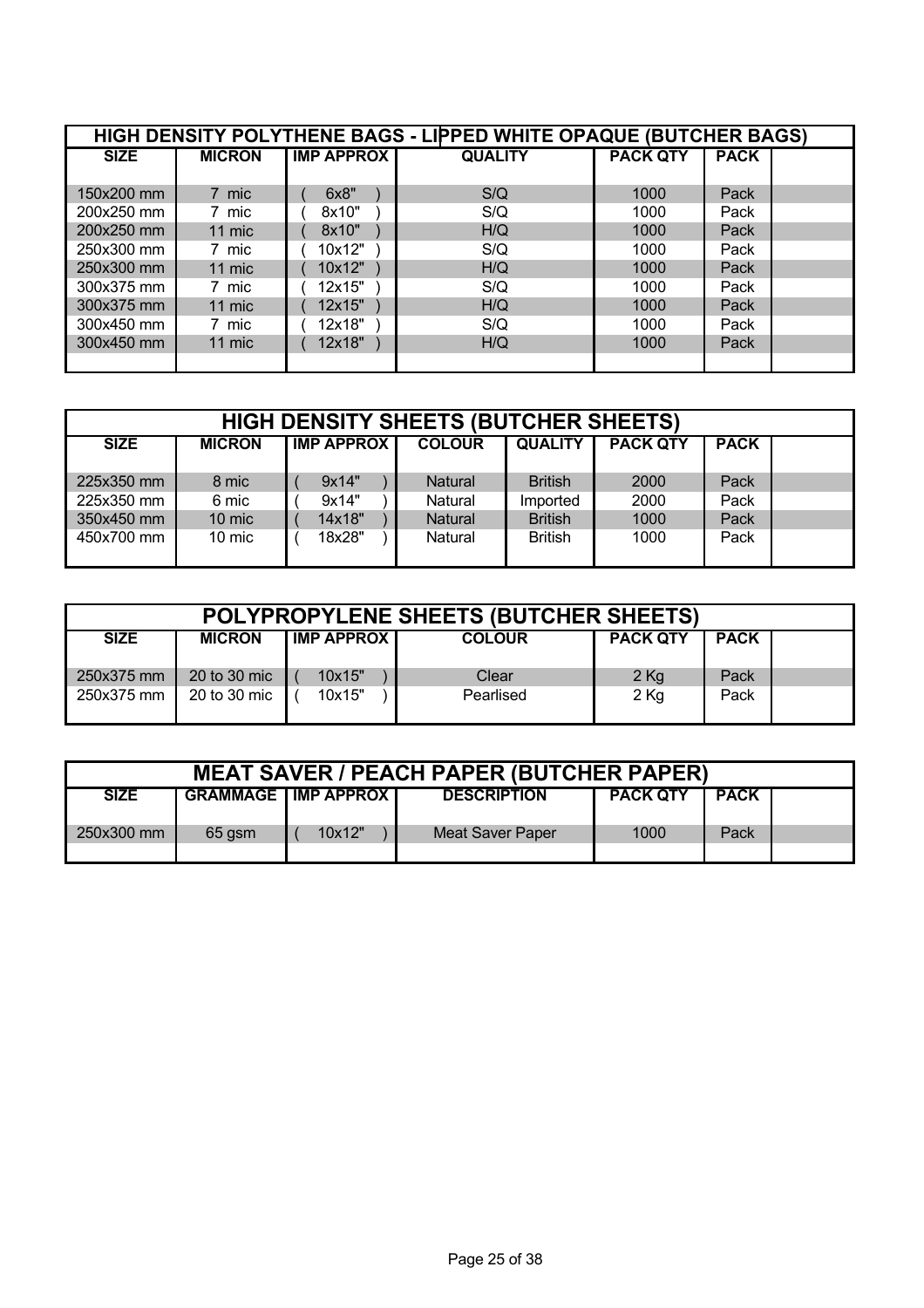| <b>SILICONISED BAKING SHEETS</b> |                 |  |                   |  |           |                   |                 |             |  |
|----------------------------------|-----------------|--|-------------------|--|-----------|-------------------|-----------------|-------------|--|
| <b>SIZE</b>                      | <b>GRAMMAGE</b> |  | <b>IMP APPROX</b> |  |           | <b>DECRIPTION</b> | <b>PACK QTY</b> | <b>PACK</b> |  |
| 450x750 mm                       | 41 gsm          |  | 18x30"            |  | Multibake | Greaseproof       | 2 Reams         | <b>Box</b>  |  |
| 500x750 mm                       | 41 gsm          |  | 20x30"            |  | Multibake | Greaseproof       | 2 Reams         | <b>Box</b>  |  |
|                                  |                 |  |                   |  |           |                   |                 |             |  |
| 450x750 mm                       | 41 gsm          |  | 18x30"            |  | Craftbake | Un/Bl. Kraft      | Ream            | <b>Box</b>  |  |
|                                  |                 |  |                   |  |           |                   |                 |             |  |
| 500x750 mm                       | 42 gsm          |  | 20x30"            |  | Topbake   | Veg. Parch        | Ream            | <b>Box</b>  |  |
|                                  |                 |  |                   |  |           |                   |                 |             |  |

| <b>PURE GREASEPROOF PAPER SHEETS</b> |        |                                |                       |                 |             |  |  |  |  |
|--------------------------------------|--------|--------------------------------|-----------------------|-----------------|-------------|--|--|--|--|
| <b>SIZE</b>                          |        | <b>GRAMMAGE   IMP APPROX  </b> | <b>COLOUR</b>         | <b>PACK QTY</b> | <b>PACK</b> |  |  |  |  |
| 450x700 mm                           | 32 gsm | 18x28"                         | <b>Bleached White</b> | Ream            | Pack        |  |  |  |  |
| 450x700 mm                           | 34 gsm | 18x28"                         | Natural               | Ream            | Pack        |  |  |  |  |
| 500x750 mm                           | 34 gsm | 20x30"                         | <b>Natural</b>        | Ream            | Pack        |  |  |  |  |
|                                      |        |                                |                       |                 |             |  |  |  |  |

| <b>IMITATION GREASEPROOF SHEETS (WET STRENGTH)</b> |        |                              |                |                 |             |  |  |  |  |
|----------------------------------------------------|--------|------------------------------|----------------|-----------------|-------------|--|--|--|--|
| <b>SIZE</b>                                        |        | <b>GRAMMAGE   IMP APPROX</b> | <b>COLOUR</b>  | <b>PACK QTY</b> | <b>PACK</b> |  |  |  |  |
|                                                    |        |                              |                |                 |             |  |  |  |  |
| 450x700 mm                                         | 28 gsm | 18x28"                       | <b>Natural</b> | Ream            | Pack        |  |  |  |  |
| 450x700 mm                                         | 32 gsm | 18x28"                       | Natural        | Ream            | Pack        |  |  |  |  |
| 350x450 mm                                         | 32 gsm | 14x18"                       | Natural        | 2 Ream          | Pack        |  |  |  |  |
| 225x350 mm                                         | 28 gsm | 9x14"                        | Natural        | 4 Ream          | Pack        |  |  |  |  |
| 225x350 mm                                         | 32 gsm | 9x14"                        | Natural        | 4 Ream          | Pack        |  |  |  |  |
|                                                    |        |                              |                |                 |             |  |  |  |  |

| <b>TISSUE PAPER SHEETS</b> |                 |  |                   |  |                  |               |                 |             |  |
|----------------------------|-----------------|--|-------------------|--|------------------|---------------|-----------------|-------------|--|
| <b>SIZE</b>                | <b>GRAMMAGE</b> |  | <b>IMP APPROX</b> |  | <b>TYPE</b>      | <b>COLOUR</b> | <b>PACK QTY</b> | <b>PACK</b> |  |
|                            |                 |  |                   |  |                  |               |                 |             |  |
| 350x450 mm                 | (S/Q)           |  | 14x18"            |  | <b>Acid Free</b> | White         | Ream            | Pack        |  |
| 450x700 mm                 | (S/Q)           |  | 18x28"            |  | <b>Acid Free</b> | White         | Ream            | Pack        |  |
| 450x700 mm                 | (H/Q)           |  | 18x28"            |  | <b>Acid Free</b> | White         | Ream            | Pack        |  |
| 500x750 mm                 | (S/Q)           |  | 20x30"            |  | <b>Acid Free</b> | White         | Ream            | Pack        |  |
| 500x750 mm                 | (H/Q)           |  | 20x30"            |  | <b>Acid Free</b> | White         | Ream            | Pack        |  |
|                            |                 |  |                   |  |                  |               |                 |             |  |
| 375x500 mm                 | 18 gsm          |  | 15x20"            |  | Cap (Chinese)    | White         | Ream            | Pack        |  |
| 400x600 mm                 | 18 gsm          |  | 16x24"            |  | Cap (Chinese)    | White         | Ream            | Pack        |  |
| 425x675 mm                 | 18 gsm          |  | 17x27"            |  | Cap (Chinese)    | White         | Ream            | Pack        |  |
| 450x700 mm                 | 18 gsm          |  | 18x28"            |  | Cap (Chinese)    | White         | Ream            | Pack        |  |
| 500x750 mm                 | 18 gsm          |  | 20x30"            |  | Cap (Chinese)    | White         | Ream            | Pack        |  |
|                            |                 |  |                   |  |                  |               |                 |             |  |
| 450x700 mm                 | 18 gsm          |  | 18x28"            |  | Cap              | <b>Blue</b>   | Ream            | Pack        |  |
| 450x700 mm                 | 18 gsm          |  | 18x28"            |  | Cap              | Green         | Ream            | Pack        |  |
| 450x700 mm                 | 18 gsm          |  | 18x28"            |  | Cap              | Lavender      | Ream            | Pack        |  |
| 450x700 mm                 | 18 gsm          |  | 18x28"            |  | Cap              | <b>Pink</b>   | Ream            | Pack        |  |
| 450x700 mm                 | 18 gsm          |  | 18x28"            |  | Cap              | Yellow        | Ream            | Pack        |  |
| 500x750 mm                 | 18 gsm          |  | 20x30"            |  | Cap              | <b>Black</b>  | Ream            | Pack        |  |
|                            |                 |  |                   |  |                  |               |                 |             |  |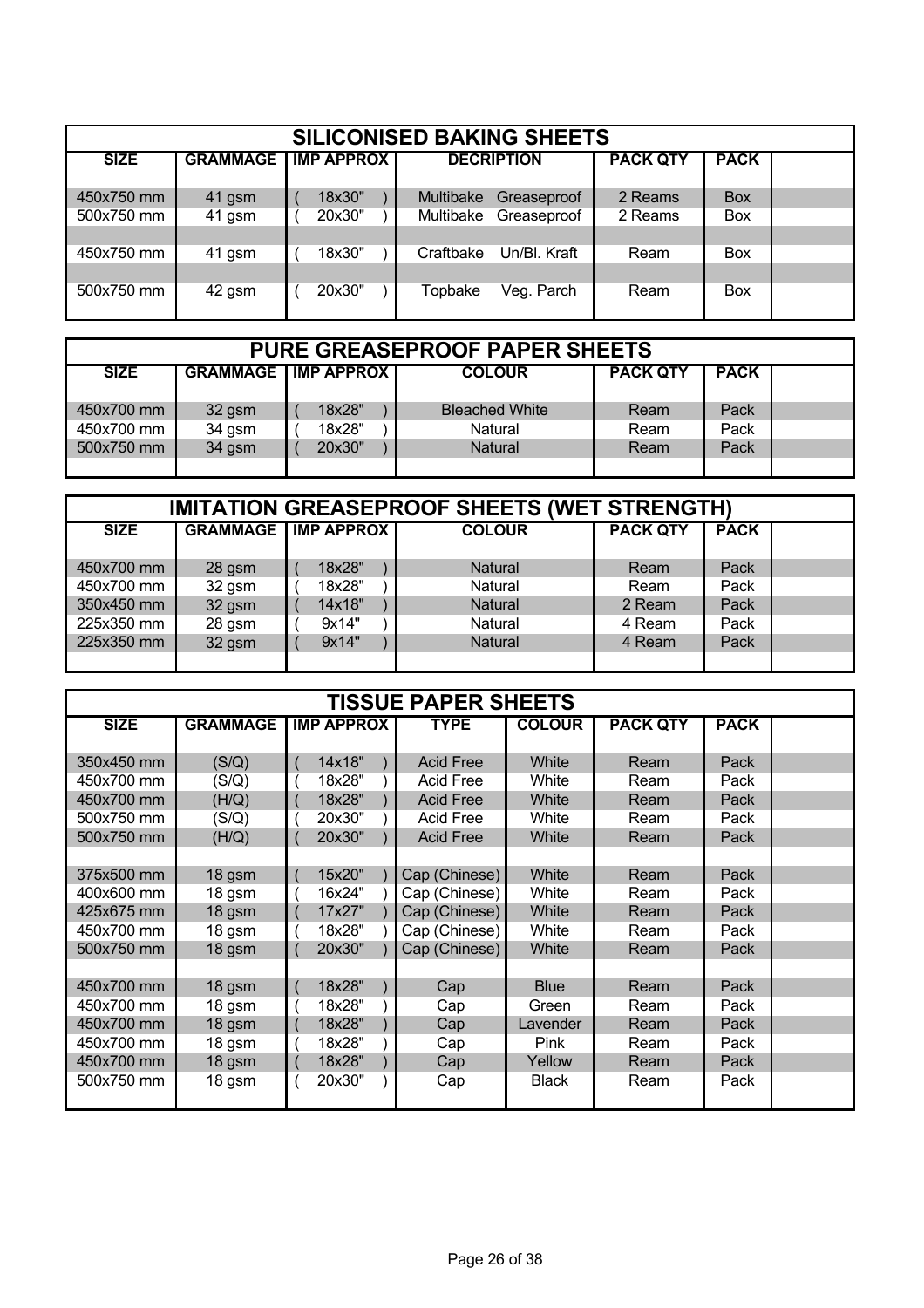| <b>WHITE SWEDISH DISPLAY SERVICE TRAYS</b> |                      |             |                 |             |  |  |  |  |  |
|--------------------------------------------|----------------------|-------------|-----------------|-------------|--|--|--|--|--|
| <b>SIZE</b>                                | <b>METRIC APPROX</b> | <b>TYPE</b> | <b>PACK QTY</b> | <b>PACK</b> |  |  |  |  |  |
| 5x4x2.5"                                   | 125x100x63mm         | Open Tray   | 500             | <b>Box</b>  |  |  |  |  |  |
| 6x6x2.5"                                   | 150x150x63mm         | Open Tray   | 500             | <b>Box</b>  |  |  |  |  |  |

| <b>WHITE CAKE BOXES (ONE PIECE)</b> |                      |             |                 |             |  |  |  |  |  |
|-------------------------------------|----------------------|-------------|-----------------|-------------|--|--|--|--|--|
| <b>SIZE</b>                         | <b>METRIC APPROX</b> | <b>TYPE</b> | <b>PACK QTY</b> | <b>PACK</b> |  |  |  |  |  |
| 6x6x2.5"                            | 150x150x63 mm        | Lidded      | 250             | <b>Box</b>  |  |  |  |  |  |
| 7x7x3"                              | 175x175x75 mm        | Lidded      | 250             | Box         |  |  |  |  |  |
| 8x8x3"                              | 200x200x75 mm        | Lidded      | 250             | <b>Box</b>  |  |  |  |  |  |
| 10x10x5"                            | 250x250x125 mm       | Lidded      | 100             | Box         |  |  |  |  |  |

| <b>CLEAR SANDWICH DISPLAY WEDGES</b> |                                  |                 |             |  |  |  |
|--------------------------------------|----------------------------------|-----------------|-------------|--|--|--|
| <b>SIZE</b>                          | <b>DESCRIPTION</b>               | <b>PACK QTY</b> | <b>PACK</b> |  |  |  |
| TWIN                                 | Economy Sandwich Display Wedge   | 500             | <b>Box</b>  |  |  |  |
| <b>DEEP FILL</b>                     | Deep Fill Sandwich Display Wedge | 500             | <b>Box</b>  |  |  |  |

|                  | <b>EXPANDED POLYSTYRENE CUPS, CONTAINERS AND LIDS</b> |                                                    |                 |             |  |  |  |  |  |
|------------------|-------------------------------------------------------|----------------------------------------------------|-----------------|-------------|--|--|--|--|--|
| <b>SIZE</b>      | <b>METRIC SIZE APX</b>                                | <b>TYPE</b>                                        | <b>PACK QTY</b> | <b>PACK</b> |  |  |  |  |  |
|                  |                                                       |                                                    |                 |             |  |  |  |  |  |
| 40Z              | 115 ml                                                | <b>CONTAINER (Small Tub)</b>                       | 1000            | <b>Box</b>  |  |  |  |  |  |
| 7oz              | 200 ml                                                | CUP (Small)                                        | 1000            | <b>Box</b>  |  |  |  |  |  |
| 8oz              | 225 ml                                                | <b>CONTAINER (Medium Tub)</b>                      | 500             | <b>Box</b>  |  |  |  |  |  |
| 10 <sub>oz</sub> | 285 ml                                                | CUP (Large)                                        | 1000            | <b>Box</b>  |  |  |  |  |  |
| 12oz             | 340 ml                                                | CUP (Ex. Large)                                    | 1000            | <b>Box</b>  |  |  |  |  |  |
| 12oz             | 340 ml                                                | <b>CONTAINER (Large Tub)</b>                       | 500             | <b>Box</b>  |  |  |  |  |  |
|                  |                                                       |                                                    |                 |             |  |  |  |  |  |
| 40Z / 70Z        |                                                       | <b>CONTAINER &amp; CUP LIDS</b>                    | 1000            | <b>Box</b>  |  |  |  |  |  |
| 10 <sub>oz</sub> |                                                       | <b>CUP LIDS</b>                                    | 1000            | <b>Box</b>  |  |  |  |  |  |
| 12oz             |                                                       | <b>CUP LIDS</b>                                    | 1000            | <b>Box</b>  |  |  |  |  |  |
| 80Z / 120Z       |                                                       | <b>CONTAINER LIDS</b>                              | 500             | <b>Box</b>  |  |  |  |  |  |
|                  |                                                       |                                                    |                 |             |  |  |  |  |  |
|                  |                                                       | <b>PRINTED COFFEE CUPS AVAILABLE - SEE PAGE 28</b> |                 |             |  |  |  |  |  |

| <b>WHITE POLYSTYRENE FOOD CONTAINERS AND LIDS</b> |               |                  |  |                 |             |  |  |  |
|---------------------------------------------------|---------------|------------------|--|-----------------|-------------|--|--|--|
| <b>CODE</b><br><b>DESCRIPTION</b><br><b>SIZE</b>  |               |                  |  | <b>PACK QTY</b> | <b>PACK</b> |  |  |  |
|                                                   |               |                  |  |                 |             |  |  |  |
| 15 oz FDC                                         | 140x115x50 mm | <b>CONTAINER</b> |  | 500             | Pack        |  |  |  |
| 26 oz FDC                                         | 180x140x50 mm | <b>CONTAINER</b> |  | 200             | Pack        |  |  |  |
| 34 oz FDC                                         | 230x140x50 mm | <b>CONTAINER</b> |  | 200             | Pack        |  |  |  |
|                                                   |               |                  |  |                 |             |  |  |  |
| 15 oz FDL                                         | 140x115x50 mm | <b>LID</b>       |  | 500             | Pack        |  |  |  |
| 26 oz FDL                                         | 180x140x50 mm | LID              |  | 200             | Pack        |  |  |  |
| 34 oz FDL                                         | 230x140x50 mm | <b>LID</b>       |  | 200             | Pack        |  |  |  |
|                                                   |               |                  |  |                 |             |  |  |  |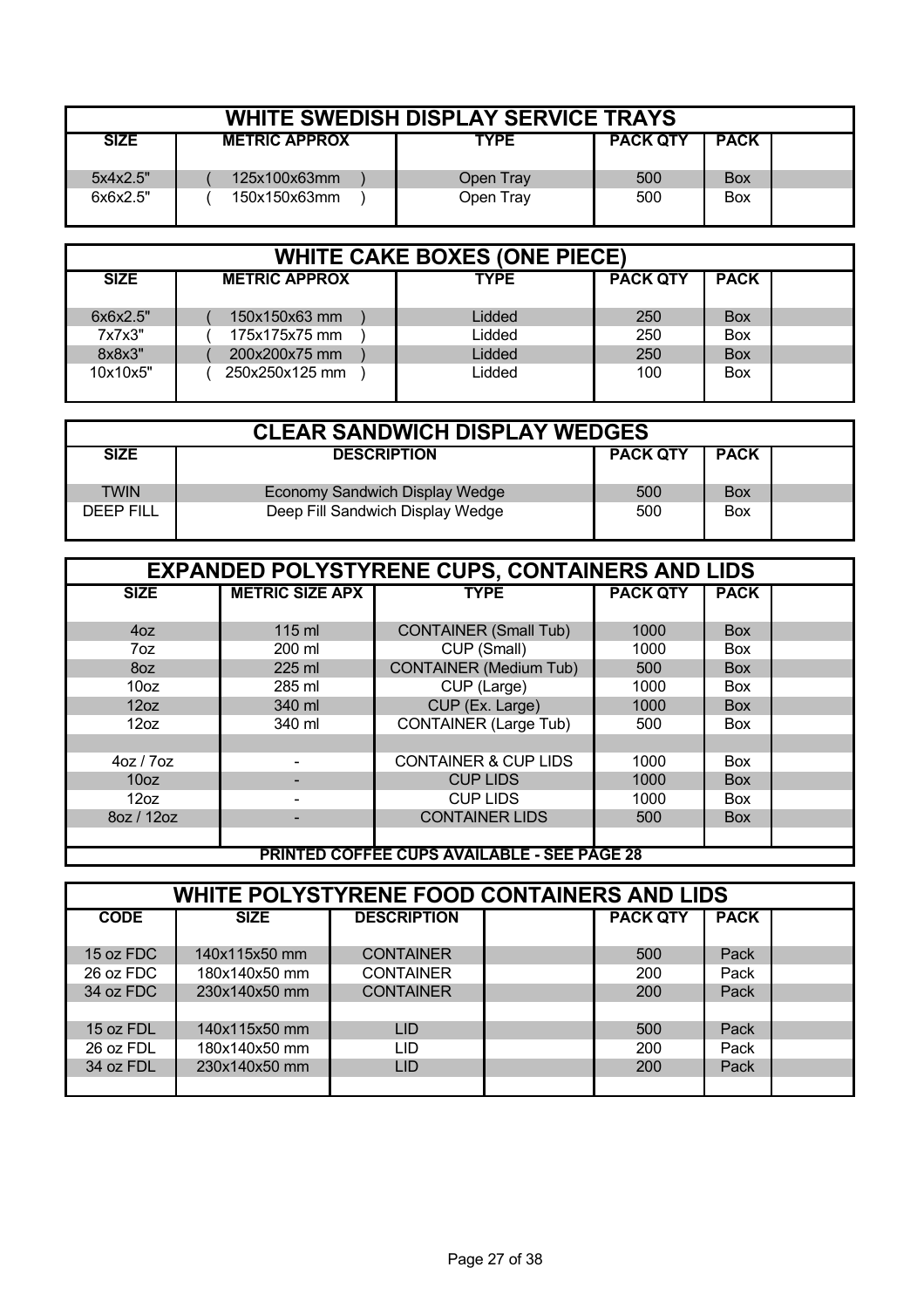| <b>PRINTED POLYSTYRENE CUPS AND LIDS</b> |                        |                      |                 |             |  |  |  |  |
|------------------------------------------|------------------------|----------------------|-----------------|-------------|--|--|--|--|
| <b>SIZE</b>                              | <b>METRIC SIZE APX</b> | <b>TYPE</b>          | <b>PACK QTY</b> | <b>PACK</b> |  |  |  |  |
| 12oz                                     | $115 \text{ ml}$       | PRINTED CUP (MEDIUM) | 1000            | <b>Box</b>  |  |  |  |  |
| 16oz                                     | 200 ml                 | PRINTED CUP (LARGE)  | 750             | Box         |  |  |  |  |
| 12oz & 16oz                              |                        | CUP LIDS (1 SIZE)    | 1000            | <b>Box</b>  |  |  |  |  |
|                                          |                        |                      |                 |             |  |  |  |  |

| POTATO BOX / FOOD BOX (GOLD) |                      |                       |                 |             |  |  |  |
|------------------------------|----------------------|-----------------------|-----------------|-------------|--|--|--|
| <b>CODE</b>                  | <b>METRIC APPROX</b> | <b>DESCRIPTION</b>    | <b>PACK QTY</b> | <b>PACK</b> |  |  |  |
| OV <sub>6</sub>              | 150x110x82 mm        | Oval Potato Box       | 500             | <b>Box</b>  |  |  |  |
| HB9                          | 175x125x75 mm        | Medium Hinge Food Box | 500             | <b>Box</b>  |  |  |  |

| <b>MEAT TRAYS EXPANDED POLYSTYRENE</b> |                  |                      |              |                 |             |  |  |
|----------------------------------------|------------------|----------------------|--------------|-----------------|-------------|--|--|
| <b>CODE</b>                            | <b>SIZE</b>      | <b>IMPERIAL APRX</b> | <b>USAGE</b> | <b>PACK QTY</b> | <b>PACK</b> |  |  |
|                                        |                  |                      |              |                 |             |  |  |
| M1                                     | 133x133x16 mm    | 5.25x5.25x0.6"       |              | 500             | Pack        |  |  |
| M <sub>2</sub>                         | 178x133x16 mm    | 7x5.25x0.6"          |              | 500             | Pack        |  |  |
| M3                                     | 222x133x16 mm    | 8.5x5.25x0.6"        |              | 500             | Pack        |  |  |
| M <sub>8</sub>                         | 267x133x16 mm    | 10.5x5.25x0.6"       |              | 500             | Pack        |  |  |
| M13                                    | 216x152x16 mm    | 8.5x6x0.6"           |              | 500             | Pack        |  |  |
| M14                                    | 216x178x16 mm    | 8.5x7x0.6"           |              | 250             | Pack        |  |  |
| M15                                    | 216x241x16 mm    | 9.5x8.5x0.6"         |              | 250             | Pack        |  |  |
| D <sub>1</sub>                         | 133x133x25 mm    | 5.5x5.5x1"           |              | 500             | Pack        |  |  |
| D <sub>2</sub>                         | 178x133x25 mm    | 7x5.5x1"             |              | 500             | Pack        |  |  |
| D <sub>3</sub>                         | 222x133x25 mm    | 8.5x5.25x1"          |              | 500             | Pack        |  |  |
| D <sub>17</sub>                        | 340x140x20 mm    | 13.5x5.5x0.75"       |              | 500             | Pack        |  |  |
| D <sub>18</sub>                        | 265x189x25 mm    | 10.5x7.5x1"          |              | 250             | Pack        |  |  |
| C <sub>1</sub>                         | 178x100x25 mm    | 7x4x1"               | Chips        | 500             | Pack        |  |  |
| C <sub>2</sub>                         | 178x133x38 mm    | 7x5.25x1.5"          | Chips        | 500             | Pack        |  |  |
| C <sub>3</sub>                         | 222x133x38 mm    | 8.5x5.25x1.5"        | Chips        | 500             | Pack        |  |  |
| <b>CHIP</b>                            | 165x127x30 mm    | 6.5x5x1.25"          | Chips        | 500             | Pack        |  |  |
| J1 (S89)                               | 250x175x38 mm    | 10x7x1.5"            |              | 500             | Pack        |  |  |
| J3                                     | 267x235x38 mm    | 10.5x9.25x1.5"       |              | 250             | Pack        |  |  |
| J <sub>4</sub>                         | 318x235x38 mm    | 12.5x9.25x1.5"       |              | 250             | Pack        |  |  |
| SJ4                                    | 318x235x25 mm    | 12.5x9.25x1"         |              | 250             | Pack        |  |  |
| PT <sub>3</sub>                        | 165/89x222x16 mm | 6.5/3.5x8.5x.6"      | Chicken      | 500             | Pack        |  |  |
|                                        |                  |                      |              |                 |             |  |  |
| <b>PAD</b>                             | Absorbent        | 5x3" (125x75 mm)     | 115gsm       | 3000            | <b>Box</b>  |  |  |
|                                        |                  |                      |              |                 |             |  |  |

| <b>CUTLERY</b>       |                 |               |                 |             |  |  |  |  |
|----------------------|-----------------|---------------|-----------------|-------------|--|--|--|--|
| <b>DESCRIPTION</b>   | <b>MATERIAL</b> | <b>COLOUR</b> | <b>PACK QTY</b> | <b>PACK</b> |  |  |  |  |
|                      |                 |               |                 |             |  |  |  |  |
| <b>KNIFE</b>         | <b>Plastic</b>  | White         | 1000            | <b>Box</b>  |  |  |  |  |
| <b>FORK</b>          | Plastic         | White         | 1000            | <b>Box</b>  |  |  |  |  |
| <b>TEA SPOON</b>     | <b>Plastic</b>  | White         | 1000            | <b>Box</b>  |  |  |  |  |
| <b>DESSERT SPOON</b> | <b>Plastic</b>  | White         | 1000            | <b>Box</b>  |  |  |  |  |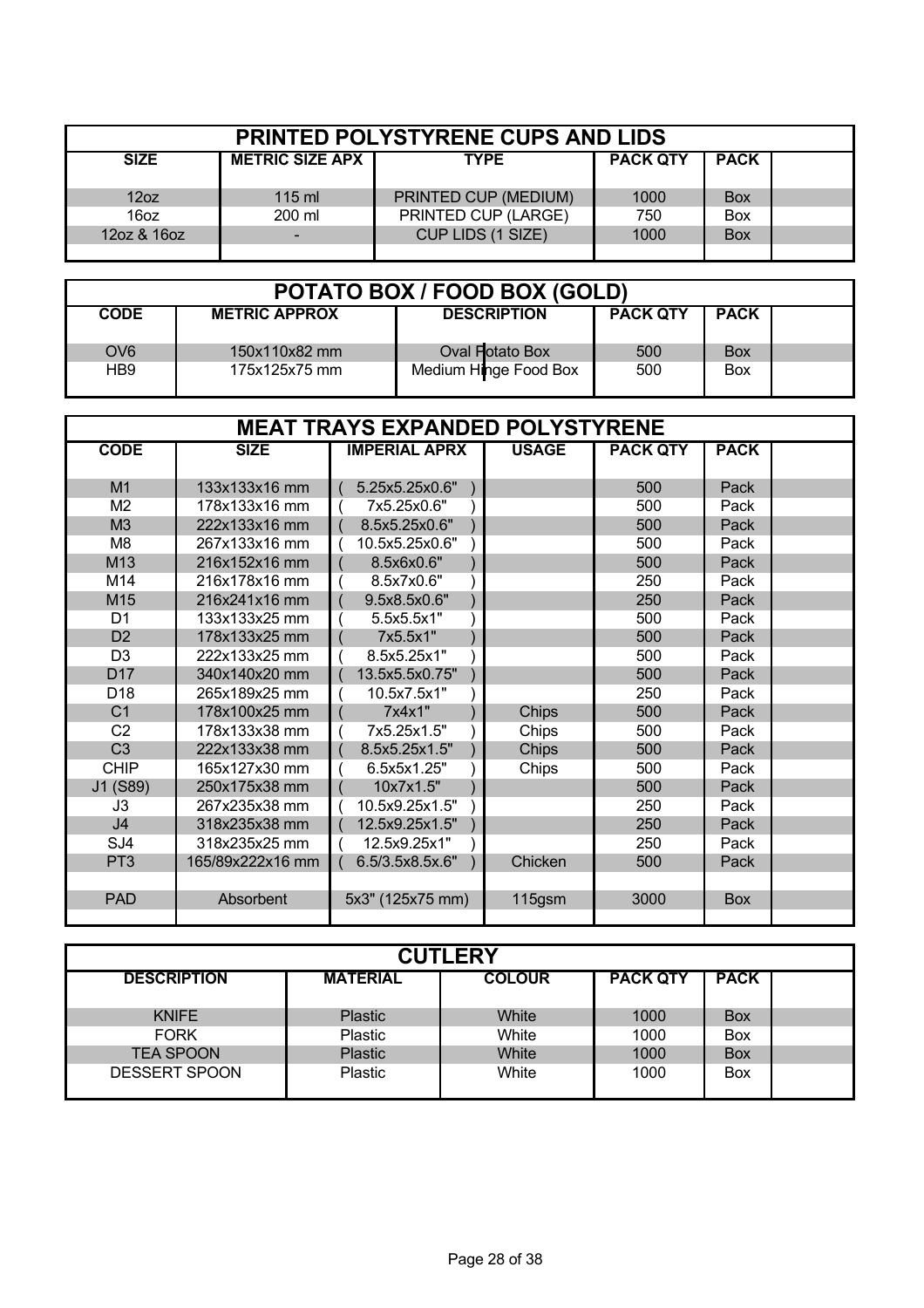| <b>DISPOSABLE GLOVES (SUITABLE FOR FOOD USE)</b> |             |                |                |                 |             |  |  |  |
|--------------------------------------------------|-------------|----------------|----------------|-----------------|-------------|--|--|--|
| <b>DESCRIPTION</b>                               | <b>SIZE</b> | <b>COLOUR</b>  |                | <b>PACK QTY</b> | <b>PACK</b> |  |  |  |
| Polythene Disposable Gloves                      | Large       | Clear          | Powdered       | 100             | <b>Box</b>  |  |  |  |
| <b>Vinyl Disposable Gloves</b>                   | Small       | <b>Blue</b>    | Powdered       | 100             | <b>Box</b>  |  |  |  |
| <b>Vinyl Disposable Gloves</b>                   | Medium      | <b>Blue</b>    | Powdered       | 100             | <b>Box</b>  |  |  |  |
| <b>Vinyl Disposable Gloves</b>                   | Large       | <b>Blue</b>    | Powdered       | 100             | <b>Box</b>  |  |  |  |
| <b>Vinyl Disposable Gloves</b>                   | Medium      | <b>Natural</b> | Non Powdered I | 100             | <b>Box</b>  |  |  |  |
| <b>Vinyl Disposable Gloves</b>                   | Large       | Natural        | Non Powdered   | 100             | <b>Box</b>  |  |  |  |
| Latex Disposable Gloves                          | Large       | <b>Natural</b> | Powdered       | 100             | <b>Box</b>  |  |  |  |

| HAND TOWELS, TOILET ROLLS, SERVIETTES AND DISPENSERS |                  |            |       |                 |             |  |  |  |
|------------------------------------------------------|------------------|------------|-------|-----------------|-------------|--|--|--|
| <b>DESCRIPTION</b>                                   | <b>SIZE</b>      | <b>PLY</b> | COL.  | <b>PACK QTY</b> | <b>PACK</b> |  |  |  |
| <b>Fold Hand Towel Dispenser</b>                     |                  |            |       | 1               | <b>Box</b>  |  |  |  |
| C / Fold Hand Towel Sheet                            | 230x330 mm       | 1 Ply      | Green | 184             | Pack        |  |  |  |
| C / Fold Hand Towel Sheet                            | 230x325 mm       | 2 Ply      | White | 152             | Pack        |  |  |  |
| Centrefeed Hand Towel Roll                           | 195 mm x 150 mtr | 2 Ply      | Blue  | 6 Rolls         | Pack        |  |  |  |
| <b>Centrefeed Hand Towel Roll</b>                    | 195 mm x 150 mtr | 2 Ply      | White | 6 Rolls         | Pack        |  |  |  |
| Standard Toilet Roll (320 sheets)                    | 125x100 mm       | 2 Ply      | White | 36 Rolls        | Pack        |  |  |  |
| Mini Jumbo Toilet Roll                               | 95 mm x 200 mtr  | 2 Ply      | White | 12 Rolls        | Pack        |  |  |  |
| Serviette Sheet                                      | 330x315 mm       | 1 Ply      | White | 500             | Pack        |  |  |  |

| DAYGLO FLOURESCENT DISPLAY CARDS<br><b>AVAILABLE IN RED, ORANGE, YELLOW, PINK, GREEN</b> |                                                                                                     |              |          |                  |                 |      |  |  |  |  |
|------------------------------------------------------------------------------------------|-----------------------------------------------------------------------------------------------------|--------------|----------|------------------|-----------------|------|--|--|--|--|
| <b>SIZE</b>                                                                              | <b>MET APPROX</b><br><b>CODE</b><br><b>PRINTED</b><br><b>TYPE</b><br><b>PACK QTY</b><br><b>PACK</b> |              |          |                  |                 |      |  |  |  |  |
|                                                                                          |                                                                                                     |              |          |                  |                 |      |  |  |  |  |
| 4x3"                                                                                     | 100x75 mm                                                                                           | <b>Sheet</b> |          |                  | 45              | Pack |  |  |  |  |
| 6x4"                                                                                     | 150x100 mm                                                                                          | Sheet        |          |                  | 45              | Pack |  |  |  |  |
| 8x5"                                                                                     | 200x125 mm                                                                                          | <b>Sheet</b> |          |                  | 24              | Pack |  |  |  |  |
| 10x8"                                                                                    | 250x200 mm                                                                                          | Sheet        |          |                  | 12              | Pack |  |  |  |  |
| 12x10"                                                                                   | 300x250 mm                                                                                          | <b>Sheet</b> |          |                  | 8               | Pack |  |  |  |  |
| 20x12.5"                                                                                 | 500x312 mm                                                                                          | Sheet        |          |                  | 10              | Pack |  |  |  |  |
| 25x20"                                                                                   | 625x500 mm                                                                                          | <b>Sheet</b> |          |                  | 1               | Pack |  |  |  |  |
| 25x20"                                                                                   | 625x500 mm                                                                                          | Sheet        |          |                  | 20              | Pack |  |  |  |  |
|                                                                                          |                                                                                                     |              |          |                  |                 |      |  |  |  |  |
| 3"                                                                                       | 75 mm                                                                                               | Star         | Medium   |                  | 45              | Pack |  |  |  |  |
| 4"                                                                                       | 100 mm                                                                                              | <b>Star</b>  | Large    |                  | 45              | Pack |  |  |  |  |
| 6"                                                                                       | 150 mm                                                                                              | Star         | Ex Large |                  | 20              | Pack |  |  |  |  |
| 12x7"                                                                                    | 300x175 mm                                                                                          | Flash        | Large    |                  | 10 <sup>°</sup> | Pack |  |  |  |  |
|                                                                                          |                                                                                                     |              |          |                  |                 |      |  |  |  |  |
| 4x3"                                                                                     | 100x75 mm                                                                                           | <b>Sheet</b> |          | <b>Our Price</b> | 45              | Pack |  |  |  |  |
| 6x4"                                                                                     | 150x100 mm                                                                                          | Sheet        |          | Our Price        | 45              | Pack |  |  |  |  |
| 8x5"                                                                                     | 200x125 mm                                                                                          | <b>Sheet</b> |          | <b>Our Price</b> | 24              | Pack |  |  |  |  |
|                                                                                          |                                                                                                     |              |          |                  |                 |      |  |  |  |  |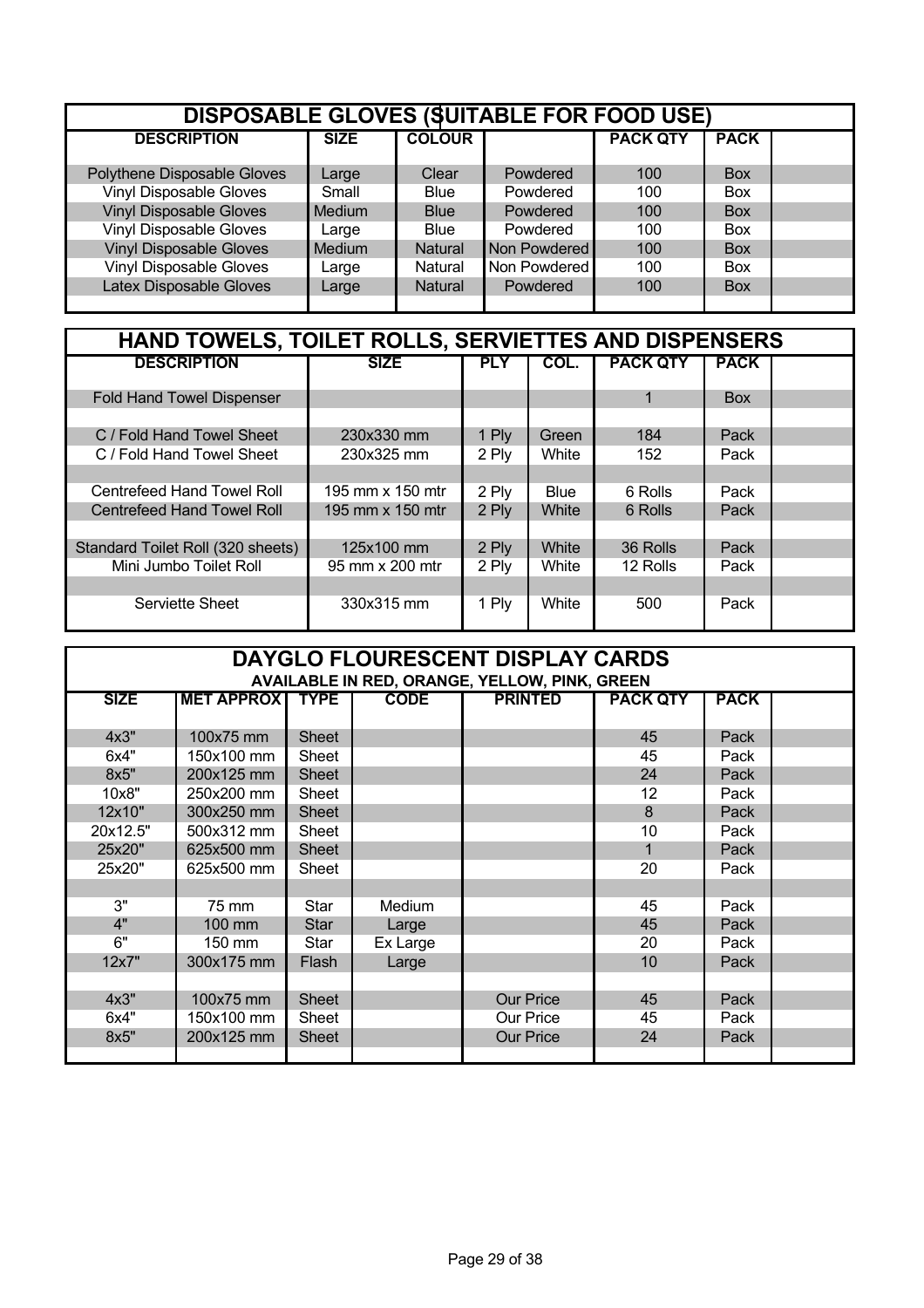| WHITE SELF ADHESIVE LABELS IN A DISPENSER BOX |                                        |                 |             |  |  |  |  |
|-----------------------------------------------|----------------------------------------|-----------------|-------------|--|--|--|--|
| <b>SIZE</b>                                   | <b>TYPE</b>                            | <b>PACK QTY</b> | <b>PACK</b> |  |  |  |  |
| $17x12$ mm                                    | Peelable Adhesive Labels - Plain White | 1000            | <b>Box</b>  |  |  |  |  |
| $22x16$ mm                                    | Peelable Adhesive Labels - Plain White | 1000            | <b>Box</b>  |  |  |  |  |
| 18x18 mm                                      | Peelable Adhesive Labels - Plain White | 1000            | <b>Box</b>  |  |  |  |  |
| $43x12$ mm                                    | Peelable Adhesive Labels - Plain White | 1000            | <b>Box</b>  |  |  |  |  |
| 47x22 mm                                      | Peelable Adhesive Labels - Plain White | 1000            | <b>Box</b>  |  |  |  |  |
| 50x38 mm                                      | Peelable Adhesive Labels - Plain White | 1000            | <b>Box</b>  |  |  |  |  |
| 85x38 mm                                      | Peelable Adhesive Labels - Plain White | 250             | <b>Box</b>  |  |  |  |  |

| <b>ADHESIVE DOCUMENTS ENCLOSED POUCHES</b> |                   |             |                      |                 |             |  |  |  |  |
|--------------------------------------------|-------------------|-------------|----------------------|-----------------|-------------|--|--|--|--|
| <b>SIZE</b>                                | <b>IMP APPROX</b> | <b>CODE</b> | <b>PRINTED</b>       | <b>PACK QTY</b> | <b>PACK</b> |  |  |  |  |
| 100x125mm                                  | 4x5"              | (A7)        | Plain                | 1000            | <b>Box</b>  |  |  |  |  |
| 100x125mm                                  | 4x5"              | (A7)        | "Documents Enclosed" | 1000            | <b>Box</b>  |  |  |  |  |
| 112x162mm                                  | 4.5x6.5"          | (A6)        | Plain                | 1000            | <b>Box</b>  |  |  |  |  |
| 112x162mm                                  | 4.5x6.5"          | (A6)        | "Documents Enclosed" | 1000            | <b>Box</b>  |  |  |  |  |
| 162x225mm                                  | 6.5x9"            | (A5)        | Plain                | 1000            | <b>Box</b>  |  |  |  |  |
| 162x225mm                                  | 6.5x9"            | (A5)        | "Documents Enclosed" | 1000            | <b>Box</b>  |  |  |  |  |
| 225x313mm                                  | 9x12.5"           | (A4)        | Plain                | 500             | <b>Box</b>  |  |  |  |  |
| 225x313mm                                  | 9x12.5"           | (A4)        | "Documents Enclosed" | 500             | <b>Box</b>  |  |  |  |  |
| 100x225mm                                  | 4x9"              | (DL)        | Plain                | 1000            | <b>Box</b>  |  |  |  |  |
| 100x225mm                                  | 4x9"              | (DL)        | "Documents Enclosed" | 1000            | <b>Box</b>  |  |  |  |  |

|             |               | <b>STRUNG TIE ON PRICE TAGS</b> |             |                 |             |  |
|-------------|---------------|---------------------------------|-------------|-----------------|-------------|--|
| <b>SIZE</b> | <b>COLOUR</b> | <b>CODE</b>                     | <b>TYPE</b> | <b>PACK QTY</b> | <b>PACK</b> |  |
| Jewellery   | White         | Jewellery                       | Tie On      | 1000            | <b>Box</b>  |  |
| $13x20$ mm  | White         | No. 21                          | Tie On      | 1000            | <b>Box</b>  |  |
| 18x29 mm    | White         | No. 23                          | Tie On      | 1000            | <b>Box</b>  |  |
| 28x43 mm    | White         | No. 25                          | Tie On      | 1000            | <b>Box</b>  |  |
| 36x53 mm    | White         | No. 27                          | Tie On      | 1000            | <b>Box</b>  |  |
| 70x51 mm    | White         | NO. 31                          | Tie On      | 1000            | <b>Box</b>  |  |
| 96x48 mm    | <b>Brown</b>  | Manilla Tag No.3                | Tie On      | 1000            | <b>Box</b>  |  |
| 120x60 mm   | <b>Brown</b>  | Manilla Tag No.5                | Tie On      | 1000            | <b>Box</b>  |  |

| <b>PENS AND MARKERS</b> |               |                     |                 |             |  |  |  |  |  |  |  |
|-------------------------|---------------|---------------------|-----------------|-------------|--|--|--|--|--|--|--|
| <b>TYPE</b>             | <b>COLOUR</b> | <b>POINT</b>        | <b>PACK QTY</b> | <b>PACK</b> |  |  |  |  |  |  |  |
| Marker Pen              | <b>Black</b>  | <b>Bullet Point</b> |                 | Each        |  |  |  |  |  |  |  |
| Marker Pen              | <b>Black</b>  | <b>Chisel Point</b> |                 | Each        |  |  |  |  |  |  |  |

| <b>STRINGS AND TWINES</b> |                      |                    |                 |             |  |  |  |  |  |  |  |
|---------------------------|----------------------|--------------------|-----------------|-------------|--|--|--|--|--|--|--|
| <b>TYPE</b>               | <b>SPECIFICATION</b> | <b>DESCRIPTION</b> | <b>PACK QTY</b> | <b>PACK</b> |  |  |  |  |  |  |  |
| Polypropylene String      | 350 Mtr / Kg         |                    | 4.5 $Kg$        | Coil        |  |  |  |  |  |  |  |
| Polypropylene String      | 450 Mtr / Kg         |                    | $2.25$ Kg       | Coil        |  |  |  |  |  |  |  |
| Polypropylene String      | 750 Mtr / Kg         |                    | 2.25 Kg         | Coil        |  |  |  |  |  |  |  |
| Sisal String              | 3/200                |                    | $2.50$ Kg       | Coil        |  |  |  |  |  |  |  |
| <b>Rayon String</b>       | Rayon No.5           | <b>Butchers</b>    | 450 Grams       | Spool       |  |  |  |  |  |  |  |
|                           |                      |                    |                 |             |  |  |  |  |  |  |  |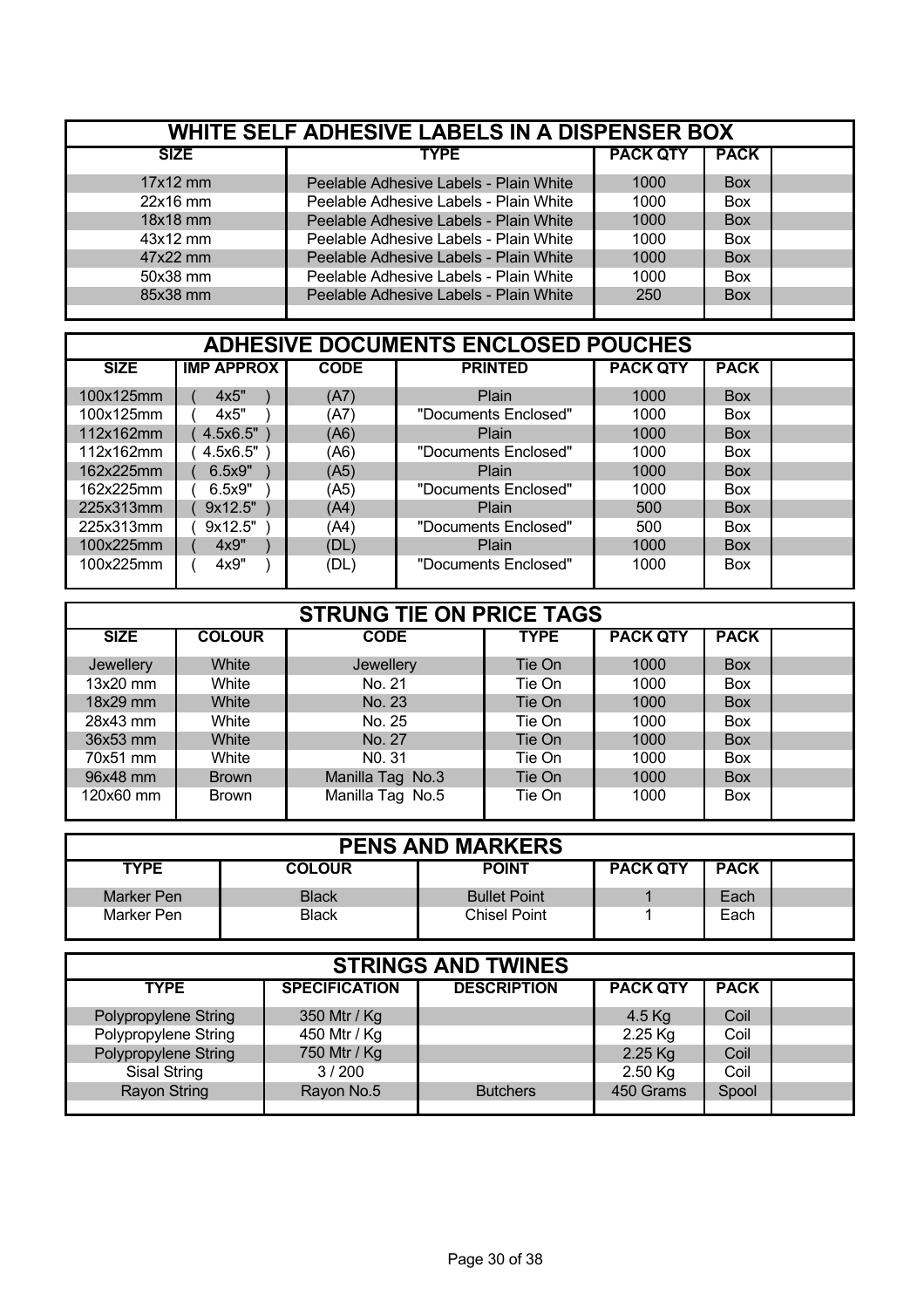|                  | <b>ADHESIVE TAPE COLOURED - VINYL BUTCHER TAPE</b> |               |             |                 |                 |             |  |  |  |  |  |  |
|------------------|----------------------------------------------------|---------------|-------------|-----------------|-----------------|-------------|--|--|--|--|--|--|
| <b>SIZE</b>      | <b>IMP APRX</b>                                    | <b>COLOUR</b> | <b>TYPE</b> | <b>ADHESIVE</b> | <b>PACK QTY</b> | <b>PACK</b> |  |  |  |  |  |  |
| $9 \, \text{mm}$ | 0.35"                                              | White         | Vinyl       | Solv. Rubber    | 66 metre        | Roll        |  |  |  |  |  |  |
| $9 \text{ mm}$   | 0.35"                                              | Red           | Vinyl       | Solv. Rubber    | 66 metre        | Roll        |  |  |  |  |  |  |
| 9 <sub>mm</sub>  | 0.35"                                              | Orange        | Vinyl       | Solv. Rubber    | 66 metre        | Roll        |  |  |  |  |  |  |
| $9 \text{ mm}$   | 0.35"                                              | Green         | Vinyl       | Solv. Rubber    | 66 metre        | Roll        |  |  |  |  |  |  |
| 9 <sub>mm</sub>  | 0.35"                                              | <b>Blue</b>   | Vinyl       | Solv. Rubber    | 66 metre        | Roll        |  |  |  |  |  |  |
| $9 \text{ mm}$   | 0.35"                                              | <b>Black</b>  | Vinyl       | Solv. Rubber    | 66 metre        | Roll        |  |  |  |  |  |  |
| $9 \, \text{mm}$ | 0.35"                                              | Yellow        | Vinyl       | Solv. Rubber    | 66 metre        | Roll        |  |  |  |  |  |  |
|                  |                                                    |               |             |                 |                 |             |  |  |  |  |  |  |

|                   | <b>ADHESIVE TAPE - VINYL</b> |               |             |                 |                 |             |  |  |  |  |  |  |
|-------------------|------------------------------|---------------|-------------|-----------------|-----------------|-------------|--|--|--|--|--|--|
| <b>SIZE</b>       | <b>IMP APRX</b>              | <b>COLOUR</b> | <b>TYPE</b> | <b>ADHESIVE</b> | <b>PACK QTY</b> | <b>PACK</b> |  |  |  |  |  |  |
| $12 \text{ mm}$   | 0.5"                         | Clear         | Vinyl       | Solv. Rubber    | 66 metre        | Roll        |  |  |  |  |  |  |
| $19 \text{ mm}$   | 0.75"                        | Clear         | Vinyl       | Solv. Rubber    | 66 metre        | Roll        |  |  |  |  |  |  |
| $25 \, \text{mm}$ | 1"                           | Clear         | Vinyl       | Solv. Rubber    | 66 metre        | Roll        |  |  |  |  |  |  |
| 50 mm             | 2"                           | Clear         | Vinyl       | Solv. Rubber    | 66 metre        | Roll        |  |  |  |  |  |  |
|                   |                              |               |             |                 |                 |             |  |  |  |  |  |  |
| $25 \text{ mm}$   | 1"                           | <b>Brown</b>  | Vinyl       | Solv. Rubber    | 66 metre        | Roll        |  |  |  |  |  |  |
| $50 \text{ mm}$   | 2"                           | <b>Brown</b>  | Vinyl       | Solv. Rubber    | 66 metre        | Roll        |  |  |  |  |  |  |
|                   |                              |               |             |                 |                 |             |  |  |  |  |  |  |

| <b>ADHESIVE TAPE - PRINTED</b> |  |                 |  |               |             |                |                 |             |  |  |
|--------------------------------|--|-----------------|--|---------------|-------------|----------------|-----------------|-------------|--|--|
| <b>SIZE</b>                    |  | <b>IMP APRX</b> |  | <b>COLOUR</b> | <b>TYPE</b> | <b>PRINTED</b> | <b>PACK QTY</b> | <b>PACK</b> |  |  |
| 50 mm                          |  | 2"              |  | White         | Vinyl       | Fragile        | 66 metre        | Roll        |  |  |
|                                |  |                 |  |               |             |                |                 |             |  |  |

|                   |                 |               |             | <b>ADHESIVE TAPE - POLYPROPYLENE</b> |                 |             |  |
|-------------------|-----------------|---------------|-------------|--------------------------------------|-----------------|-------------|--|
| <b>SIZE</b>       | <b>IMP APRX</b> | <b>COLOUR</b> | <b>TYPE</b> | <b>ADHESIVE</b>                      | <b>PACK QTY</b> | <b>PACK</b> |  |
|                   |                 |               |             |                                      |                 |             |  |
| $12 \, \text{mm}$ | 0.5"            | Clear         | Polyprop    | Solv. Rubber                         | 66 metre        | Roll        |  |
| 19 mm             | 0.75"           | Clear         | Polyprop    | Solv. Rubber                         | 66 metre        | Roll        |  |
| <b>25 mm</b>      | 1"              | Clear         | Polyprop    | Solv. Rubber                         | 66 metre        | Roll        |  |
| 50 mm             | 2"              | Clear         | Polyprop    | Acrylic                              | 66 metre        | Roll        |  |
| 50 mm             | 2"              | Clear         | Polyprop    | Acr. Low Noise                       | 66 metre        | Roll        |  |
| 50 mm             | 2"              | Clear         | Polyprop    | Hot Melt                             | 66 metre        | Roll        |  |
| 50 mm             | 2"              | Clear         | Polyprop    | Solv. Rubber                         | 66 metre        | Roll        |  |
| 50 mm             | 2"              | Clear         | Polyprop    | Solv. Rubber                         | 132 metre       | Roll        |  |
| 75 mm             | 3"              | Clear         | Polyprop    | Solv. Rubber                         | 66 metre        | Roll        |  |
|                   |                 |               |             |                                      |                 |             |  |
| $25 \, \text{mm}$ | 1"              | <b>Brown</b>  | Polyprop    | Solv. Rubber                         | 66 metre        | Roll        |  |
| 50 mm             | 2"              | <b>Brown</b>  | Polyprop    | Acrylic                              | 66 metre        | Roll        |  |
| 50 mm             | 2"              | <b>Brown</b>  | Polyprop    | Acr. Low Noise                       | 66 metre        | Roll        |  |
| 50 mm             | 2"              | <b>Brown</b>  | Polyprop    | Hot Melt                             | 66 metre        | Roll        |  |
| 50 mm             | 2"              | <b>Brown</b>  | Polyprop    | Solv. Rubber                         | 66 metre        | Roll        |  |
| 50 mm             | 2"              | <b>Brown</b>  | Polyprop    | Solv. Rubber                         | 132 metre       | Roll        |  |
| 75 mm             | 3"              | <b>Brown</b>  | Polyprop    | Solv. Rubber                         | 66 metre        | Roll        |  |
|                   |                 |               |             |                                      |                 |             |  |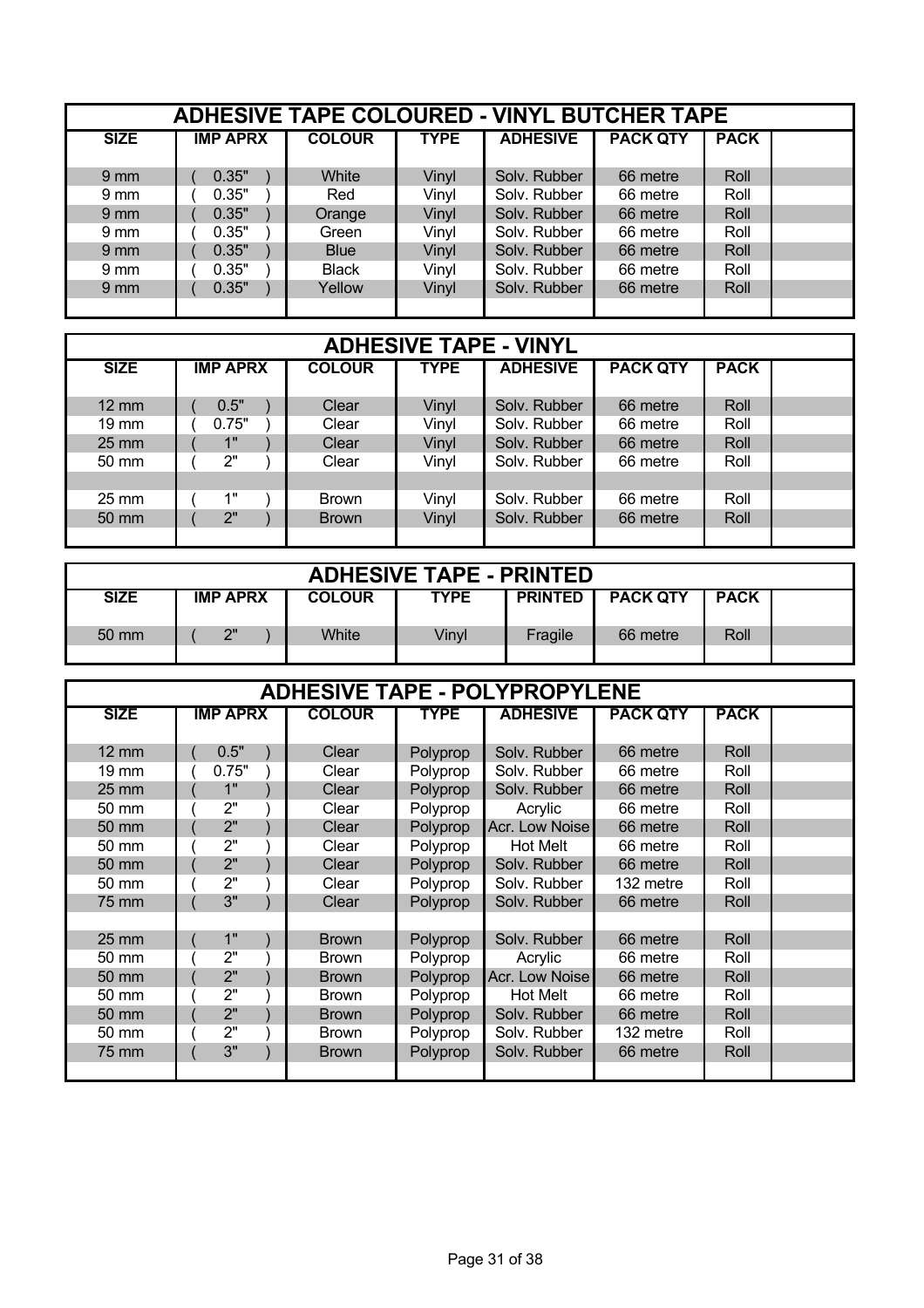|                 | <b>ADHESIVE MASKING TAPE - GENERAL PURPOSE</b> |               |                        |                 |             |  |  |  |  |  |  |  |
|-----------------|------------------------------------------------|---------------|------------------------|-----------------|-------------|--|--|--|--|--|--|--|
| <b>SIZE</b>     | <b>IMP APPROX</b>                              | <b>COLOUR</b> | <b>TYPE</b>            | <b>PACK QTY</b> | <b>PACK</b> |  |  |  |  |  |  |  |
| $12 \text{ mm}$ | 0.5"                                           | White         | <b>General Purpose</b> | 50 metre        | Roll        |  |  |  |  |  |  |  |
| $18 \text{ mm}$ | 0.75"                                          | White         | <b>General Purpose</b> | 50 metre        | Roll        |  |  |  |  |  |  |  |
| $24 \text{ mm}$ | 1"                                             | White         | <b>General Purpose</b> | 50 metre        | Roll        |  |  |  |  |  |  |  |
| 38 mm           | 1.5"                                           | White         | <b>General Purpose</b> | 50 metre        | Roll        |  |  |  |  |  |  |  |
| 48 mm           | 2"                                             | White         | <b>General Purpose</b> | 50 metre        | Roll        |  |  |  |  |  |  |  |
| 72 mm           | 3"                                             | White         | <b>General Purpose</b> | 50 metre        | Roll        |  |  |  |  |  |  |  |

| <b>ADHESIVE TAPE - GUMMED PAPER</b> |  |                     |  |               |             |          |                 |             |  |  |
|-------------------------------------|--|---------------------|--|---------------|-------------|----------|-----------------|-------------|--|--|
| <b>SIZE</b>                         |  | <b>IMP APPROX  </b> |  | <b>COLOUR</b> | <b>TYPE</b> | SPEC.    | <b>PACK QTY</b> | <b>PACK</b> |  |  |
| 70 mm                               |  | 3"                  |  | <b>Brown</b>  | Plain       | GSI 38ID | 200 metre       | Roll        |  |  |
| 70 mm                               |  | 3"                  |  | <b>Brown</b>  | Reinforced  | GSI 38ID | 100 metre       | Roll        |  |  |

|                 | <b>ADHESIVE TAPE - REINFORCED CROSSWEAVE FILAMENT</b> |                            |                 |             |  |  |  |  |  |  |  |  |
|-----------------|-------------------------------------------------------|----------------------------|-----------------|-------------|--|--|--|--|--|--|--|--|
| <b>SIZE</b>     | <b>IMP APPROX</b>                                     | <b>DESCRIPTION</b>         | <b>PACK QTY</b> | <b>PACK</b> |  |  |  |  |  |  |  |  |
|                 |                                                       |                            |                 |             |  |  |  |  |  |  |  |  |
| $12 \text{ mm}$ | 0.5"                                                  | Very Strong Anti-Tear Tape | 50 metre        | Roll        |  |  |  |  |  |  |  |  |
| $19 \text{ mm}$ | 0.75"                                                 | Very Strong Anti-Tear Tape | 50 metre        | Roll        |  |  |  |  |  |  |  |  |
| $25 \text{ mm}$ | 4H                                                    | Very Strong Anti-Tear Tape | 50 metre        | Roll        |  |  |  |  |  |  |  |  |
| $50 \text{ mm}$ | 2"                                                    | Very Strong Anti-Tear Tape | 50 metre        | Roll        |  |  |  |  |  |  |  |  |
| 75 mm           | 3"                                                    | Very Strong Anti-Tear Tape | 50 metre        | Roll        |  |  |  |  |  |  |  |  |
|                 |                                                       |                            |                 |             |  |  |  |  |  |  |  |  |

| <b>ADHESIVE TAPE - CLOTH</b> |  |                   |  |               |              |                 |             |  |  |  |  |
|------------------------------|--|-------------------|--|---------------|--------------|-----------------|-------------|--|--|--|--|
| <b>SIZE</b>                  |  | <b>IMP APPROX</b> |  | <b>COLOUR</b> | <b>TYPE</b>  | <b>PACK QTY</b> | <b>PACK</b> |  |  |  |  |
| $50 \text{ mm}$              |  | つ"                |  | Silver        | Duck Sealing | 50 metre        | Roll        |  |  |  |  |

|                                  | <b>TAPE DISPENSERS</b> |       |  |                                        |                 |             |  |  |  |  |  |  |  |
|----------------------------------|------------------------|-------|--|----------------------------------------|-----------------|-------------|--|--|--|--|--|--|--|
| <b>IMP APPROX</b><br><b>SIZE</b> |                        |       |  | <b>DESCRIPTION</b>                     | <b>PACK QTY</b> | <b>PACK</b> |  |  |  |  |  |  |  |
| $9 \text{ mm}$                   |                        | 0.35" |  | Bag Neck Sealer (Butcher)              |                 | <b>Box</b>  |  |  |  |  |  |  |  |
| $50 \text{ mm}$                  |                        | 2"    |  | Pistol Grip Carton Sealer (With Brake) |                 | <b>Box</b>  |  |  |  |  |  |  |  |
| 75 mm                            |                        | 3"    |  | Pistol Grip Carton Sealer (With Brake) |                 | <b>Box</b>  |  |  |  |  |  |  |  |
| $25 \text{ mm}$                  |                        | 1"    |  | Desk Top Dispenser                     |                 | <b>Box</b>  |  |  |  |  |  |  |  |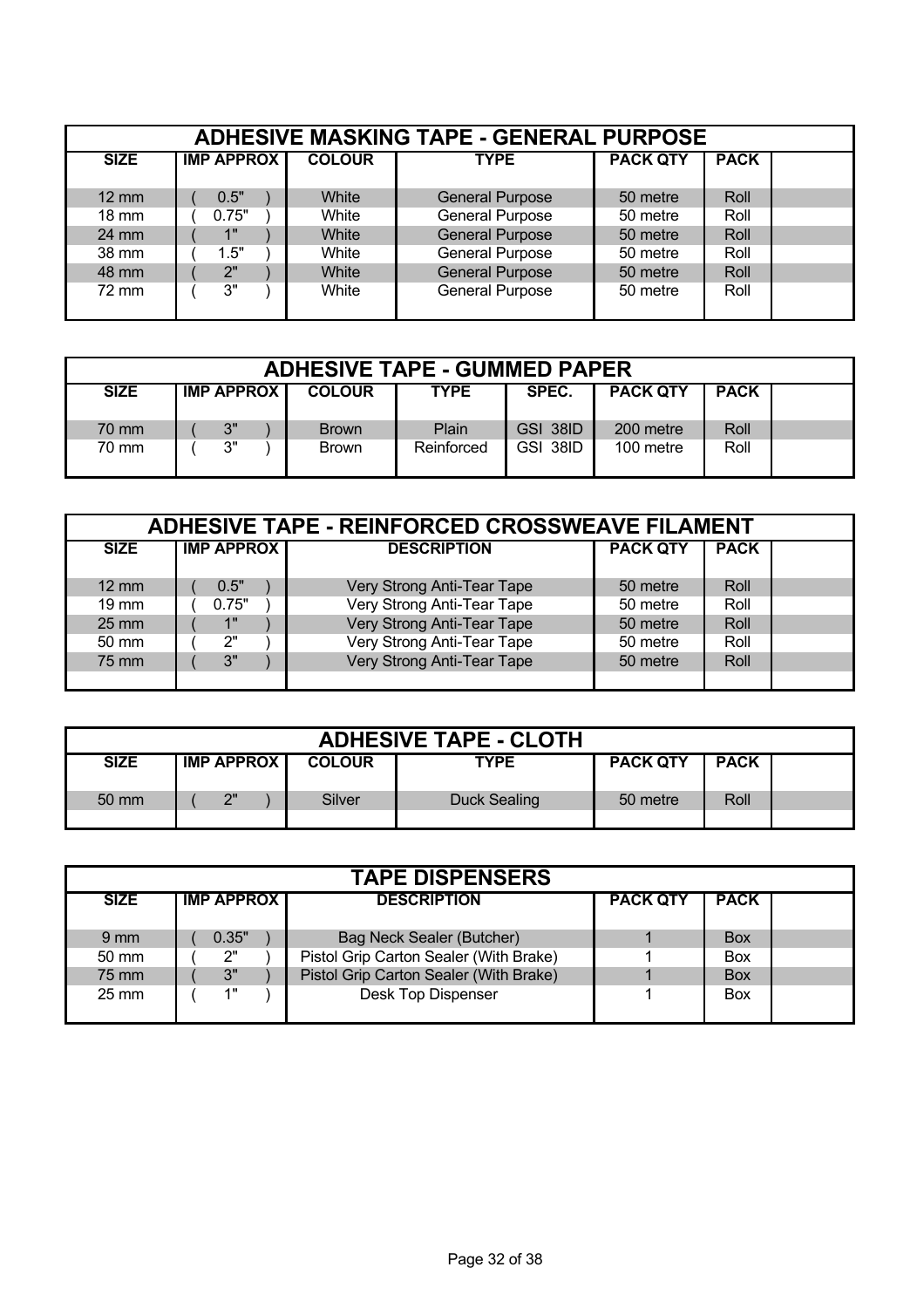| <b>BUBBLE WRAP - SMALL BUBBLE (SURFACE CUSHION PROTECTION)</b> |                      |                       |                 |             |  |  |  |  |  |  |
|----------------------------------------------------------------|----------------------|-----------------------|-----------------|-------------|--|--|--|--|--|--|
| <b>SIZE</b>                                                    | <b>IMPERIAL APRX</b> | <b>BUBBLE SIZE</b>    | <b>PACK QTY</b> | <b>PACK</b> |  |  |  |  |  |  |
|                                                                |                      |                       |                 |             |  |  |  |  |  |  |
| 300 mm                                                         | 12"                  | 10mm Diameter Bubbles | 100 metre       | Roll        |  |  |  |  |  |  |
| 500 mm                                                         | 20"                  | 10mm Diameter Bubbles | 100 metre       | Roll        |  |  |  |  |  |  |
| 600 mm                                                         | 24"                  | 10mm Diameter Bubbles | 100 metre       | Roll        |  |  |  |  |  |  |
| 750 mm                                                         | 30"                  | 10mm Diameter Bubbles | 100 metre       | Roll        |  |  |  |  |  |  |
| 900 mm                                                         | 36"                  | 10mm Diameter Bubbles | 100 metre       | Roll        |  |  |  |  |  |  |
| $1000$ mm                                                      | 40"                  | 10mm Diameter Bubbles | 100 metre       | Roll        |  |  |  |  |  |  |
| 1200 mm                                                        | 48"                  | 10mm Diameter Bubbles | 100 metre       | Roll        |  |  |  |  |  |  |
| 1500 mm                                                        | 60"                  | 10mm Diameter Bubbles | 100 metre       | Roll        |  |  |  |  |  |  |

| <b>BUBBLE WRAP - LARGE BUBBLE (SURFACE CUSHION PROTECTION)</b><br><b>PACK QTY</b> |                        |                       |          |             |  |  |  |  |  |
|-----------------------------------------------------------------------------------|------------------------|-----------------------|----------|-------------|--|--|--|--|--|
| <b>SIZE</b>                                                                       | <b>IMPERIAL APPROX</b> | <b>BUBBLE SIZE</b>    |          | <b>PACK</b> |  |  |  |  |  |
|                                                                                   |                        |                       |          |             |  |  |  |  |  |
| 600 mm                                                                            | 24"                    | 25mm Diameter Bubbles | 50 metre | Roll        |  |  |  |  |  |
| 750 mm                                                                            | 30"                    | 25mm Diameter Bubbles | 50 metre | Roll        |  |  |  |  |  |
| 900 mm                                                                            | 36"                    | 25mm Diameter Bubbles | 50 metre | Roll        |  |  |  |  |  |
| 1200 mm                                                                           | 48"                    | 25mm Diameter Bubbles | 50 metre | Roll        |  |  |  |  |  |
| 1500 mm                                                                           | 60"                    | 25mm Diameter Bubbles | 50 metre | Roll        |  |  |  |  |  |
|                                                                                   |                        |                       |          |             |  |  |  |  |  |

| <b>WHITE FOAM SURFACE PROTECTION SHEETING!</b> |  |                   |  |                  |                 |             |  |  |  |  |
|------------------------------------------------|--|-------------------|--|------------------|-----------------|-------------|--|--|--|--|
| <b>SIZE</b>                                    |  | <b>IMP APPROX</b> |  | <b>THICKNESS</b> | <b>PACK QTY</b> | <b>PACK</b> |  |  |  |  |
|                                                |  |                   |  |                  |                 |             |  |  |  |  |
| 1000 mm                                        |  | 40"               |  | $2.5 \text{ mm}$ | 120 metre       | Roll        |  |  |  |  |
| 1000 mm                                        |  | 40"               |  | $4.0$ mm         | 75 metre        | Roll        |  |  |  |  |
|                                                |  |                   |  |                  |                 |             |  |  |  |  |
| 1500 mm                                        |  | 60"               |  | $1.0 \text{ mm}$ | 300 metre       | Roll        |  |  |  |  |
| 1500 mm                                        |  | 60"               |  | $1.5 \text{ mm}$ | 200 metre       | Roll        |  |  |  |  |
| 1500 mm                                        |  | 60"               |  | $2.5 \text{ mm}$ | 120 metre       | Roll        |  |  |  |  |
|                                                |  |                   |  |                  |                 |             |  |  |  |  |

| <b>VOID FILL / CUSHIONING</b> |                                            |                 |             |  |  |  |  |  |
|-------------------------------|--------------------------------------------|-----------------|-------------|--|--|--|--|--|
| <b>DESCRIPTION</b>            | <b>COLOUR / TYPE</b>                       | <b>PACK QTY</b> | <b>PACK</b> |  |  |  |  |  |
| LOOSEFILL POLYSTYRENE CHIPS   | White - Expanded Polystyrene               | 0.425 Cu Mtr    | Bag         |  |  |  |  |  |
| LOOSEFILL POLYSTYRENE CHIPS   | Bio-Degradable Wheat Starch   0.425 Cu Mtr |                 | Bag         |  |  |  |  |  |

| <b>CORRUGATED BOXES</b> |                    |                |             |                 |             |  |  |  |  |  |
|-------------------------|--------------------|----------------|-------------|-----------------|-------------|--|--|--|--|--|
| <b>SIZE</b>             | <b>METRIC SIZE</b> | <b>QUALITY</b> | <b>TYPE</b> | <b>PACK QTY</b> | <b>PACK</b> |  |  |  |  |  |
| 8x8x8"                  | 203x203x203mm      | Double Wall    | 0201        | Each            | <b>Box</b>  |  |  |  |  |  |
| 12x9x6"                 | 305x229x152mm      | Single Wall    | 0201        | Each            | <b>Box</b>  |  |  |  |  |  |
| 10x10x10"               | 254x254x254mm      | Single Wall    | 0201        | Each            | <b>Box</b>  |  |  |  |  |  |
| 12x9x9"                 | 305x229x229mm      | Single Wall    | 0201        | Each            | <b>Box</b>  |  |  |  |  |  |
| 12x12x12"               | 305x305x305mm      | Double Wall    | 0201        | Each            | <b>Box</b>  |  |  |  |  |  |
| 16x16x16"               | 406x406x406mm      | Double Wall    | 0201        | Each            | <b>Box</b>  |  |  |  |  |  |
| 20x12x9"                | 500x300x225mm      | Double Wall    | 0201        | Each            | <b>Box</b>  |  |  |  |  |  |
|                         |                    |                |             |                 |             |  |  |  |  |  |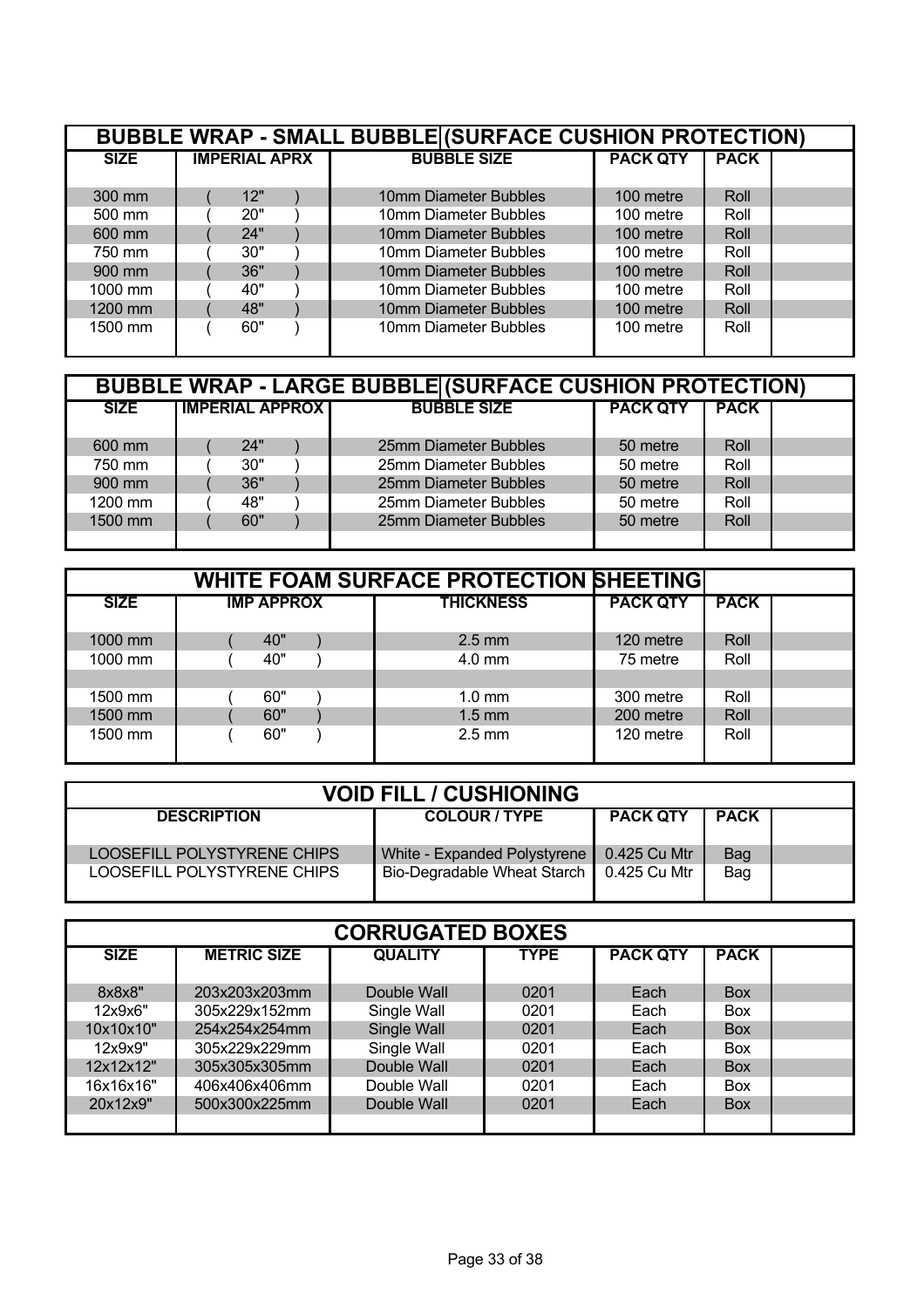| <b>CORRUGATED PAPER ROLLS</b> |                 |                 |                   |                 |             |  |  |  |  |  |
|-------------------------------|-----------------|-----------------|-------------------|-----------------|-------------|--|--|--|--|--|
| <b>SIZE</b>                   | <b>GRAMMAGE</b> | <b>IMP APRX</b> | <b>FLUTE TYPE</b> | <b>PACK QTY</b> | <b>PACK</b> |  |  |  |  |  |
|                               |                 |                 |                   |                 |             |  |  |  |  |  |
| 150 mm                        | 95 gsm          | 6"              | C Flute           | 75 metre        | Roll        |  |  |  |  |  |
| 300 mm                        | 95 gsm          | 12"             | C Flute           | 75 metre        | Roll        |  |  |  |  |  |
| 350 mm                        | 95 gsm          | 14"             | C Flute           | 75 metre        | Roll        |  |  |  |  |  |
| 450 mm                        | 95 gsm          | 18"             | C Flute           | 75 metre        | Roll        |  |  |  |  |  |
| 600 mm                        | 95 gsm          | 24"             | C Flute           | 75 metre        | Roll        |  |  |  |  |  |
| 650 mm                        | 95 gsm          | 26"             | C Flute           | 75 metre        | Roll        |  |  |  |  |  |
| 750 mm                        | 95 gsm          | 30"             | C Flute           | 75 metre        | Roll        |  |  |  |  |  |
| 900 mm                        | 95 gsm          | 36"             | C Flute           | 75 metre        | Roll        |  |  |  |  |  |
| 1000 mm                       | 95 gsm          | 40"             | C Flute           | 75 metre        | Roll        |  |  |  |  |  |
| 1200 mm                       | 95 gsm          | 48"             | C Flute           | 75 metre        | Roll        |  |  |  |  |  |
| 1500 mm                       | 95 gsm          | 60"             | C Flute           | 75 metre        | Roll        |  |  |  |  |  |
| 1800 mm                       | 95 gsm          | 72"             | C Flute           | 75 metre        | Roll        |  |  |  |  |  |

| <b>BROWN KRAFT SHEETS (WRAPPING PAPER)</b> |        |                                |                    |                 |             |  |  |  |  |
|--------------------------------------------|--------|--------------------------------|--------------------|-----------------|-------------|--|--|--|--|
| <b>SIZE</b>                                |        | <b>GRAMMAGE   IMP APPROX  </b> | <b>DESCRIPTION</b> | <b>PACK QTY</b> | <b>PACK</b> |  |  |  |  |
|                                            |        |                                |                    |                 |             |  |  |  |  |
| 500x750 mm                                 | 40 gsm | 20x30"                         | <b>Pure Kraft</b>  | Ream            | Pack        |  |  |  |  |
| 900x1150 mm                                | 70 gsm | 36x45"                         | Pure Kraft         | $1/2$ Ream      | Pack        |  |  |  |  |
| 900x1150 mm                                | 88 gsm | 36x45"                         | <b>Pure Kraft</b>  | $1/2$ Ream      | Pack        |  |  |  |  |
|                                            |        |                                |                    |                 |             |  |  |  |  |

| <b>BROWN KRAFT ROLLS (WRAPPING PAPER)</b> |                 |  |                   |  |                           |                 |             |  |  |  |
|-------------------------------------------|-----------------|--|-------------------|--|---------------------------|-----------------|-------------|--|--|--|
| <b>SIZE</b>                               | <b>GRAMMAGE</b> |  | <b>IMP APPROX</b> |  | <b>MATERIAL</b>           | <b>PACK QTY</b> | <b>PACK</b> |  |  |  |
| 450 mm                                    | 70 gsm          |  | 18"               |  | Pure MG Kraft             | 280 metre       | Roll        |  |  |  |
| 500 mm                                    | 70 gsm          |  | 20"               |  | Pure MG Kraft             | 280 metre       | Roll        |  |  |  |
| 600 mm                                    | 70 gsm          |  | 24"               |  | Pure MG Kraft             | 280 metre       | Roll        |  |  |  |
| 750 mm                                    | 70 gsm          |  | 30"               |  | Pure MG Kraft             | 280 metre       | Roll        |  |  |  |
| 900 mm                                    | 70 gsm          |  | 36"               |  | <b>Pure MG Kraft</b>      | 280 metre       | Roll        |  |  |  |
| 900 mm                                    | 88 gsm          |  | 36"               |  | Pure MG Kraft             | 220 metre       | Roll        |  |  |  |
|                                           |                 |  |                   |  |                           |                 |             |  |  |  |
| 600 mm                                    | 90 gsm          |  | 24"               |  | Imitation MF Kraft        | 180 metre       | Roll        |  |  |  |
| 900 mm                                    | 90 gsm          |  | 36"               |  | <b>Imitation MF Kraft</b> | 180 metre       | Roll        |  |  |  |
| 1200 mm                                   | 90 gsm          |  | 48"               |  | Imitation MF Kraft        | 180 metre       | Roll        |  |  |  |

| <b>RANDOM DESIGN PAPER WRAPPING PAPER (FLOWER WRAP)</b> |        |                       |                           |                 |             |  |  |  |  |
|---------------------------------------------------------|--------|-----------------------|---------------------------|-----------------|-------------|--|--|--|--|
| <b>SIZE</b>                                             |        | IMP APPROX   GRAMMAGE | <b>MATERIAL</b>           | <b>PACK QTY</b> | <b>PACK</b> |  |  |  |  |
| 500x750 mm                                              | 20x30" | 40 gsm                | <b>Random Paper Sheet</b> | $4$ Kg          | Pack        |  |  |  |  |
|                                                         |        |                       |                           |                 |             |  |  |  |  |
| 500 mm                                                  | 20"    | 40 gsm                | Random Paper Roll         | $6$ Kg          | Roll        |  |  |  |  |
|                                                         |        |                       |                           |                 |             |  |  |  |  |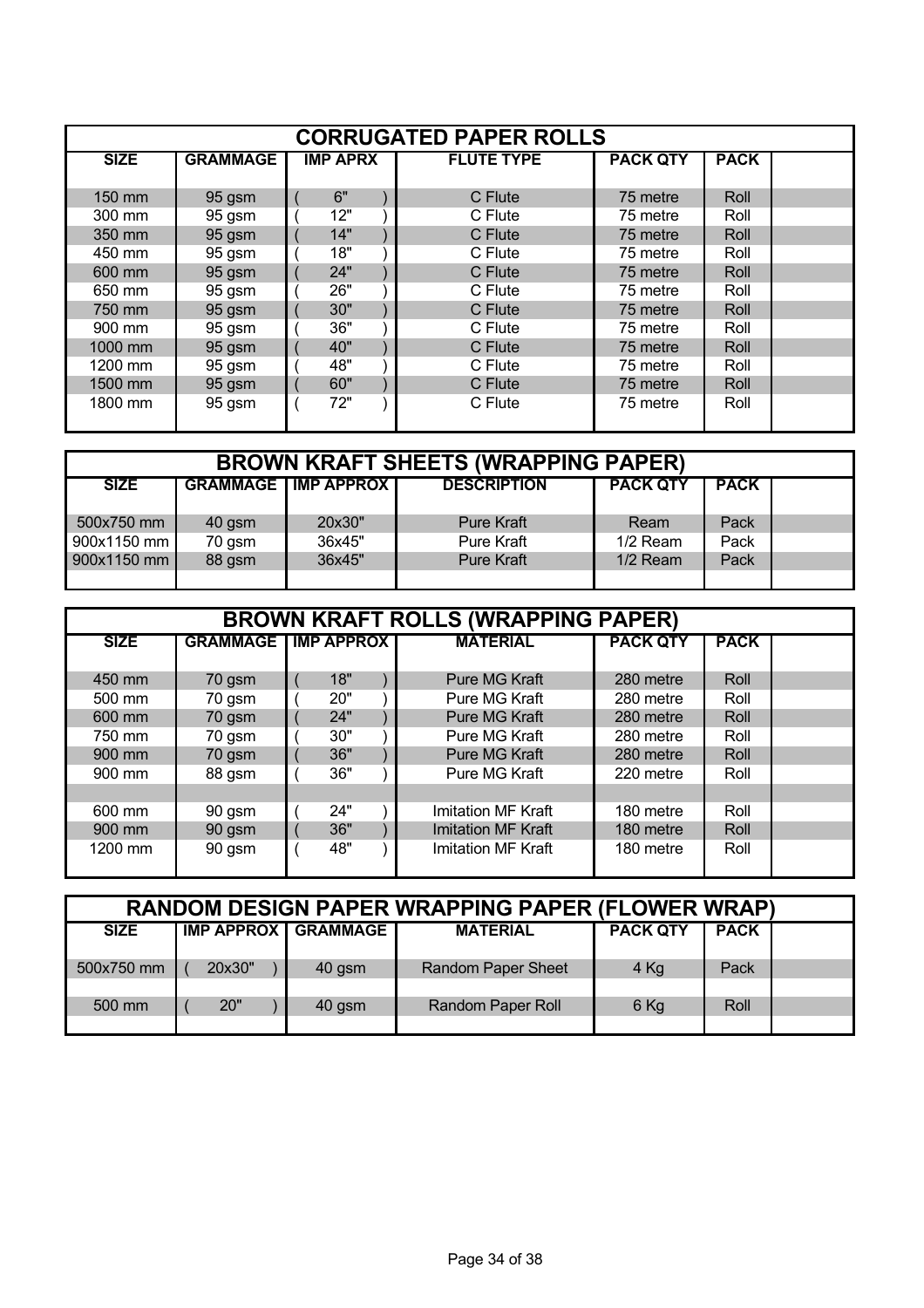| <b>WHITE NEWS (PACKING OR FOOD USE)</b> |              |                              |                    |                 |             |  |  |  |  |
|-----------------------------------------|--------------|------------------------------|--------------------|-----------------|-------------|--|--|--|--|
| <b>SIZE</b>                             |              | <b>GRAMMAGE   IMP APPROX</b> | <b>DESCRIPTION</b> | <b>PACK QTY</b> | <b>PACK</b> |  |  |  |  |
|                                         |              |                              |                    |                 |             |  |  |  |  |
| 375x500 mm                              | 40 to 50 gsm | 15x20"                       | <b>White News</b>  | 12.5 Kg         | Pack        |  |  |  |  |
| 425x500 mm                              | 40 to 50 gsm | 17x20"                       | <b>White News</b>  | 10.0 Kg         | Pack        |  |  |  |  |
| 500x600 mm                              | 40 to 50 gsm | 20x24"                       | <b>White News</b>  | 12.5 Kg         | Pack        |  |  |  |  |
| 500x750 mm                              | 40 to 50 gsm | 20x30"                       | <b>White News</b>  | 12.5 Kg         | Pack        |  |  |  |  |
|                                         |              |                              |                    |                 |             |  |  |  |  |

| <b>PROTECTIVE PAPERS</b> |                 |  |                   |  |                          |                 |             |  |  |  |
|--------------------------|-----------------|--|-------------------|--|--------------------------|-----------------|-------------|--|--|--|
| <b>SIZE</b>              | <b>GRAMMAGE</b> |  | <b>IMP APPROX</b> |  | <b>DESCRIPTION</b>       | <b>PACK QTY</b> | <b>PACK</b> |  |  |  |
| 75 mm                    | 88/135 gsm      |  | 3"                |  | <b>Crepe Kraft</b>       | 1x168 Rolls     | <b>Box</b>  |  |  |  |
| 900 mm                   | 65 gsm          |  | 36"               |  | <b>Waxed Kraft</b>       | 100 metre       | Roll        |  |  |  |
| 900 mm                   | 50 gsm          |  | 36"               |  | <b>Anti Rust VCI</b>     | 200 metre       | Roll        |  |  |  |
| 1000 mm                  | 60 gsm          |  | 40"               |  | Anti Rust VCI            | 200 metre       | Roll        |  |  |  |
| 900 mm                   | 70 gsm          |  | 36"               |  | <b>Globular Embossed</b> | 75 metre        | Roll        |  |  |  |
| 450 mm                   | 45 gsm          |  | 18"               |  | <b>Masking Paper</b>     | 200 metre       | Roll        |  |  |  |
| 900 mm                   | 45 gsm          |  | 36"               |  | <b>Masking Paper</b>     | 200 metre       | Roll        |  |  |  |
|                          |                 |  |                   |  |                          |                 |             |  |  |  |

| <b>KRAFT UNION</b> |            |                   |                 |             |  |  |  |  |  |  |
|--------------------|------------|-------------------|-----------------|-------------|--|--|--|--|--|--|
| <b>SIZE</b>        | <b>GSM</b> | <b>IMP APPROX</b> | <b>PACK QTY</b> | <b>PACK</b> |  |  |  |  |  |  |
|                    |            |                   |                 |             |  |  |  |  |  |  |
| 900 mm             | $120$ gsm  | 36"               | 100 metre       | Roll        |  |  |  |  |  |  |
| 1200 mm            | $120$ gsm  | 48"               | 100 metre       | Roll        |  |  |  |  |  |  |
| 900 mm             | 165 gsm    | 36"               | 100 metre       | Roll        |  |  |  |  |  |  |
| 1200 mm            | $165$ gsm  | 48"               | 100 metre       | Roll        |  |  |  |  |  |  |

| <b>PALLET / CASE STRAPPING</b> |                |               |                           |                 |             |  |  |  |
|--------------------------------|----------------|---------------|---------------------------|-----------------|-------------|--|--|--|
| <b>SIZE</b>                    | <b>TENSILE</b> | <b>COLOUR</b> | <b>CORE</b>               | <b>PACK QTY</b> | <b>PACK</b> |  |  |  |
| $12 \, \text{mm}$              | 130 Kg         | White         | C/Board Centre 200x150 mm | 2000 metre      | Reel        |  |  |  |
| $12 \text{ mm}$                | 130 Kg         | White         | C/Board Centre 200x190 mm | 3000 metre      | Reel        |  |  |  |
| $12 \text{ mm}$                | 130 Kg         | <b>Black</b>  | C/Board Centre 200x150 mm | 2000 metre      | Reel        |  |  |  |
| $12 \text{ mm}$                | 130 Kg         | Black         | Plastic Reel 396x165 mm   | 2000 metre      | Reel        |  |  |  |
| $12 \text{ mm}$                | 185 Kg         | White         | C/Board Centre 200x150 mm | 1500 metre      | Reel        |  |  |  |
| $12 \text{ mm}$                | 185 Kg         | Black         | Plastic Reel 396x165 mm   | 1500 metre      | Reel        |  |  |  |
| $12 \text{ mm}$                | 300 Kg         | Yellow        | Plastic Reel 396x165 mm   | 1000 metre      | Reel        |  |  |  |
|                                |                |               |                           |                 |             |  |  |  |

| <b>STRAPPING SEALS &amp; BUCKLES</b> |                |                                |                 |             |  |  |  |
|--------------------------------------|----------------|--------------------------------|-----------------|-------------|--|--|--|
| <b>SIZE</b>                          | <b>TYPE</b>    | <b>DESCRIPTION</b>             | <b>PACK QTY</b> | <b>PACK</b> |  |  |  |
| $12 \text{ mm}$                      | <b>Steel</b>   | L/Duty Open Strapping Seals    | 2000            | <b>Box</b>  |  |  |  |
| $12 \text{ mm}$                      | Steel          | H/Duty Open Strapping Seals    | 2000            | <b>Box</b>  |  |  |  |
| $12 \text{ mm}$                      | <b>Plastic</b> | <b>Strapping Buckles Black</b> | 1000            | <b>Box</b>  |  |  |  |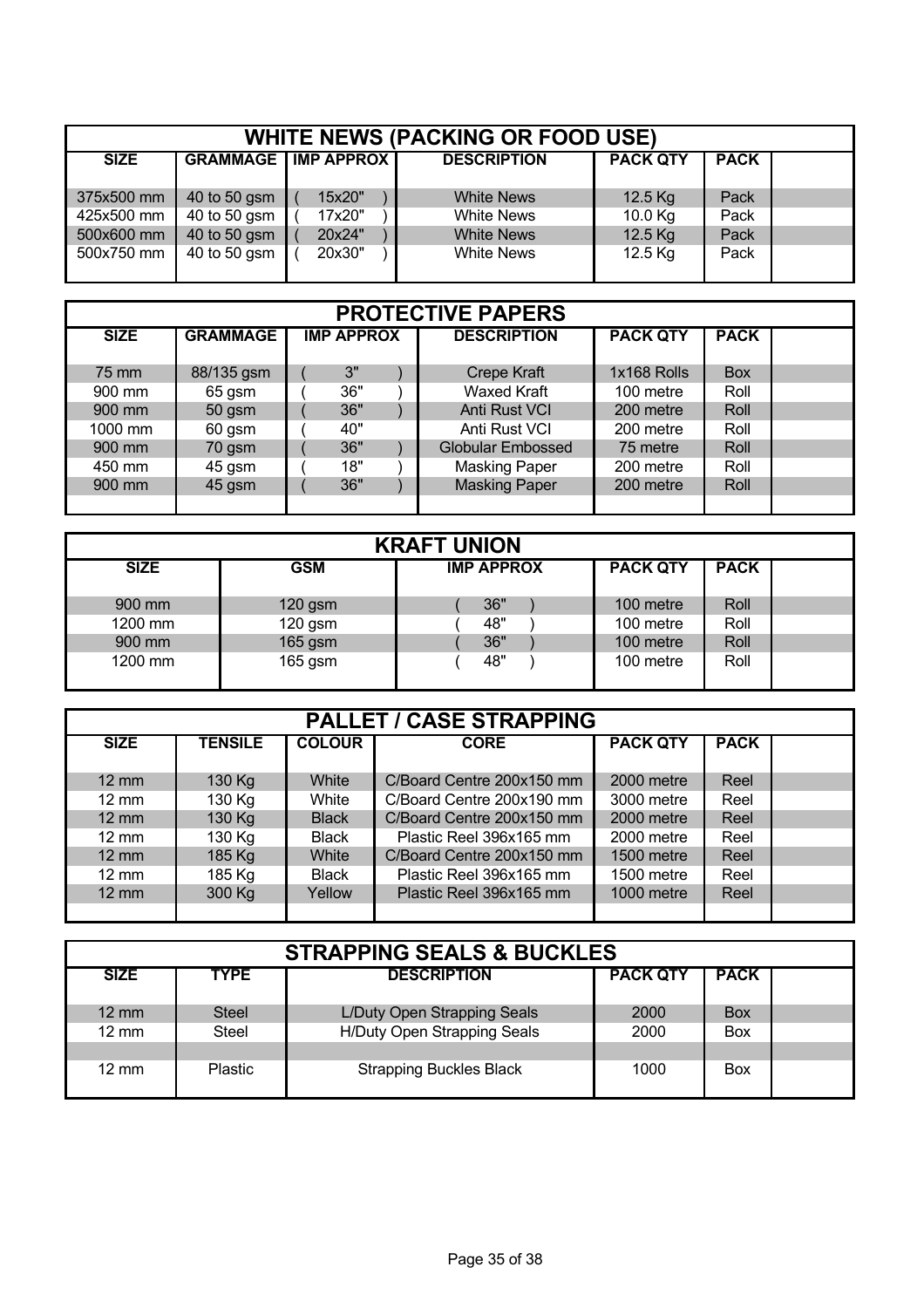| <b>GOLD SELF ADHESIVE POSTAL BAGS (MAIL LITE GOLD)</b> |                                                                          |                   |                                      |                 |             |  |  |  |
|--------------------------------------------------------|--------------------------------------------------------------------------|-------------------|--------------------------------------|-----------------|-------------|--|--|--|
|                                                        | ECONOMICAL LIGHTWEIGHT POSTAL BAG, BUBBLE PADDED INNER, GOLD KRAFT OUTER |                   |                                      |                 |             |  |  |  |
| <b>CODE</b>                                            | <b>SIZE</b>                                                              | <b>IMP APPROX</b> | <b>DESCRIPTION</b>                   | <b>PACK QTY</b> | <b>PACK</b> |  |  |  |
|                                                        |                                                                          |                   |                                      |                 |             |  |  |  |
| <b>MLG A/000</b>                                       | 110x160 mm                                                               | 4.3x6.3"          | A7, Floppy Discs                     | 100             | <b>Box</b>  |  |  |  |
| MLG B/00                                               | 120x210 mm                                                               | 4.7x8.3"          | A6, Audio Tapes                      | 100             | <b>Box</b>  |  |  |  |
| C/0<br><b>MLG</b>                                      | 150x210 mm                                                               | 5.9x8.3"          | CD, DVD                              | 100             | <b>Box</b>  |  |  |  |
| <b>MLG</b><br>D/1                                      | 180x260 mm                                                               | 7.1x10.2"         | A5                                   | 100             | <b>Box</b>  |  |  |  |
| E/2<br><b>MLG</b>                                      | 220x260 mm                                                               | 8.7x10.2"         | Video                                | 100             | <b>Box</b>  |  |  |  |
| F/3<br>MLG.                                            | 220x330 mm                                                               | 8.7x13"           |                                      | 50              | <b>Box</b>  |  |  |  |
| G/4<br><b>MLG</b>                                      | 240x330 mm                                                               | 9.5x13"           | A4, Documents                        | 50              | <b>Box</b>  |  |  |  |
| H/5<br><b>MLG</b>                                      | 270x360 mm                                                               | 10.6x14.2"        |                                      | 50              | <b>Box</b>  |  |  |  |
| K/7<br><b>MLG</b>                                      | 350x470 mm                                                               | 13.8x18.5"        | A3, Soft Toys                        | 50              | <b>Box</b>  |  |  |  |
|                                                        |                                                                          |                   |                                      |                 |             |  |  |  |
|                                                        |                                                                          |                   | <b>DIMENSIONS SHOWN ARE INTERNAL</b> |                 |             |  |  |  |

| WHITE SELF ADHESIVE POSTAL BAGS (MAIL LITE PLUS - OYSTER) |             |                   |                                                                                |                 |             |  |  |
|-----------------------------------------------------------|-------------|-------------------|--------------------------------------------------------------------------------|-----------------|-------------|--|--|
|                                                           |             |                   | TOUGH & DURABLE LIGHTWEIGHT POSTAL BAG, BUBBLE PADDED INNER, WHITE KRAFT OUTER |                 |             |  |  |
| <b>CODE</b>                                               | <b>SIZE</b> | <b>IMP APPROX</b> | <b>DESCRIPTION</b>                                                             | <b>PACK QTY</b> | <b>PACK</b> |  |  |
|                                                           |             |                   |                                                                                |                 |             |  |  |
| <b>MLP A/000</b>                                          | 110x160 mm  | 4.3x6.3"          | A7, Floppy Discs                                                               | 100             | <b>Box</b>  |  |  |
| <b>B/00</b><br><b>MLP</b>                                 | 120x210 mm  | 4.7x8.3"          | A6, Audio Tapes                                                                | 100             | <b>Box</b>  |  |  |
| <b>MLP</b><br>C/0                                         | 150x210 mm  | 5.9x8.3"          | CD, DVD                                                                        | 100             | <b>Box</b>  |  |  |
| ML P<br>D/1                                               | 180x260 mm  | 7.1x10.2"         | A5                                                                             | 100             | <b>Box</b>  |  |  |
| <b>MLP</b><br>E/2                                         | 220x260 mm  | 8.7x10.2"         | Video                                                                          | 100             | <b>Box</b>  |  |  |
| <b>MLP</b><br>F/3                                         | 220x330 mm  | 8.7x13"           |                                                                                | 50              | <b>Box</b>  |  |  |
| <b>MLP</b><br>G/4                                         | 240x330 mm  | 9.5x13"           | A4, Documents                                                                  | 50              | <b>Box</b>  |  |  |
| H/5<br><b>MLP</b>                                         | 270x360 mm  | 10.6x14.2"        |                                                                                | 50              | <b>Box</b>  |  |  |
| <b>MLP</b><br>J/6                                         | 300x440 mm  | 11.8x17.3"        |                                                                                | 50              | <b>Box</b>  |  |  |
| K/7<br><b>MLP</b>                                         | 350x470 mm  | 13.8x18.5"        | A3, Soft Toys                                                                  | 50              | <b>Box</b>  |  |  |
|                                                           |             |                   |                                                                                |                 |             |  |  |
|                                                           |             |                   | <b>DIMENSIONS SHOWN ARE INTERNAL</b>                                           |                 |             |  |  |

| PADDED SELF ADHESIVE POSTAL BAGS (JIFFY PADDED) |                                                                                |             |                   |  |                    |                 |             |  |  |
|-------------------------------------------------|--------------------------------------------------------------------------------|-------------|-------------------|--|--------------------|-----------------|-------------|--|--|
|                                                 | HEAVY DUTY POSTAL BAG, INDUSTRIAL QUALITY, PAPER FIBRE INNER, GOLD KRAFT OUTER |             |                   |  |                    |                 |             |  |  |
| <b>CODE</b>                                     |                                                                                | <b>SIZE</b> | <b>IMP APPROX</b> |  | <b>DESCRIPTION</b> | <b>PACK QTY</b> | <b>PACK</b> |  |  |
|                                                 |                                                                                |             |                   |  |                    |                 |             |  |  |
| JP                                              | $00\,$                                                                         | 107x235 mm  | 4x9"              |  | A <sub>6</sub>     | 200             | <b>Box</b>  |  |  |
| JP                                              | 0                                                                              | 132x235 mm  | 5x9.25"           |  |                    | 200             | <b>Box</b>  |  |  |
| <b>JP</b>                                       | $\mathbf{1}$                                                                   | 164x285 mm  | 6.5x11"           |  | A <sub>5</sub>     | 100             | <b>Box</b>  |  |  |
| JP                                              | $\overline{2}$                                                                 | 196x285 mm  | 7.5x11"           |  |                    | 100             | <b>Box</b>  |  |  |
| <b>JP</b>                                       | 3                                                                              | 196x350 mm  | 7.5x13.75"        |  |                    | 100             | Box         |  |  |
| JP                                              | 4                                                                              | 221x350 mm  | 8.5x13.75"        |  | A4                 | 100             | <b>Box</b>  |  |  |
| <b>JP</b>                                       | 5                                                                              | 247x387 mm  | 9.5x15"           |  |                    | 100             | <b>Box</b>  |  |  |
| <b>JP</b>                                       | 6                                                                              | 298x464 mm  | 11.5x18.25"       |  |                    | 50              | <b>Box</b>  |  |  |
| <b>JP</b>                                       | $\overline{7}$                                                                 | 336x489 mm  | 13x19.25"         |  | A <sub>3</sub>     | 50              | <b>Box</b>  |  |  |
| JP                                              | 8                                                                              | 437x666 mm  | 17x26"            |  | A2                 | 50              | <b>Box</b>  |  |  |
|                                                 |                                                                                |             |                   |  |                    |                 |             |  |  |
|                                                 | <b>DIMENSIONS SHOWN ARE INTERNAL</b>                                           |             |                   |  |                    |                 |             |  |  |

**POLYTHENE HIGH STRENGTH SELF ADHESIVE MAILING BAGS ALSO AVAILABLE!! SEE PAGE 12**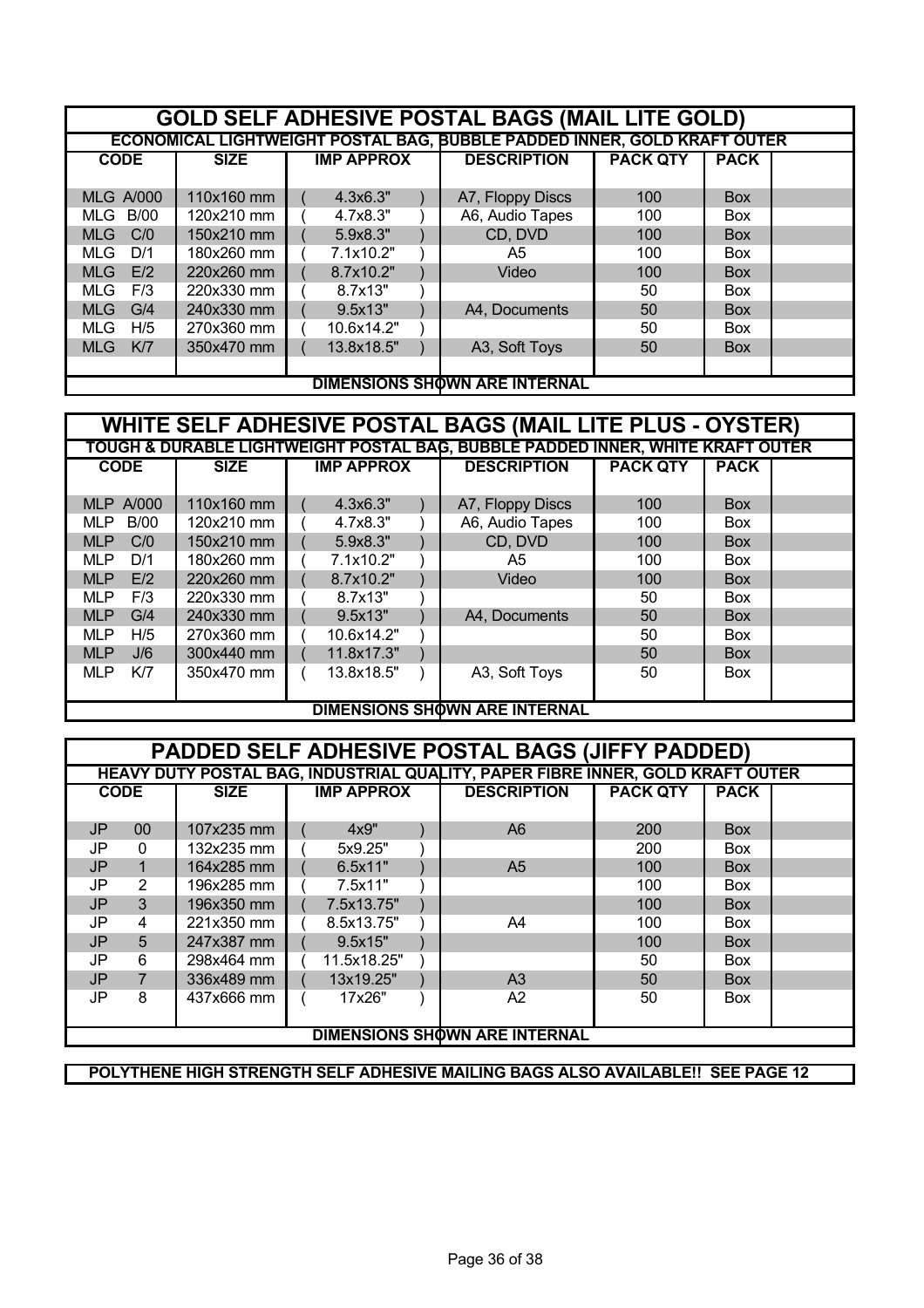| <b>PALLET WRAP HAND STRETCH FILM</b> |            |                   |  |               |             |                 |             |  |
|--------------------------------------|------------|-------------------|--|---------------|-------------|-----------------|-------------|--|
| <b>SIZE</b>                          | <b>MIC</b> | <b>IMP APPROX</b> |  | <b>COLOUR</b> | <b>CORE</b> | <b>PACK QTY</b> | <b>PACK</b> |  |
|                                      |            |                   |  |               |             |                 |             |  |
| $100 \text{ mm}$                     | 15 mic     | 4"                |  | Clear         | Std/Core    | 300 metre       | Roll        |  |
| 100 mm                               | 17 mic     | 4"                |  | Clear         | Std/Core    | 150 metre       | Roll        |  |
| $100 \text{ mm}$                     | 20 mic     | 4"                |  | Clear         | Std/Core    | 150 metre       | Roll        |  |
|                                      |            |                   |  |               |             |                 |             |  |
| 400 mm                               | 17 mic     | 16"               |  | Clear         | Std/Core    | 300 metre       | Roll        |  |
| 400 mm                               | 17 mic     | 16"               |  | Clear         | Extend/Core | 300 metre       | Roll        |  |
| 400 mm                               | 20 mic     | 16"               |  | Clear         | Std/Core    | 300 metre       | Roll        |  |
| 400 mm                               | 22 mic     | 16"               |  | Clear         | Extend/Core | 300 metre       | Roll        |  |
| 400 mm                               | 34 mic     | 16"               |  | Clear         | Std/Core    | 200 metre       | Roll        |  |
| 400 mm                               | 34 mic     | 16"               |  | Clear         | Extend/Core | 200 metre       | Roll        |  |
|                                      |            |                   |  |               |             |                 |             |  |
| 500 mm                               | 17 mic     | 20"               |  | Clear         | Std/Core    | 300 metre       | Roll        |  |
| 500 mm                               | 20 mic     | 20"               |  | Clear         | Std/Core    | 300 metre       | Roll        |  |
| 500 mm                               | 23 mic     | 20"               |  | Clear         | Std/Core    | 300 metre       | Roll        |  |
|                                      |            |                   |  |               |             |                 |             |  |
| 400 mm                               | 35 mic     | 16"               |  | <b>Blue</b>   | Std/Core    | 200 metre       | Roll        |  |
| 500 mm                               | 25 mic     | 20"               |  | <b>Black</b>  | Std/Core    | 250 metre       | Roll        |  |
|                                      |            |                   |  |               |             |                 |             |  |

| <b>PALLET WRAP DISPENSER</b> |                     |                               |                 |             |  |  |  |
|------------------------------|---------------------|-------------------------------|-----------------|-------------|--|--|--|
| <b>SIZE</b>                  | <b>IMP APPROX I</b> | <b>DESCRIPTION</b>            | <b>PACK QTY</b> | <b>PACK</b> |  |  |  |
| $100 \text{ mm}$             | $\Lambda$ "         | Dispenser For 100mm Wide Film |                 | Each        |  |  |  |
|                              |                     |                               |                 |             |  |  |  |

| <b>TILL ROLLS</b> |                    |                                    |                 |             |  |  |  |  |
|-------------------|--------------------|------------------------------------|-----------------|-------------|--|--|--|--|
| <b>SIZE</b>       | <b>TYPE</b>        | <b>DESCRIPTION</b>                 | <b>PACK QTY</b> | <b>PACK</b> |  |  |  |  |
|                   |                    |                                    |                 |             |  |  |  |  |
| 37.5x70x17.5mm    | A Grade            | <b>Superior Quality Paper Roll</b> | 1x40 Rolls      | <b>Box</b>  |  |  |  |  |
| 44x70x17.5mm      | A Grade            | <b>Superior Quality Paper Roll</b> | 1x40 Rolls      | <b>Box</b>  |  |  |  |  |
| 44x80x17.5mm      | A Grade            | <b>Superior Quality Paper Roll</b> | 1x20 Rolls      | <b>Box</b>  |  |  |  |  |
| 44x80x17.5mm      | A Grade            | <b>Superior Quality Paper Roll</b> | 1x40 Rolls      | <b>Box</b>  |  |  |  |  |
| 57x57x12.7mm      | A Grade            | <b>Superior Quality Paper Roll</b> | 1x20 Rolls      | <b>Box</b>  |  |  |  |  |
| 57x57x12.7mm      | A Grade            | <b>Superior Quality Paper Roll</b> | 1x40 Rolls      | <b>Box</b>  |  |  |  |  |
|                   |                    |                                    |                 |             |  |  |  |  |
| 37.5x70x17.5mm    | TMP                | <b>Recycled Paper Roll</b>         | 1x40 Rolls      | Box         |  |  |  |  |
| 44x70x17.5mm      | <b>TMP</b>         | <b>Recycled Paper Roll</b>         | 1x40 Rolls      | <b>Box</b>  |  |  |  |  |
| 44x80x17.5mm      | TMP                | <b>Recycled Paper Roll</b>         | 1x40 Rolls      | <b>Box</b>  |  |  |  |  |
|                   |                    |                                    |                 |             |  |  |  |  |
| 57x51x12.7mm      | Thermal            | <b>Thermal Paper Roll</b>          | 1x20 Rolls      | Box         |  |  |  |  |
| 80x80x12.7mm      | Thermal            | <b>Thermal Paper Roll</b>          | 1x20 Rolls      | <b>Box</b>  |  |  |  |  |
|                   |                    |                                    |                 |             |  |  |  |  |
| 57x54mm           | 2ply Action/Action | 2 Ply Paper Roll                   | 1x20 Rolls      | <b>Box</b>  |  |  |  |  |
|                   |                    |                                    |                 |             |  |  |  |  |